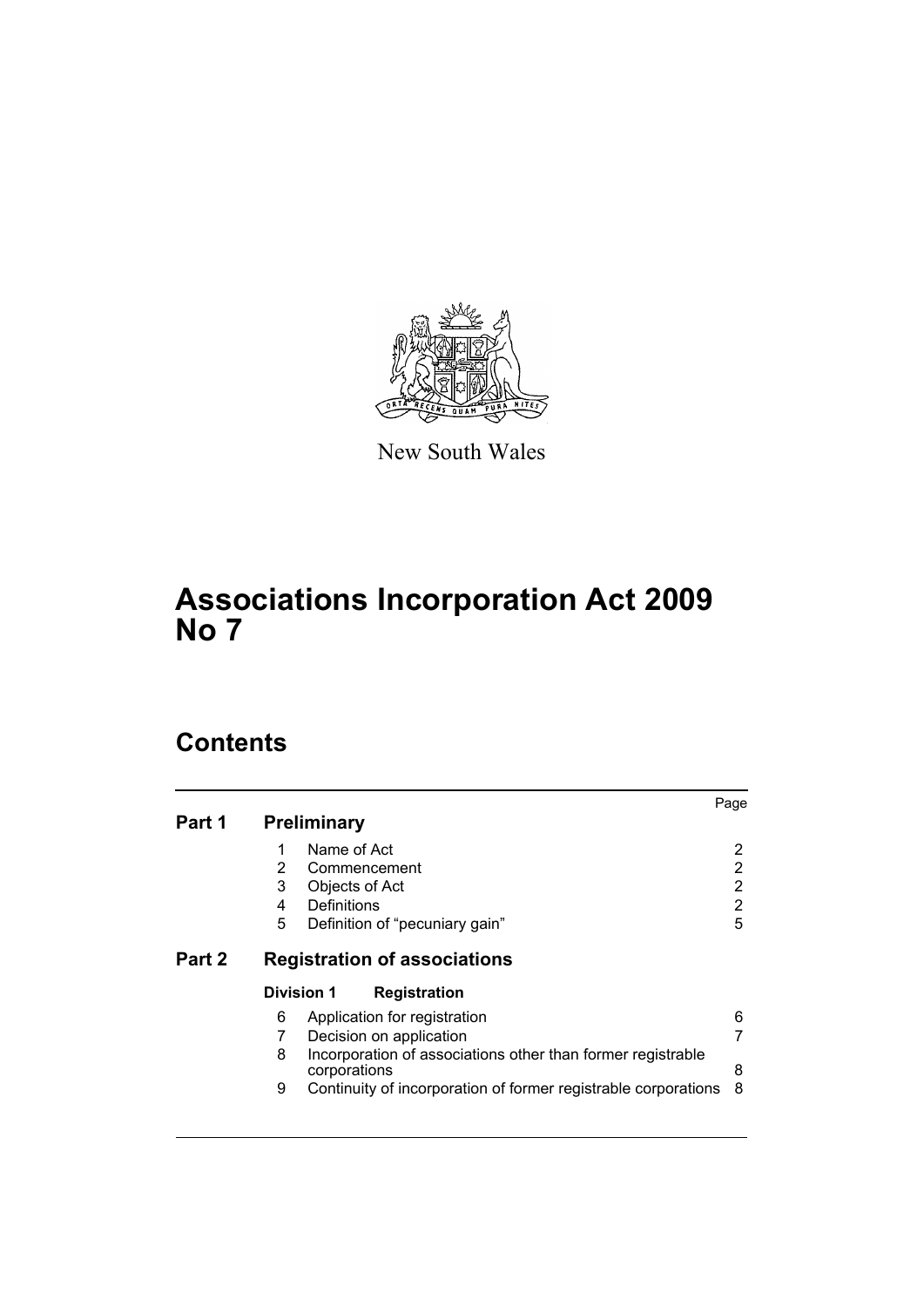Contents

| <b>Division 2</b><br>Changing association's name, objects,<br>constitution or official address<br>10<br>Application for change of particulars<br>11<br>Director-General may direct association to change its name | 8<br>9<br>9<br>10                |
|-------------------------------------------------------------------------------------------------------------------------------------------------------------------------------------------------------------------|----------------------------------|
|                                                                                                                                                                                                                   |                                  |
| Decision on application<br>12<br>13<br>Notification of change of official address<br>Effect of registration of change of name, objects,<br>14<br>constitution or official address                                 | 10                               |
| <b>Division 3</b><br><b>Reservation of names</b>                                                                                                                                                                  |                                  |
| 15<br>Application for reservation of name<br>16<br>Decision on application<br>Duration of reservation of name<br>17<br>18<br>Unacceptable names                                                                   | 10<br>11<br>11<br>11             |
| <b>Basic features of associations</b><br>Part 3                                                                                                                                                                   |                                  |
| <b>Division 1</b><br><b>Association powers</b>                                                                                                                                                                    |                                  |
| 19<br>Legal capacity and powers<br>20<br>Constitution may limit powers<br>Agent exercising association's power to make contracts<br>21<br>22<br>Execution of documents (including deeds) by an<br>association     | 13<br>13<br>13<br>13             |
| Assumptions people dealing with<br><b>Division 2</b><br>associations are entitled to make                                                                                                                         |                                  |
| 23<br>Entitlement to make assumptions<br>24<br>Assumptions that may be made                                                                                                                                       | 14<br>14                         |
| <b>Division 3</b><br>General                                                                                                                                                                                      |                                  |
| 25<br>Provisions of model constitution to apply if appropriate<br>provision not otherwise made<br>Nature of association<br>26<br>27<br>Pre-registration contracts                                                 | 15<br>16<br>16                   |
| Part 4<br><b>Management of associations</b>                                                                                                                                                                       |                                  |
| <b>Committee members</b><br><b>Division 1</b>                                                                                                                                                                     |                                  |
| 28<br>Committee to be established<br>29<br>Register of committee members<br>30<br>Committee meetings<br>Disclosure of interests<br>31<br>32<br>Dishonest use of information<br>33<br>Dishonest use of position    | 17<br>17<br>18<br>18<br>19<br>20 |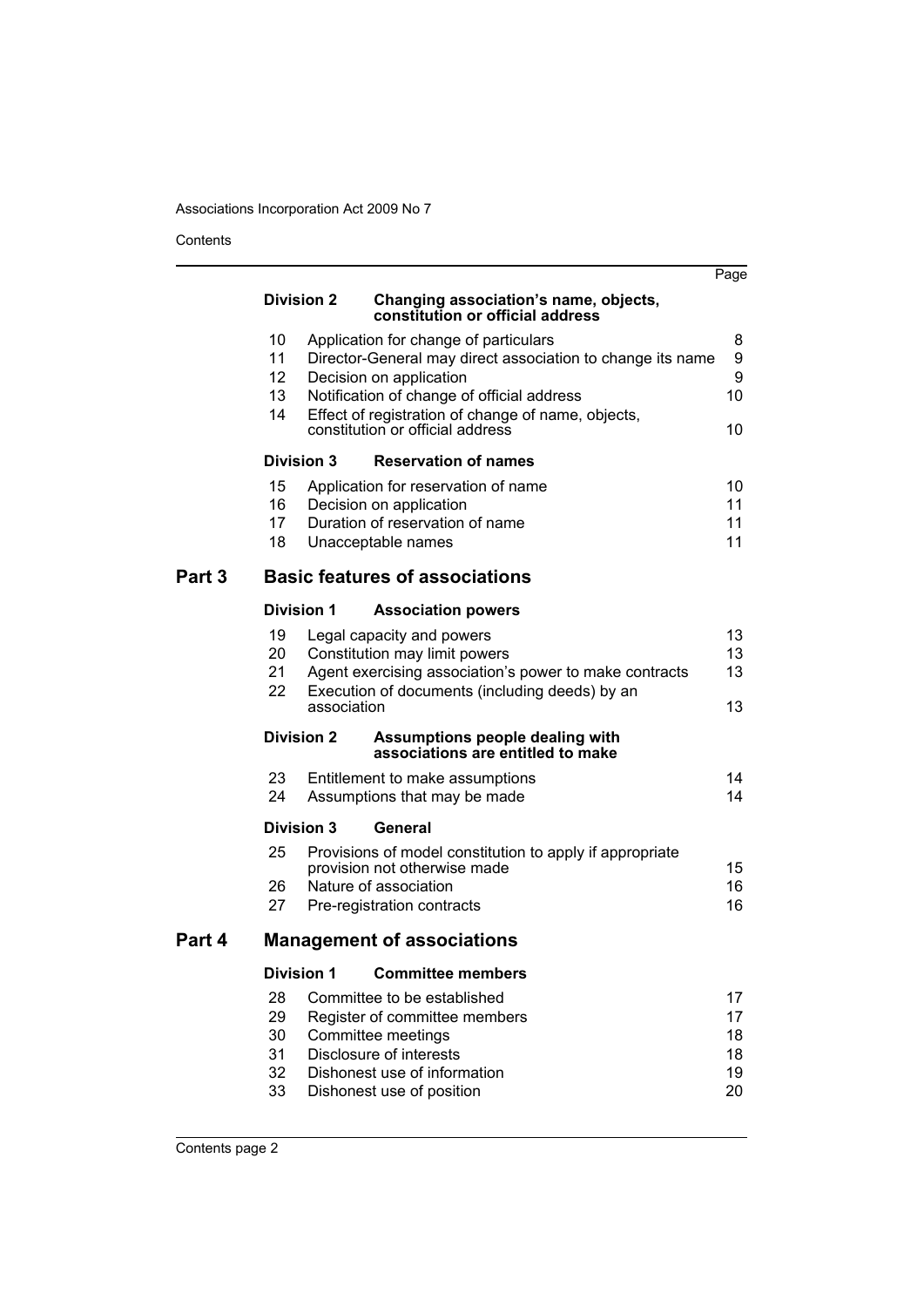Contents

|        |                                                                       |                                                                                          |                                                                                     | Page     |  |  |  |
|--------|-----------------------------------------------------------------------|------------------------------------------------------------------------------------------|-------------------------------------------------------------------------------------|----------|--|--|--|
|        | <b>Division 2</b><br><b>Public officer and authorised signatories</b> |                                                                                          |                                                                                     |          |  |  |  |
|        | 34                                                                    | Public officer                                                                           |                                                                                     | 21       |  |  |  |
|        | 35                                                                    |                                                                                          | Vacation of office of public officer                                                | 21       |  |  |  |
|        | 36                                                                    |                                                                                          | Authorised signatories                                                              | 22       |  |  |  |
|        | <b>Division 3</b>                                                     |                                                                                          | General                                                                             |          |  |  |  |
|        | 37                                                                    |                                                                                          | General meetings                                                                    | 22       |  |  |  |
|        | 38                                                                    |                                                                                          | Voting generally                                                                    | 23       |  |  |  |
|        | 39<br>40                                                              |                                                                                          | Voting on special resolutions                                                       | 23<br>24 |  |  |  |
|        | 41                                                                    |                                                                                          | Association not to provide pecuniary gain for its members<br>Where name must appear | 24       |  |  |  |
| Part 5 |                                                                       |                                                                                          | <b>Financial reporting</b>                                                          |          |  |  |  |
|        | <b>Division 1</b>                                                     |                                                                                          | <b>Tier 1 associations</b>                                                          |          |  |  |  |
|        | 42                                                                    |                                                                                          | Application of Division                                                             | 25       |  |  |  |
|        | 43                                                                    |                                                                                          | <b>Financial statements</b>                                                         | 25       |  |  |  |
|        | 44                                                                    |                                                                                          | Submission of financial statements to AGM                                           | 26       |  |  |  |
|        | 45                                                                    |                                                                                          | Lodgment of documents with Director-General                                         | 26       |  |  |  |
|        | <b>Division 2</b><br><b>Tier 2 associations</b>                       |                                                                                          |                                                                                     |          |  |  |  |
|        | 46                                                                    |                                                                                          | Application of Division                                                             | 26       |  |  |  |
|        | 47                                                                    |                                                                                          | <b>Financial statements</b>                                                         | 27       |  |  |  |
|        | 48                                                                    |                                                                                          | Submission of reports and statements to AGM                                         | 27       |  |  |  |
|        | 49<br>27<br>Lodgment of summary with Director-General                 |                                                                                          |                                                                                     |          |  |  |  |
|        | <b>Division 3</b><br>General                                          |                                                                                          |                                                                                     |          |  |  |  |
|        | 50                                                                    |                                                                                          | Keeping of accounts and minutes of proceedings                                      | 27<br>28 |  |  |  |
|        | 51                                                                    | Audit at the Director-General's direction                                                |                                                                                     |          |  |  |  |
|        | 52<br>53                                                              | Auditor to be qualified and independent<br>Power of Director-General to grant exemptions |                                                                                     |          |  |  |  |
|        |                                                                       |                                                                                          |                                                                                     | 29       |  |  |  |
| Part 6 | <b>External administration and winding up</b>                         |                                                                                          |                                                                                     |          |  |  |  |
|        | <b>Division 1</b>                                                     |                                                                                          | External administration on grounds of<br>insolvency                                 |          |  |  |  |
|        | 54                                                                    |                                                                                          | Appointment of administrator-Corporations legislation                               | 30       |  |  |  |
|        | <b>Division 2</b>                                                     |                                                                                          | External administration on grounds other<br>than insolvency                         |          |  |  |  |
|        | 55                                                                    |                                                                                          | Appointment of administrator by Director-General                                    | 31       |  |  |  |
|        | 56                                                                    |                                                                                          | Effect of appointment of administrator                                              | 31       |  |  |  |
|        | 57                                                                    |                                                                                          | Revocation of appointment                                                           | 31       |  |  |  |
|        | 58                                                                    |                                                                                          | Expenses of administration                                                          | 32       |  |  |  |
|        |                                                                       |                                                                                          |                                                                                     |          |  |  |  |

Contents page 3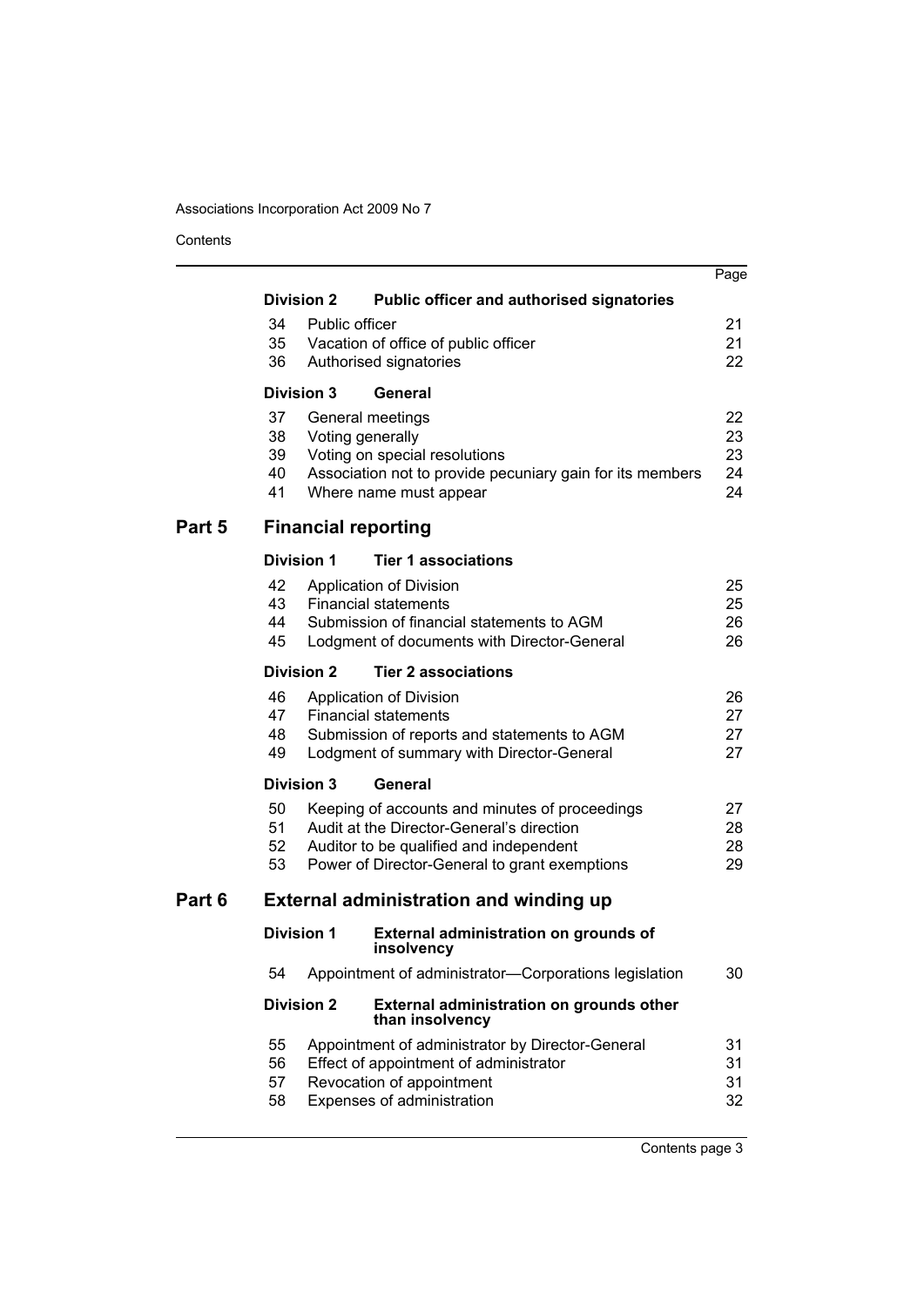Contents

|        |          |                                                                                       | Page     |
|--------|----------|---------------------------------------------------------------------------------------|----------|
|        | 59       | Liabilities arising from administration                                               | 32       |
|        | 60       | Stay of proceedings                                                                   | 33       |
|        | 61       | Administrator to report to Director-General                                           | 33       |
|        |          | <b>Division 3</b><br><b>Winding up</b>                                                |          |
|        | 62       | Voluntary winding up                                                                  | 33       |
|        | 63       | Involuntary winding up                                                                | 33       |
|        | 64       | Modifications to text of applied Corporations Act 2001 of<br>the Commonwealth         | 34       |
|        | 65       | Distribution of surplus property                                                      | 35       |
|        | 66       | Appeal                                                                                | 35       |
|        |          | <b>Division 4</b><br>Offences relating to incurring of debts or<br>fraudulent conduct |          |
|        | 67       | Definitions                                                                           | 36       |
|        | 68       | Incurring of debts in respect of association to which this<br>Division applies        | 36       |
|        | 69       | Fraudulent conduct in respect of association to which this<br>Division applies        | 37       |
|        | 70       | Powers of Supreme Court                                                               | 37       |
|        | 71       | Certain rights not affected                                                           | 38       |
| Part 7 |          | <b>Cancellation and transfer of registration</b>                                      |          |
|        |          | <b>Division 1</b><br><b>Voluntary cancellation</b>                                    |          |
|        | 72       | Application for cancellation                                                          | 39       |
|        |          |                                                                                       |          |
|        | 73       | Director-General may direct association to apply for                                  |          |
|        | 74       | cancellation<br>Decision on application                                               | 39<br>39 |
|        | 75       | Distribution of assets                                                                | 40       |
|        |          | <b>Division 2</b><br><b>Involuntary cancellation</b>                                  |          |
|        | 76       | Director-General may cancel registration                                              | 41       |
|        | 77       | Distribution of assets                                                                | 42       |
|        |          | Division 3<br><b>Transfer of registration</b>                                         |          |
|        | 78       | Application for transfer of registration declaration                                  | 43       |
|        | 79       | Decision on application                                                               | 43       |
|        | 80       | Effect of transfer of registration declaration                                        | 43       |
|        |          | <b>Division 4</b><br>General                                                          |          |
|        | 81       | Loss of corporate status                                                              | 44       |
|        | 82       | Notice of cancellation to be sent to association                                      | 44       |
|        | 83<br>84 | Certain liabilities not affected by cancellation<br>Reinstatement of registration     | 44<br>44 |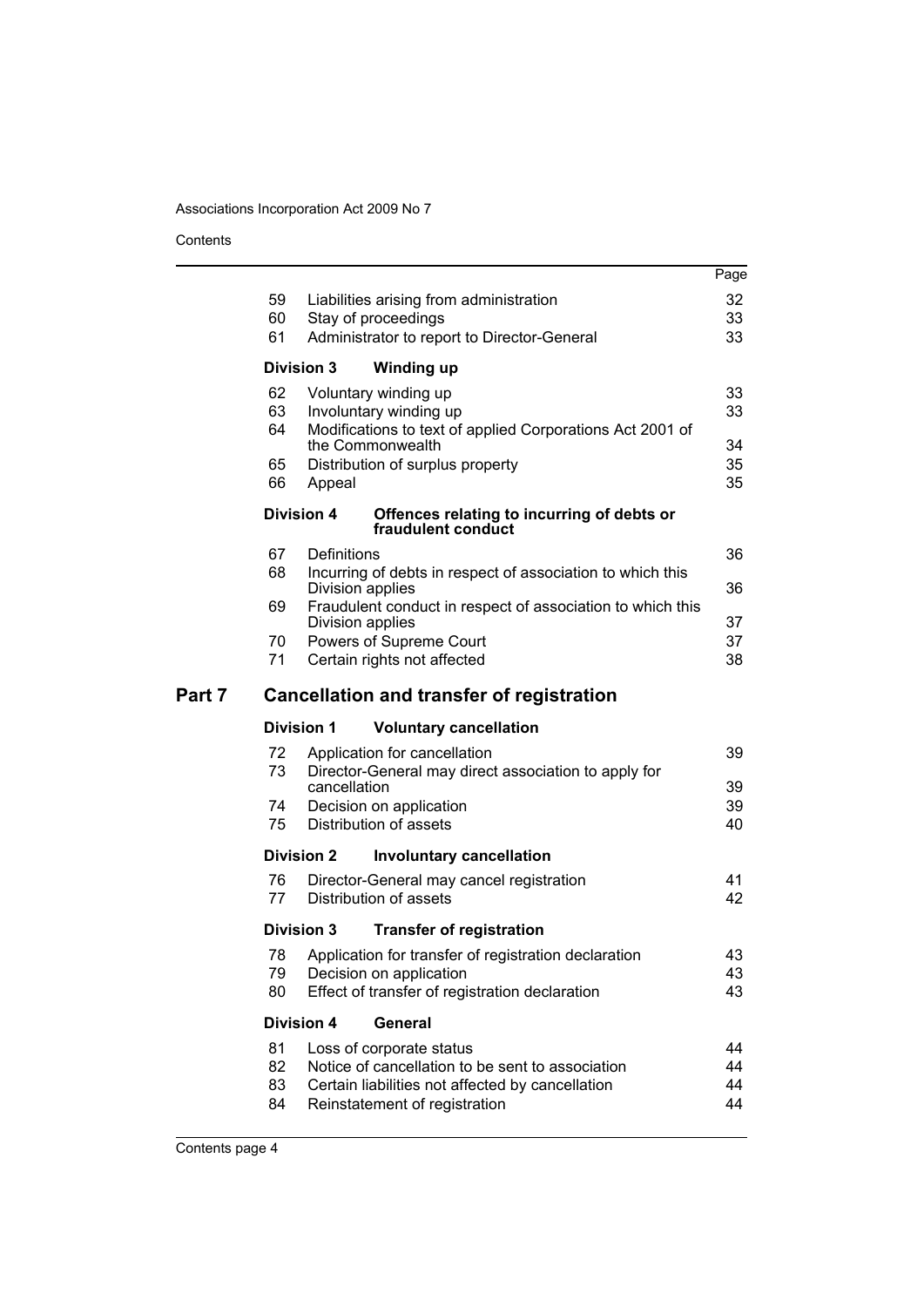Contents

|                   |            |                                                                          | Page     |
|-------------------|------------|--------------------------------------------------------------------------|----------|
| Part 8            |            | <b>Enforcement provisions</b>                                            |          |
|                   |            | <b>Division 1</b><br>Power to require information and documents          |          |
|                   | 85         | Power to require information and documents                               | 45       |
|                   | 86         | Power to enter premises                                                  | 45       |
|                   | 87         | Search warrants                                                          | 46       |
|                   | 88<br>89   | Manner in which power of entry to be exercised<br>Damage to be minimised | 46<br>46 |
|                   |            | <b>Division 2</b><br><b>Offences</b>                                     |          |
|                   | 90         | Offence of using certain names                                           | 47       |
|                   | 91         | Offences by committee members                                            | 47       |
|                   | 92<br>93   | Obstruction of authorised officers                                       | 47<br>47 |
|                   | 94         | Penalty notices<br>Proceedings for offences                              | 48       |
| Part 9            |            | <b>Application of Corporations legislation</b>                           |          |
|                   | 95         | <b>Excluded matters</b>                                                  | 49       |
|                   | 96         | Applying the Corporations legislation to associations                    | 50       |
|                   | 97         | Modifications to applied provisions                                      | 51       |
| Part 10           |            | <b>Miscellaneous</b>                                                     |          |
|                   | 98         | Register of Incorporated Associations                                    | 52       |
|                   | 99         | Power of Director-General to refuse to register or reject                |          |
|                   | 100        | documents<br>Evidentiary certificates                                    | 52<br>52 |
|                   | 101        | Service of documents                                                     | 53       |
|                   | 102        | Authorised officers                                                      | 53       |
|                   | 103        | Exclusion of personal liability                                          | 53       |
|                   | 104        | Review of decisions of Director-General                                  | 54       |
|                   | 105        | Waiver, remittal and postponement of fees                                | 54       |
|                   | 106        | Delegation of Director-General's functions                               | 54       |
|                   | 107        | Regulations                                                              | 54       |
|                   | 108<br>109 | Repeals<br><b>Review of Act</b>                                          | 55<br>55 |
|                   |            |                                                                          |          |
| <b>Schedule 1</b> |            | Matters to be addressed in association's<br>constitution                 | 56       |
| Schedule 2        |            | Provisions relating to association's<br>assets, rights and liabilities   |          |
| <b>Schedule 3</b> |            | <b>Amendment of other Acts</b>                                           | 58<br>61 |
| <b>Schedule 4</b> |            | Savings, transitional and other provisions                               | 66       |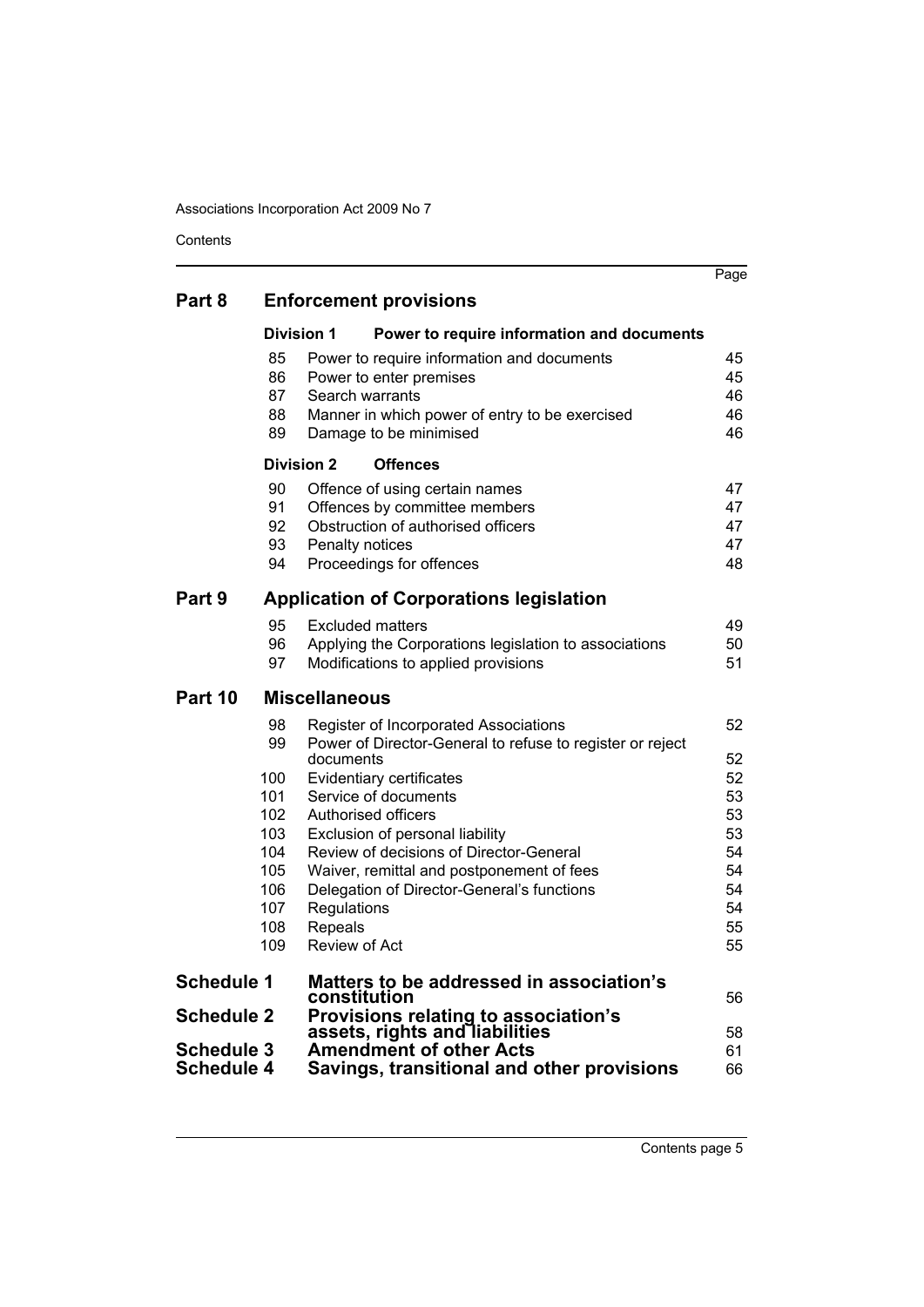

New South Wales

# **Associations Incorporation Act 2009 No 7**

Act No 7, 2009

An Act to provide for the registration of clubs, societies and other non-profit associations; to provide for the regulation of those associations after registration; and for other purposes. [Assented to 7 April 2009]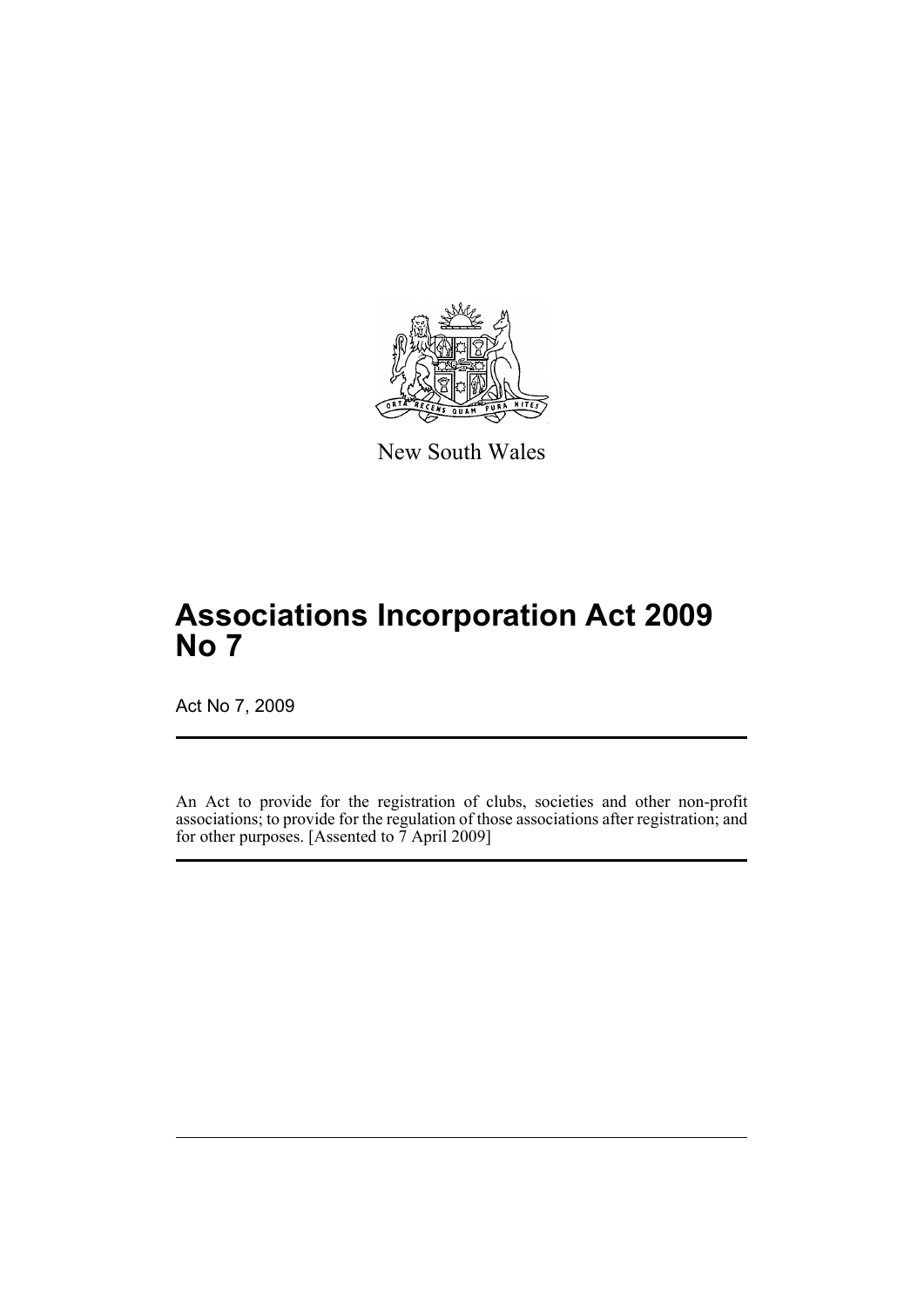Section 1 **Associations Incorporation Act 2009 No 7** 

Part 1 Preliminary

**The Legislature of New South Wales enacts:**

# <span id="page-6-1"></span><span id="page-6-0"></span>**Part 1 Preliminary**

# **1 Name of Act**

This Act is the *Associations Incorporation Act 2009*.

# <span id="page-6-2"></span>**2 Commencement**

This Act commences on a day to be appointed by proclamation.

# <span id="page-6-3"></span>**3 Objects of Act**

The objects of this Act are:

- (a) to establish a scheme for the registration of associations that are constituted for the purpose of engaging in small-scale, non-profit and non-commercial activities, including:
	- (i) associations that are currently unincorporated (which become bodies corporate when they are registered), and
	- (ii) associations that are currently incorporated under other legislation (which retain their corporate status following registration), and
- (b) to make provision with respect to the corporate governance and financial accountability of associations registered under that scheme.

# <span id="page-6-4"></span>**4 Definitions**

(1) In this Act:

*approved*, in relation to a form, means approved by the Director-General.

*ASIC* means the Australian Securities and Investments Commission.

*assets* means any legal or equitable estate or interest (whether present or future, whether vested or contingent and whether personal or assignable) in real or personal property of any description (including money), and includes securities, choses in action and documents.

*association* means an association registered under this Act.

*Australian Accounting Standards* means the standards issued by the Australian Accounting Standards Board, as in force for the time being, and including any modifications prescribed by the regulations.

*Australian Auditing Standards* means the standards issued by the Auditing and Assurance Standards Board, as in force for the time being, and including any modifications prescribed by the regulations.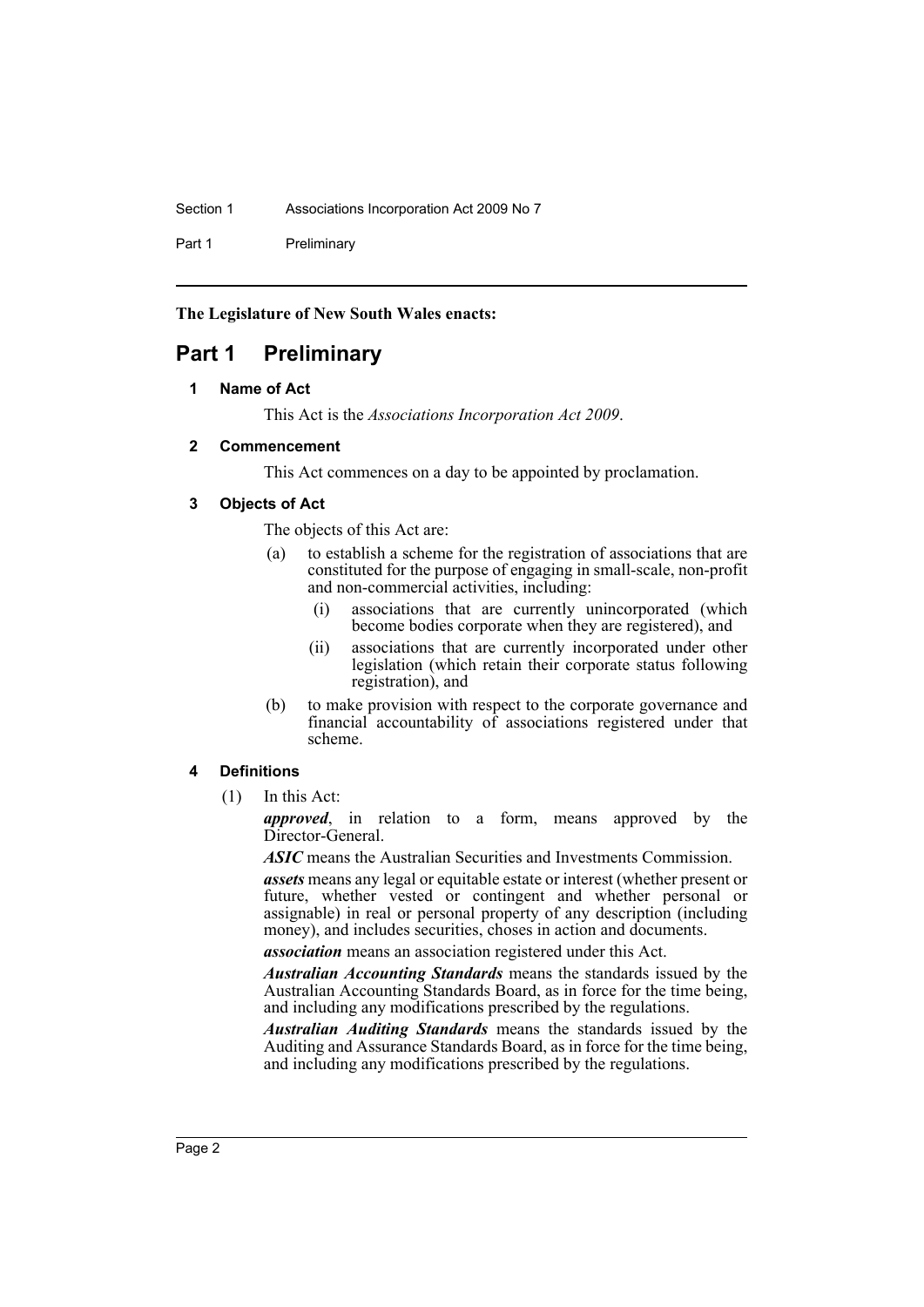Preliminary **Preliminary Part 1** 

*authorised officer* means a person who is appointed as an authorised officer under section 102.

*authorised signatory*, in relation to an association, means a person who is appointed under section 36 as an authorised signatory for the association, and includes the association's public officer.

*committee*, in relation to an association, means the governing body of the association, however described.

*committee member*, in relation to an association, means a person who is elected or appointed under the association's constitution as a committee member of the association.

*constitution*, in relation to an association, means the constitution that is recorded in the Register of Incorporated Associations in relation to the association.

#### *corresponding law* means:

- (a) the *Co-operatives Act 1992*, or
- (b) the *Corporations Act 2001* of the Commonwealth,

and includes any law of this or another State or Territory, or any law of the Commonwealth, that is declared by the regulations to be a corresponding law for the purposes of this Act.

*court* includes tribunal.

*Department* means the Department of Commerce.

*Director-General* means:

- (a) the Commissioner for Fair Trading, Department of Commerce, or
- (b) if there is no such position in the Department, the Director-General of the Department.

*exercise* a function includes perform a duty.

*financial year*, in relation to an association, means:

- (a) a period of 12 months, or such other period (whether longer or shorter than 12 months) not exceeding 18 months as the association resolves, commencing on the date of incorporation of the association, and
- (b) each period of 12 months, or such other period (whether longer or shorter than 12 months) not exceeding 18 months as the association resolves, commencing at the expiration of the previous financial year of the association.

*function* includes a power, authority or duty.

*liabilities* means any liabilities, debts or obligations (whether present or future, whether vested or contingent and whether personal or assignable).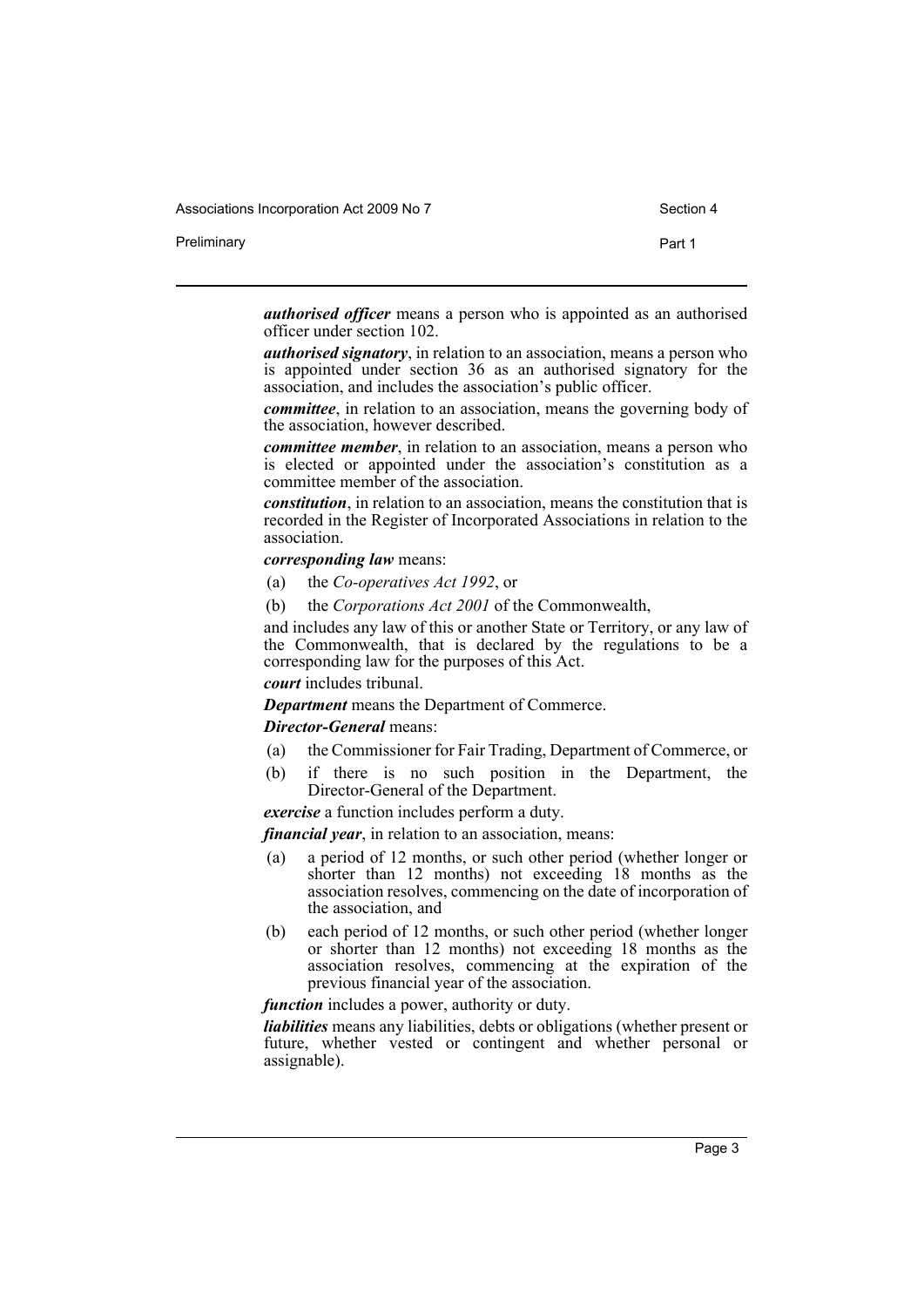#### Section 4 Associations Incorporation Act 2009 No 7

Part 1 Preliminary

*model constitution* means the model constitution prescribed by the regulations.

*objects*, in relation to an association, means the objects that are recorded in the Register of Incorporated Associations in relation to the association.

*official address*, in relation to an association, means the address that is recorded in the Register of Incorporated Associations as the association's official address.

*pecuniary gain*—see section 5.

*public officer*, in relation to an association, means the person who is appointed as the association's public officer, and, until he or she is replaced by a person so appointed, includes the person who is nominated as the association's public officer in the association's application for registration.

*register of committee members*, in relation to an association, means the register of committee members kept by the association for the purposes of section 29.

*Register of Incorporated Associations* means the Register of Incorporated Associations kept by the Director-General for the purposes of section 98.

*registrable corporation* means:

- (a) a co-operative registered under the *Co-operatives Act 1992*, or
- (b) a company registered under the *Corporations Act 2001* of the Commonwealth,

and includes any other entity that is constituted as a body corporate pursuant to registration under a corresponding law.

*rights* means any rights, powers, privileges or immunities (whether present or future, whether vested or contingent and whether personal or assignable).

*special resolution*—see section 39. *unacceptable name*—see section 18.

- (2) In this Act, a reference to the *Corporations Act 2001* of the Commonwealth (or to a provision of that Act) as applying under this Act is a reference to that Act (or provision) to the extent to which it is declared to apply to a matter for the purposes of Part 3 of the *Corporations (Ancillary Provisions) Act 2001*.
- (3) Notes included in this Act do not form part of this Act.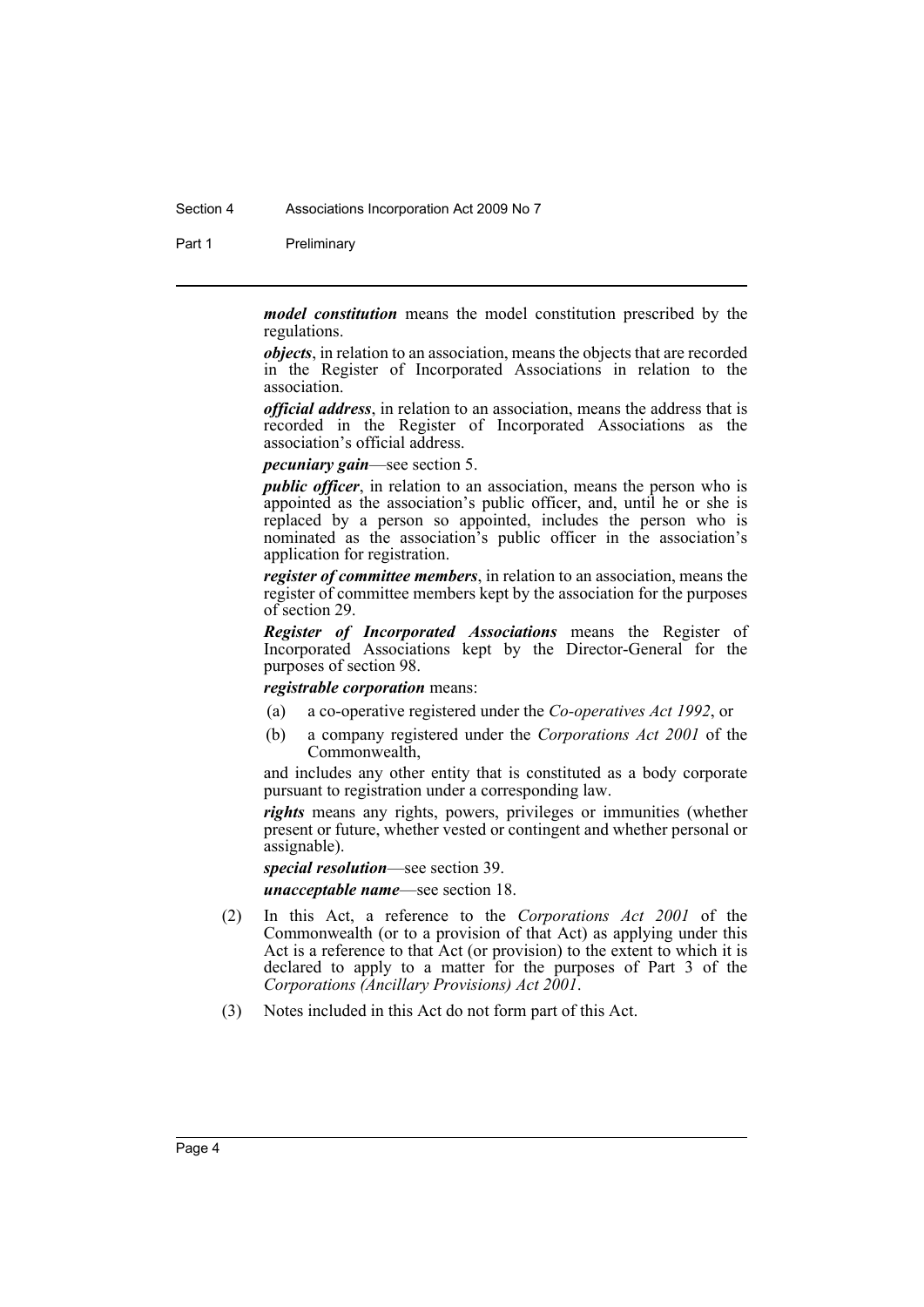Preliminary **Preliminary Part 1** 

#### <span id="page-9-0"></span>**5 Definition of "pecuniary gain"**

- (1) An organisation provides *pecuniary gain* for its members if:
	- (a) it carries on any activity for the purpose of securing pecuniary gain for its members, or
	- (b) it has capital that is divided into shares or stock held by the organisation's members, or
	- (c) it holds property in which the organisation's members have a disposable interest (whether directly, or in the form of shares or stock in the capital of the organisation or otherwise), or
	- (d) it is an organisation that is, or is included in a class of organisations that is, prescribed by the regulations for the purposes of this subsection.
- (2) For the purposes of subsection (1) (a), an organisation does not provide pecuniary gain for its members merely because of any of the following:
	- (a) the organisation itself makes a pecuniary gain, unless that gain or any part of it is divided among or received by the organisation's members or any of them,
	- (b) the organisation is established for the protection of a trade, business, industry or calling in which the organisation's members are engaged or interested, but the organisation itself does not engage or take part in, or in any part or branch of, any such trade, business, industry or calling,
	- (c) members of the organisation derive pecuniary gain through the enjoyment of facilities or services provided by the organisation for social, recreational, educational or other like purposes,
	- (d) members of the organisation derive pecuniary gain from the organisation by way of bona fide payment of remuneration,
	- (e) members of the organisation derive pecuniary gain from the organisation of a kind which they could also derive if they were not members of the organisation,
	- (f) members of the organisation compete for trophies or prizes in contests directly related to the objects of the organisation,
	- (g) the organisation provides pecuniary gain of a class prescribed by the regulations for the purposes of this section.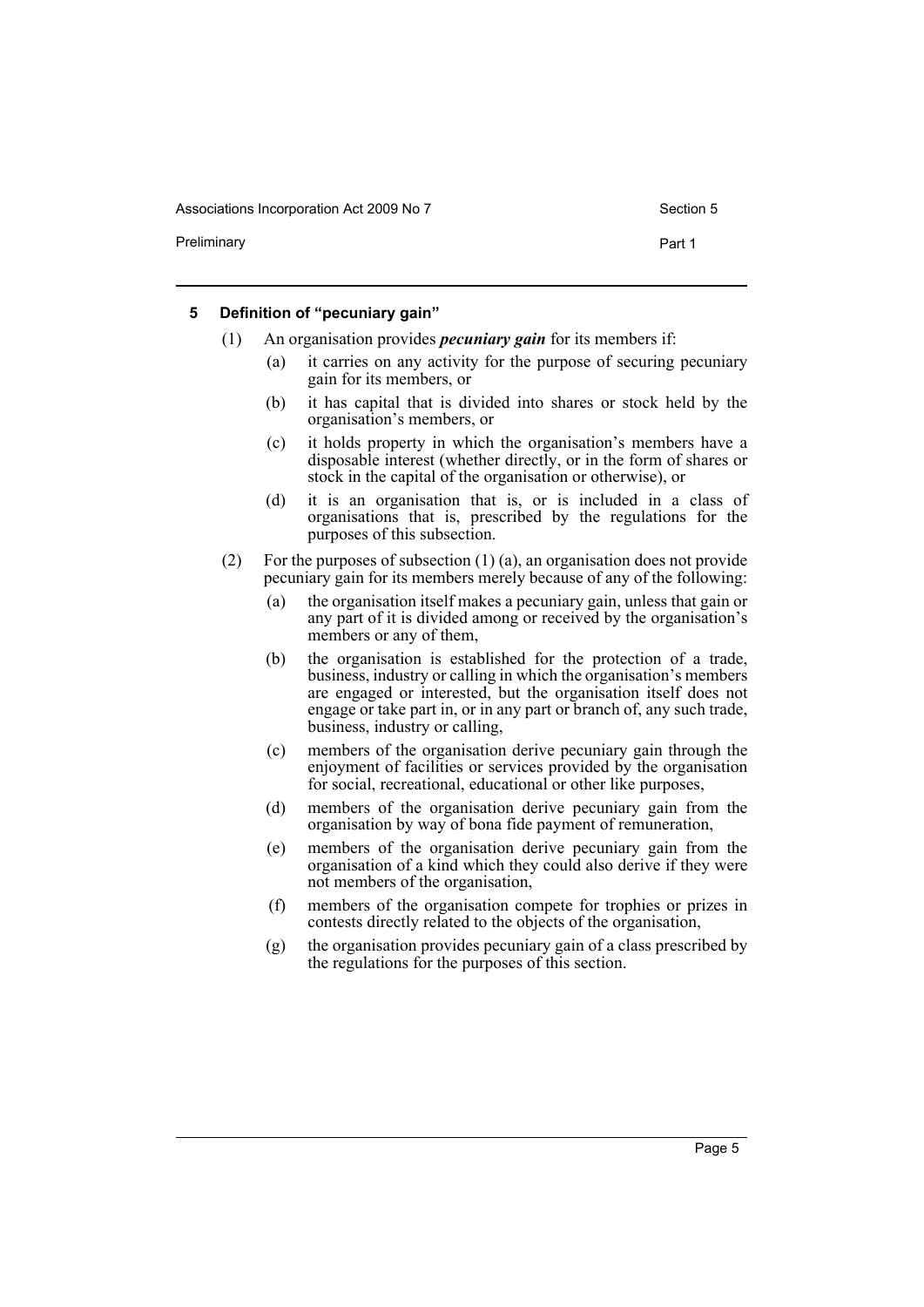Part 2 Registration of associations

# <span id="page-10-0"></span>**Part 2 Registration of associations**

# <span id="page-10-2"></span><span id="page-10-1"></span>**Division 1 Registration**

# **6 Application for registration**

- (1) An application for registration of an association may be made to the Director-General on behalf of:
	- (a) 5 or more individuals, or
	- (b) an unincorporated body having 5 or more members, or
	- (c) a registrable corporation having 5 or more members or shareholders, or
	- (d) 2 or more existing associations together having 5 or more members.
- (2) Such an application must be authorised:
	- (a) in the case of an application made on behalf of 5 or more individuals, by each of the individuals, and
	- (b) in the case of an application made on behalf of an unincorporated body, by a special resolution passed by the members of the body, and
	- (c) in the case of an application made on behalf of a registrable corporation, by a special resolution passed by the members of the corporation, and
	- (d) in the case of an application made on behalf of 2 or more associations proposing to amalgamate, by special resolutions passed by the members of each association.
- (3) An application:
	- (a) must be in the approved form, and
	- (b) must specify the association's proposed name and the address that is to be the association's first official address, and
	- (c) must include a statement of the association's objects, and
	- (d) must annex a copy of the association's proposed constitution, and
	- (e) must identify the person who is to be the association's first public officer, and
	- (f) must include copies of any special resolution referred to in subsection  $(2)$  (b),  $(c)$  or  $(d)$ , and
	- (g) in the case of an application made on behalf of a registrable corporation, must annex a document (issued by the relevant regulatory authority under the law under which it is currently incorporated) declaring that the requirements of that law in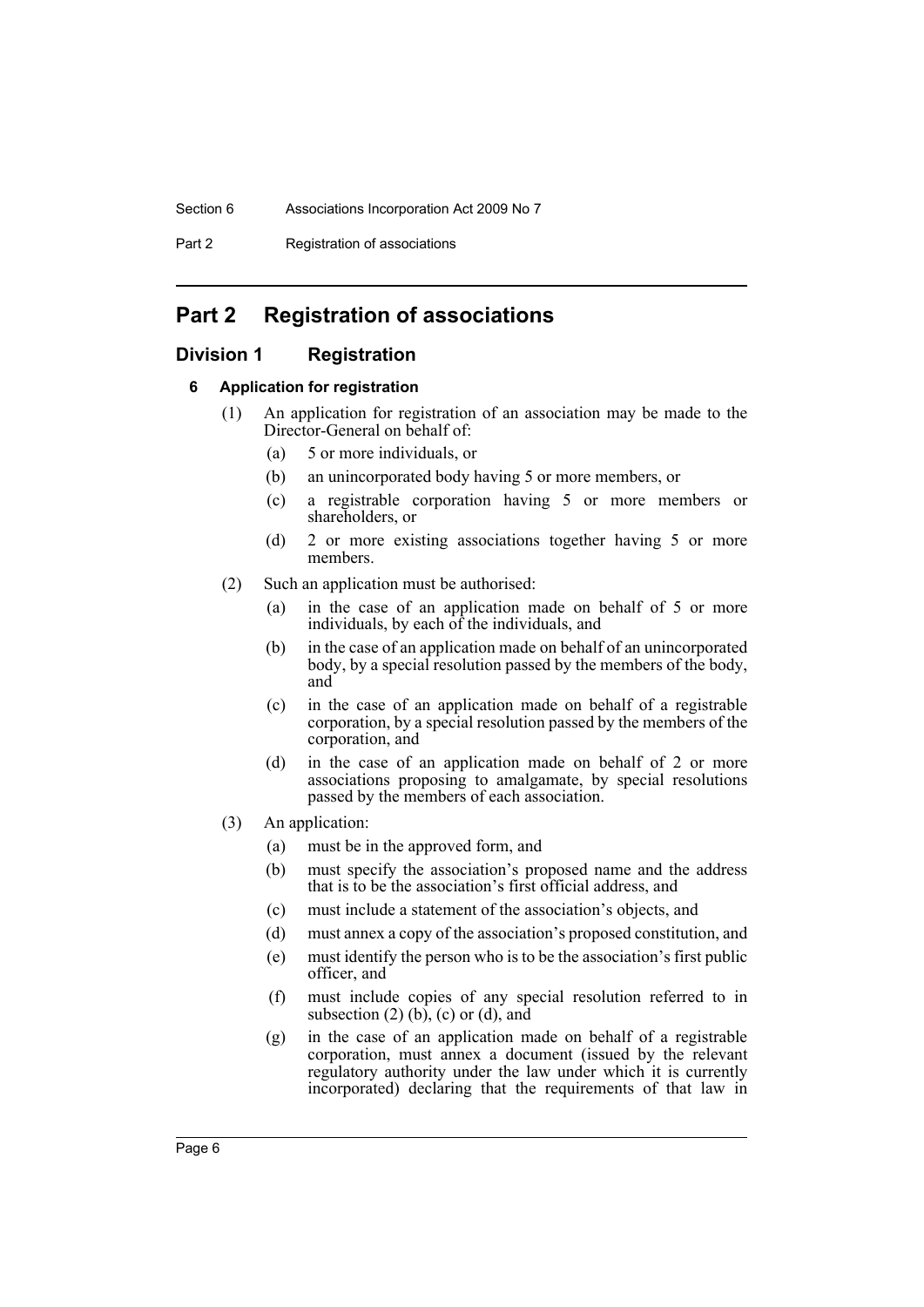Registration of associations **Part 2** and 2

relation to the transfer of its registration under that law to registration under some other law have been complied with, and

- (h) must include any information required by the regulations, and
- (i) must be accompanied by the fee prescribed by the regulations.
- (4) An association's proposed official address must be an address, within New South Wales:
	- (a) at which any premises used by the association are located, or
	- (b) at which the proposed public officer resides, is employed or carries on business.
- (5) An association's proposed constitution must address each of the matters referred to in Schedule 1.
- (6) An application need not annex a copy of an association's proposed constitution if the application indicates that the association is to be governed solely by the model constitution.

# <span id="page-11-0"></span>**7 Decision on application**

- (1) The Director-General may determine an application for registration of an association by registering the association or by refusing the application.
- (2) An application for registration may be refused if:
	- (a) the application does not comply with section 6, or
	- (b) the name of the association has not been reserved or is unacceptable, or

**Note.** Changing circumstances may mean that a name that was acceptable when it was reserved has since become unacceptable.

- (c) the Director-General is satisfied that, having regard to the objects of this Act, the association should not be registered:
	- (i) because some provision of the association's constitution is contrary to law, or
	- (ii) because of the association's objects or the Director-General's assessment of the likely nature or extent of the association's proposed activities, or
	- (iii) because of the likely nature or extent of the association's dealings with the public, or
	- (iv) for any other reason that appears sufficient to the Director-General.
- (3) The Director-General registers an association by recording its name, objects, constitution and official address in the Register of Incorporated Associations.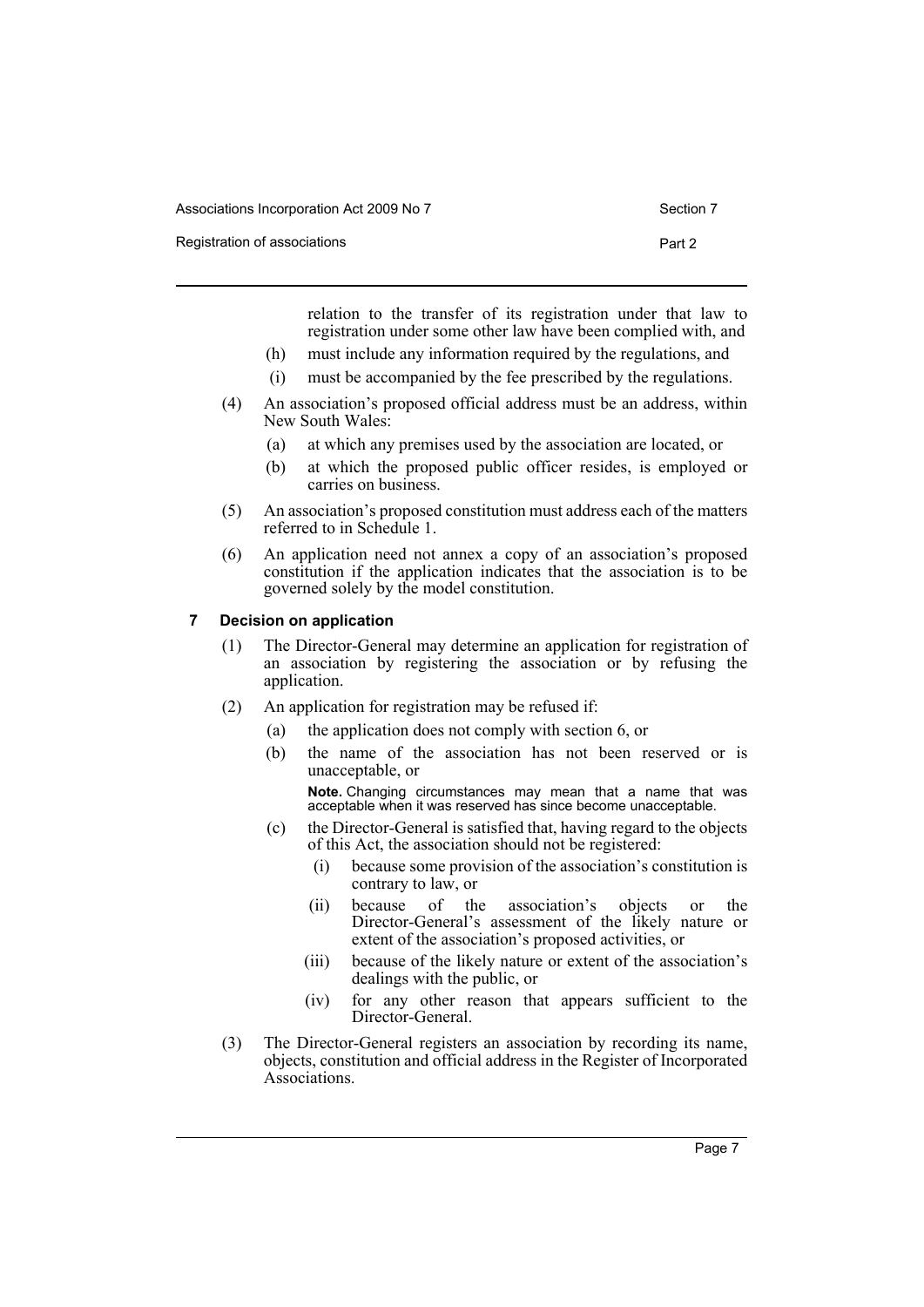#### Section 8 Associations Incorporation Act 2009 No 7

Part 2 Registration of associations

- (4) On registering an association, the Director-General:
	- (a) must cause a certificate of registration for the association to be given to the applicant, and
	- (b) if the applicant is a registrable corporation, must cause notice of its registration to be given to the relevant regulatory authority under the law under which it was formerly registered.
- (5) In the case of 2 or more associations that become a single association, the registration of each of the former associations is to be cancelled when the amalgamated association is registered.

# <span id="page-12-0"></span>**8 Incorporation of associations other than former registrable corporations**

- (1) An association that arises otherwise than from the registration of a registrable corporation becomes a body corporate when it is registered under this Act.
- (2) Schedule 2 contains provisions relating to an association that arises from the registration of an unincorporated body or from the amalgamation of 2 or more associations.

# <span id="page-12-1"></span>**9 Continuity of incorporation of former registrable corporations**

- (1) An association that arises from the registration of a registrable corporation is a continuation of, and the same legal entity as, the registrable corporation.
- (2) Without limiting subsection (1):
	- (a) the assets, rights and liabilities of the registrable corporation become the assets, rights and liabilities of the association, and
	- (b) proceedings that have been commenced by or against the registrable corporation may be continued by or against the association in its own name or in the name of the registrable corporation.

# <span id="page-12-2"></span>**Division 2 Changing association's name, objects, constitution or official address**

# <span id="page-12-3"></span>**10 Application for change of particulars**

- (1) An association may apply to the Director-General for registration of a change in the association's name, objects or constitution.
- (2) An application may only be made pursuant to a special resolution passed by the association.
- (3) An application:
	- (a) must be in the approved form, and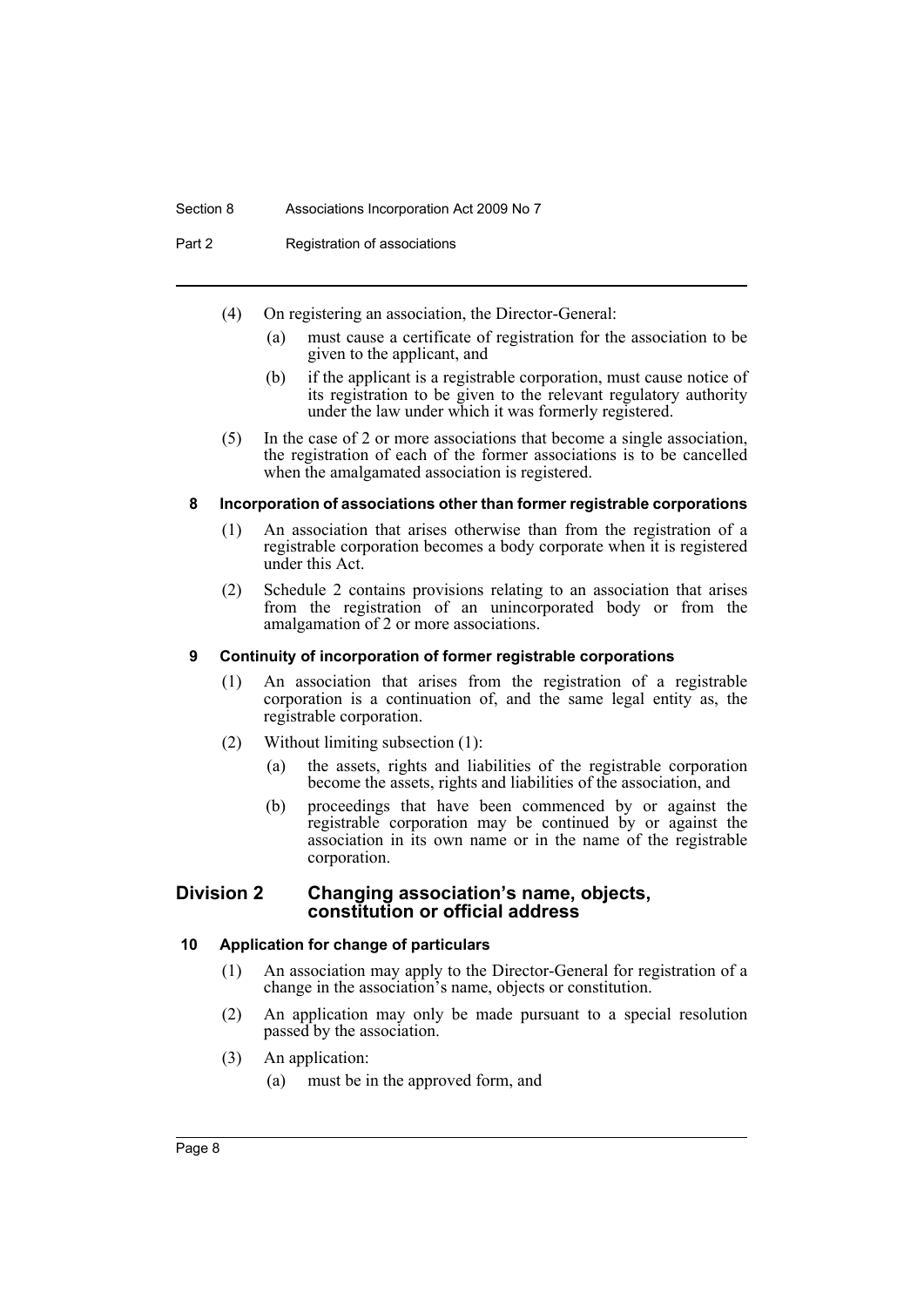Registration of associations **Part 2** and 2

- 
- (b) must include details of the proposed change, and
- (c) must include a copy of the special resolution by which the association has approved the change, and
- (d) must be accompanied by the fee prescribed by the regulations.
- (4) An association's constitution, as proposed to be changed, must address each of the matters referred to in Schedule 1. **Note.** A change in an association's name, objects or constitution does not take effect until it is registered: see section 14.

# <span id="page-13-0"></span>**11 Director-General may direct association to change its name**

- (1) The Director-General may, by order in writing served on an association that has an unacceptable name, direct the association to adopt a new name.
- (2) Such a direction may be given whether or not the association's name was acceptable when the association was registered. **Note.** Changing circumstances may mean that a name that was acceptable when the association was registered has since become unacceptable.
- (3) A direction:
	- (a) must specify the grounds on which the association's current name is unacceptable, and
	- (b) must specify a date by which an application for registration of a change of name must be made (being a date no less than 2 months after the date on which the direction is given), and
	- (c) must state that the association's registration may be cancelled if such an application is not made on or before that date.

### <span id="page-13-1"></span>**12 Decision on application**

- (1) The Director-General may determine an application for registration of a change of name, objects or constitution by registering the change or by refusing the application.
- (2) An application for registration of a change of name, objects or constitution may be refused if:
	- (a) the application does not comply with section 10, or
	- (b) the special resolution was approved by the association more than 28 days before the application was made, or
	- (c) in the case of an application for a change of name, the new name has not been reserved or is unacceptable.
- (3) On registering an association's change of name, the Director-General is to cause a replacement certificate of registration, bearing the association's new name, to be given to the applicant.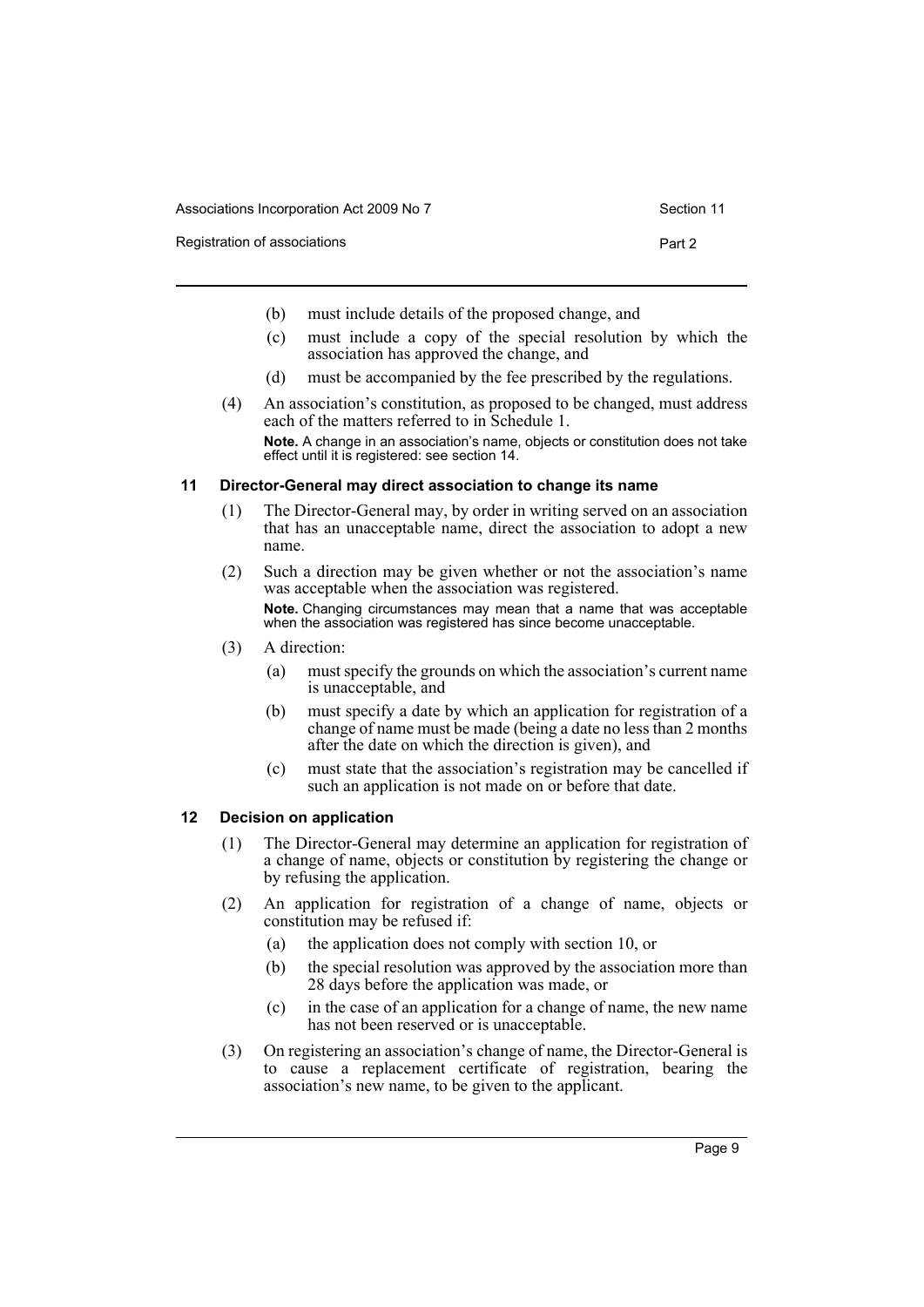#### Section 13 Associations Incorporation Act 2009 No 7

Part 2 Registration of associations

#### <span id="page-14-0"></span>**13 Notification of change of official address**

(1) Within 28 days after an association's official address becomes obsolete or unusable, the association's public officer must notify the Director-General, in the approved form, of the association's new address.

Maximum penalty: 5 penalty units.

- (2) Without limiting subsection (1), an association's public officer may at any time notify the Director-General, in the approved form, of a change in the association's official address.
- (3) The new address must be an address, within New South Wales:
	- (a) at which any premises used by the association are located, or
	- (b) at which the public officer resides, is employed or carries on business.
- (4) On receiving a notification under this section, the Director-General must register the new address as the association's official address. **Note.** A change of official address does not take effect until it is registered: see section 14.

#### <span id="page-14-1"></span>**14 Effect of registration of change of name, objects, constitution or official address**

- (1) A change of name, objects, constitution or official address that is registered under this Division takes effect when it is registered.
- (2) Section 53 of the *Interpretation Act 1987* applies to an association in respect of which a change of name, objects or constitution has been registered under this Division in the same way as it would apply to the association had the change been made by an Act or statutory rule.

# <span id="page-14-2"></span>**Division 3 Reservation of names**

#### <span id="page-14-3"></span>**15 Application for reservation of name**

- (1) An application for reservation of a name may be made to the Director-General by an association or by an applicant for registration as an association.
- (2) An application for reservation of a name:
	- (a) must be in the approved form, and
	- (b) must specify the name to be reserved, and
	- (c) must be accompanied by the fee prescribed by the regulations.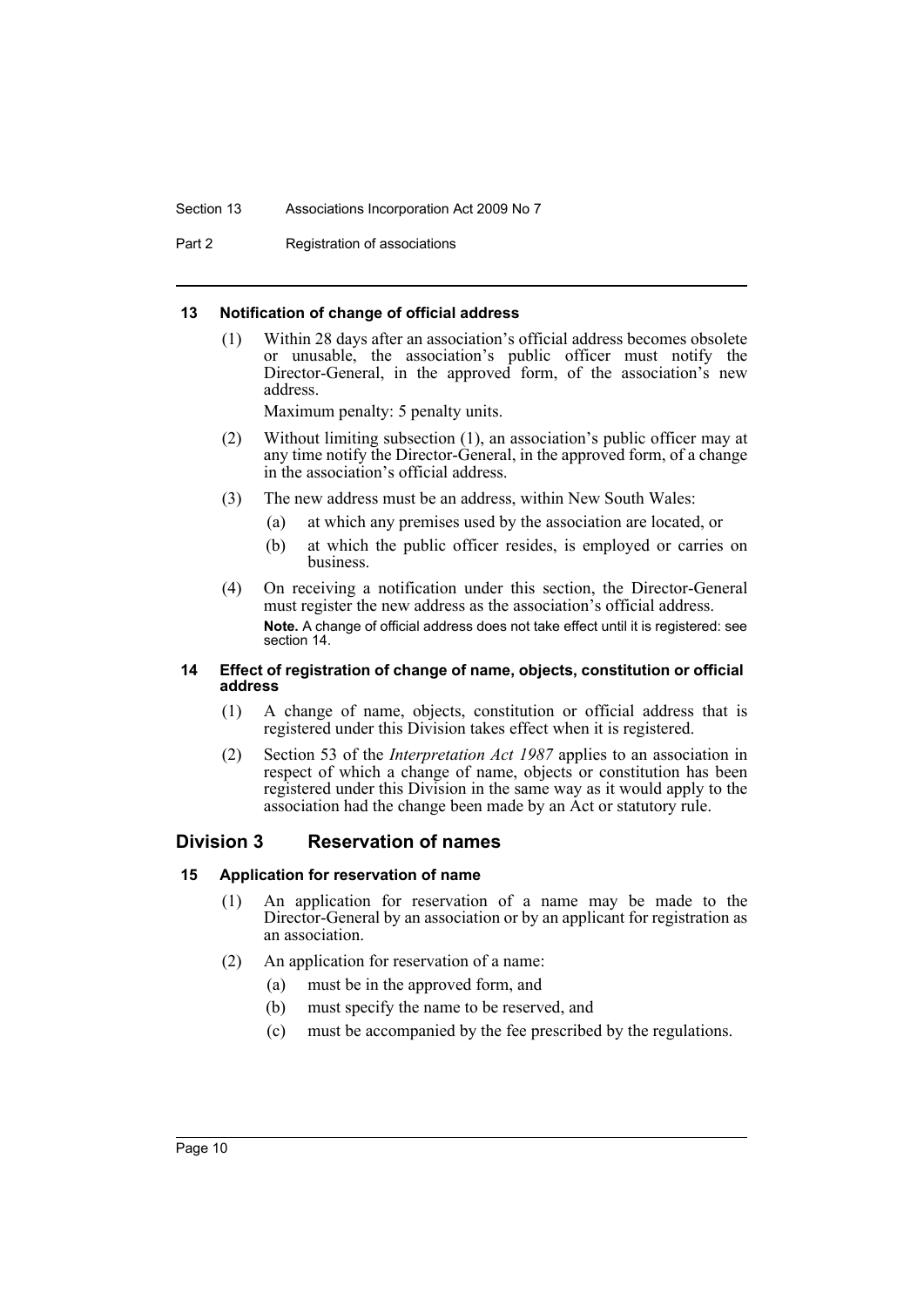Registration of associations **Part 2** and 2

(3) The application may nominate alternative names (not exceeding the maximum number prescribed by the regulations) and indicate the order in which they are to be considered.

# <span id="page-15-0"></span>**16 Decision on application**

- (1) The Director-General may determine an application for reservation of a name by reserving the name or by refusing the application.
- (2) An application for reservation of a name may be refused:
	- (a) if each of the nominated names is unacceptable, or
	- (b) if the Director-General is satisfied that the application has been made for an improper purpose.
- (3) Unless each of the nominated names is unacceptable, the reserved name is to be the first of the nominated names that is not unacceptable.

# <span id="page-15-1"></span>**17 Duration of reservation of name**

Reservation of a name expires at the end of the period of 3 months after the name is reserved or, if an application for registration of an association or for a change in an association's name is made within that period, when the application is determined.

#### <span id="page-15-2"></span>**18 Unacceptable names**

- (1) For the purposes of this Act, a name is unacceptable if:
	- (a) it does not include, at the end of the name, the word "Incorporated" or the abbreviation "Inc", or
	- (b) it contains foreign language characters, or
	- (c) it includes the word "police" or "sheriff", unless its use is the subject of a consent in force under section 204B of the *Police Act 1990* or section 12 of the *Sheriff Act 2005*, or
	- (d) the Director-General is of the opinion:
		- (i) that it is identical to, or closely resembles, some other name that is registered, that is reserved or that is the subject of an earlier application for reservation, and
		- (ii) that the public would be likely to be misled if associations operated under both names, or
	- (e) the Director-General is of the opinion that it suggests a connection with the Crown or the State, or
	- (f) the Director-General is of the opinion that it is offensive or undesirable, or
	- (g) it is declared by the regulations to be unacceptable.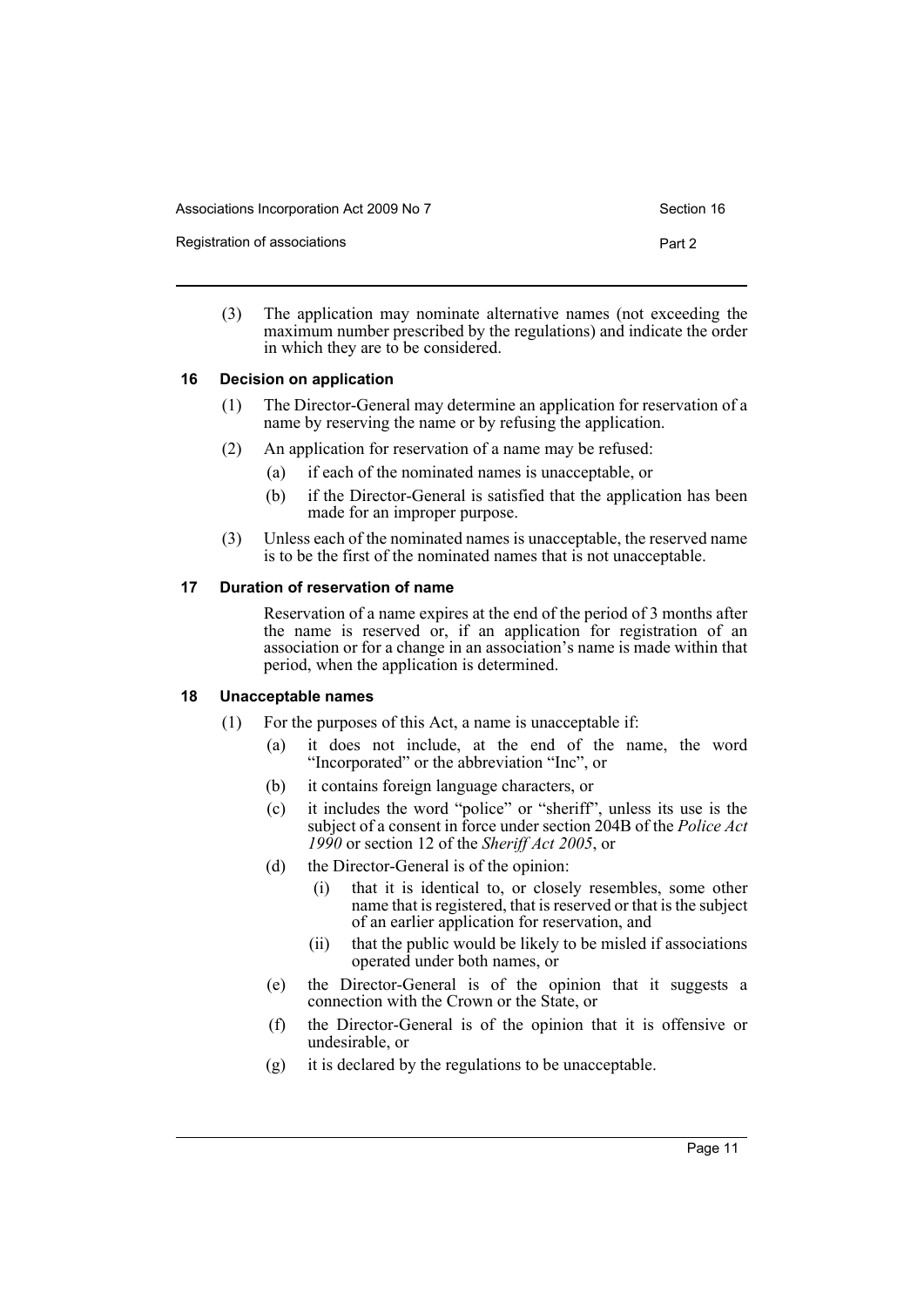# Section 18 Associations Incorporation Act 2009 No 7

- Part 2 **Registration of associations** 
	- (2) A name is not unacceptable on a ground referred to in subsection  $(1)$  (e) or (f) if, in a particular case, the Minister directs that the name is acceptable.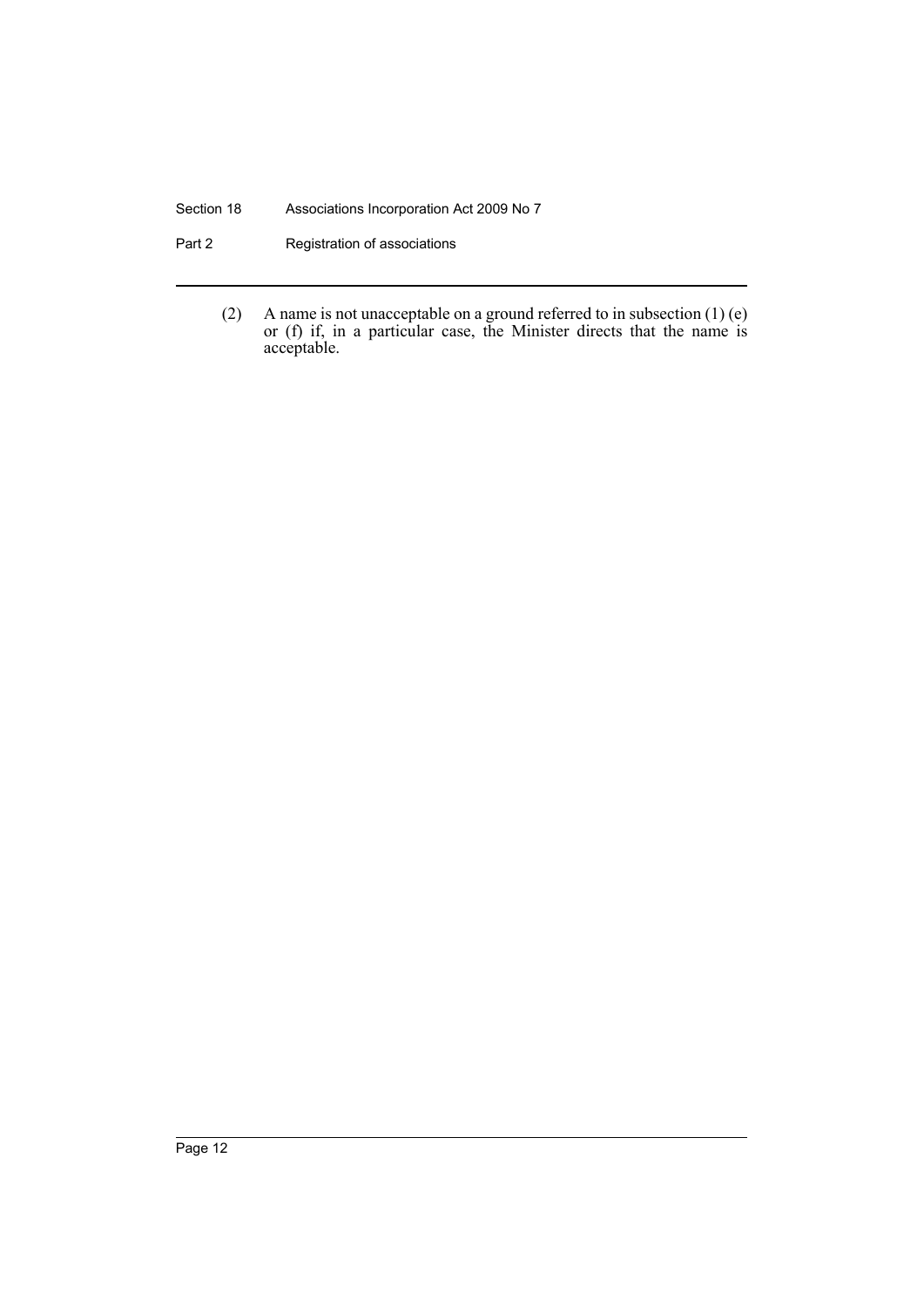Basic features of associations **Part 3** 

# <span id="page-17-0"></span>**Part 3 Basic features of associations**

# <span id="page-17-1"></span>**Division 1 Association powers**

- <span id="page-17-2"></span>**19 Legal capacity and powers** (cf Corporations Act 2001 of the Commonwealth, section 124)
	- (1) An association has the legal capacity and powers of an individual both in and outside New South Wales.
	- (2) An association's legal capacity to do something is not affected by the fact that the association's interests are not, or would not be, served by doing it.

#### <span id="page-17-3"></span>**20 Constitution may limit powers** (cf Corporations Act 2001 of the Commonwealth, section 125)

- (1) An association's constitution may contain an express restriction on, or a prohibition of, the association's exercise of any of its powers, but the exercise of a power by the association is not invalid merely because it is contrary to such a restriction or prohibition.
- (2) An act of an association is not invalid merely because it is contrary to or beyond the association's objects.
- <span id="page-17-4"></span>**21 Agent exercising association's power to make contracts (cf Corporations)** Act 2001 of the Commonwealth, section 126)
	- (1) An association's power to make, vary, ratify or discharge a contract may be exercised by an individual acting with the association's express or implied authority and on behalf of the association.
	- (2) This section does not affect the operation of a law that requires a particular procedure to be complied with in relation to the contract.

#### <span id="page-17-5"></span>**22 Execution of documents (including deeds) by an association** (cf Corporations Act 2001 of the Commonwealth, section 127)

- (1) An association may execute a document without using a common seal if the document is signed by 2 of its authorised signatories.
- (2) An association with a common seal may execute a document if the seal is fixed to the document and the fixing of the seal is witnessed by 2 of its authorised signatories.
- (3) An association may execute a document as a deed if the document is expressed to be executed as a deed and is executed in accordance with subsection  $(1)$  or  $(2)$ .
- (4) This section does not limit the ways in which an association may execute a document (including a deed).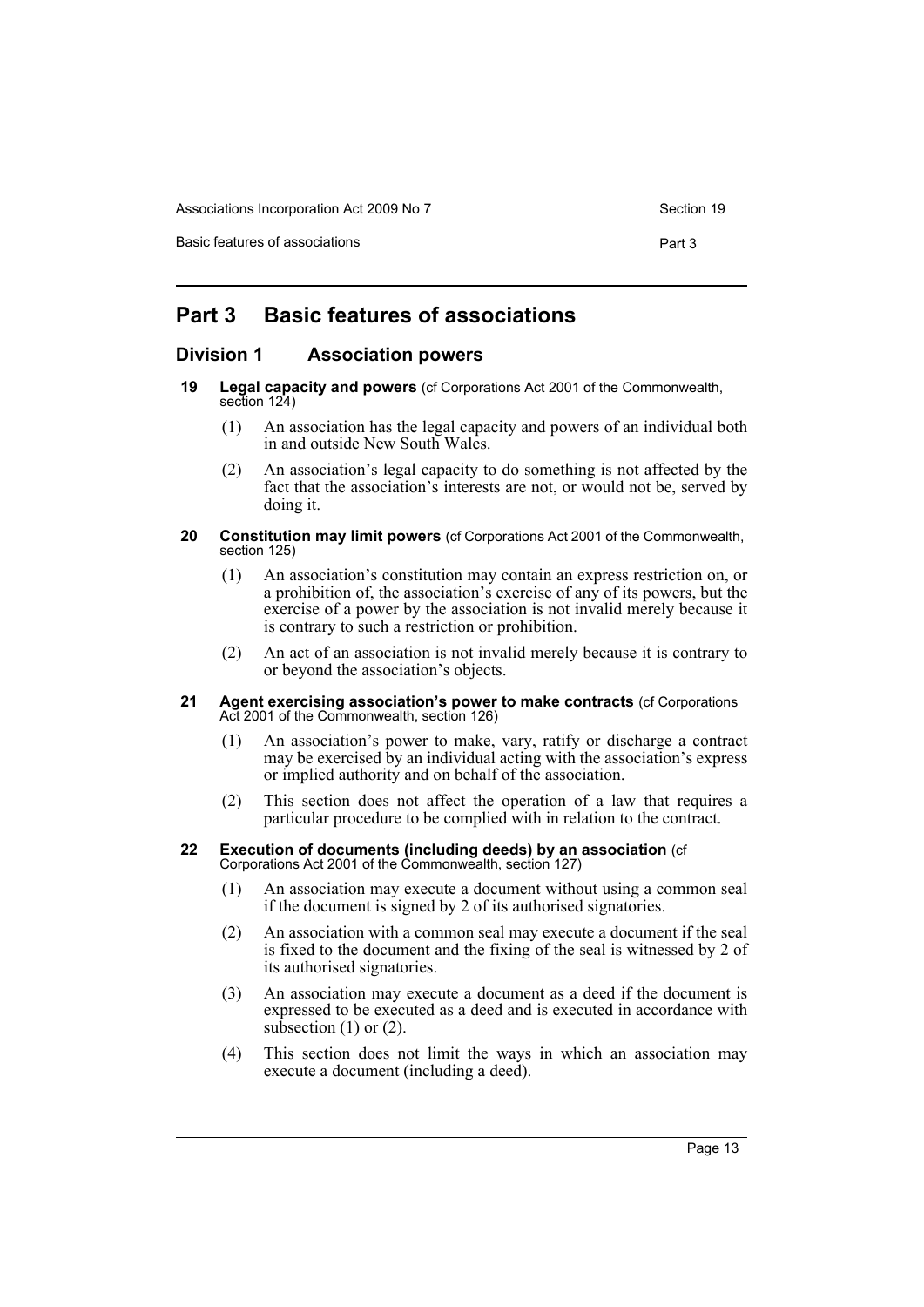#### Section 23 Associations Incorporation Act 2009 No 7

Part 3 Basic features of associations

(5) This section does not authorise an association to execute a document contrary to the provisions of its constitution.

# <span id="page-18-0"></span>**Division 2 Assumptions people dealing with associations are entitled to make**

- <span id="page-18-1"></span>**23 Entitlement to make assumptions** (cf Corporations Act 2001 of the Commonwealth, section 128)
	- (1) A person is entitled to make the assumptions in section 24 in relation to dealings with an association, and the association is not entitled to assert in proceedings in relation to the dealings that any of the assumptions are incorrect.
	- (2) A person is entitled to make the assumptions in section 24 in relation to dealings with another person who has, or purports to have, directly or indirectly acquired property from an association, and the association and the other person are not entitled to assert in proceedings in relation to the dealings that any of the assumptions are incorrect.
	- (3) The assumptions may be made even if anyone purporting to act on behalf of the association acts fraudulently, or forges a document, in connection with the dealings.
	- (4) A person is not entitled to make an assumption in section 24 if at the time of the dealings they knew or suspected that the assumption was incorrect.

#### <span id="page-18-2"></span>**24 Assumptions that may be made** (cf Corporations Act 2001 of the Commonwealth, section 129)

- (1) A person may assume that the association's constitution has been complied with.
- (2) A person may assume that anyone who appears, from information provided by the association that is available to the public from the Register of Incorporated Associations, to be the association's public officer:
	- (a) has been duly appointed, and
	- (b) has authority to exercise the functions customarily exercised by the public officer of a similar association.
- (3) A person may assume that anyone who appears, from information provided by the association, to be a committee member of the association:
	- (a) has been duly appointed, and
	- (b) has authority to exercise the functions customarily exercised by a committee member of a similar association.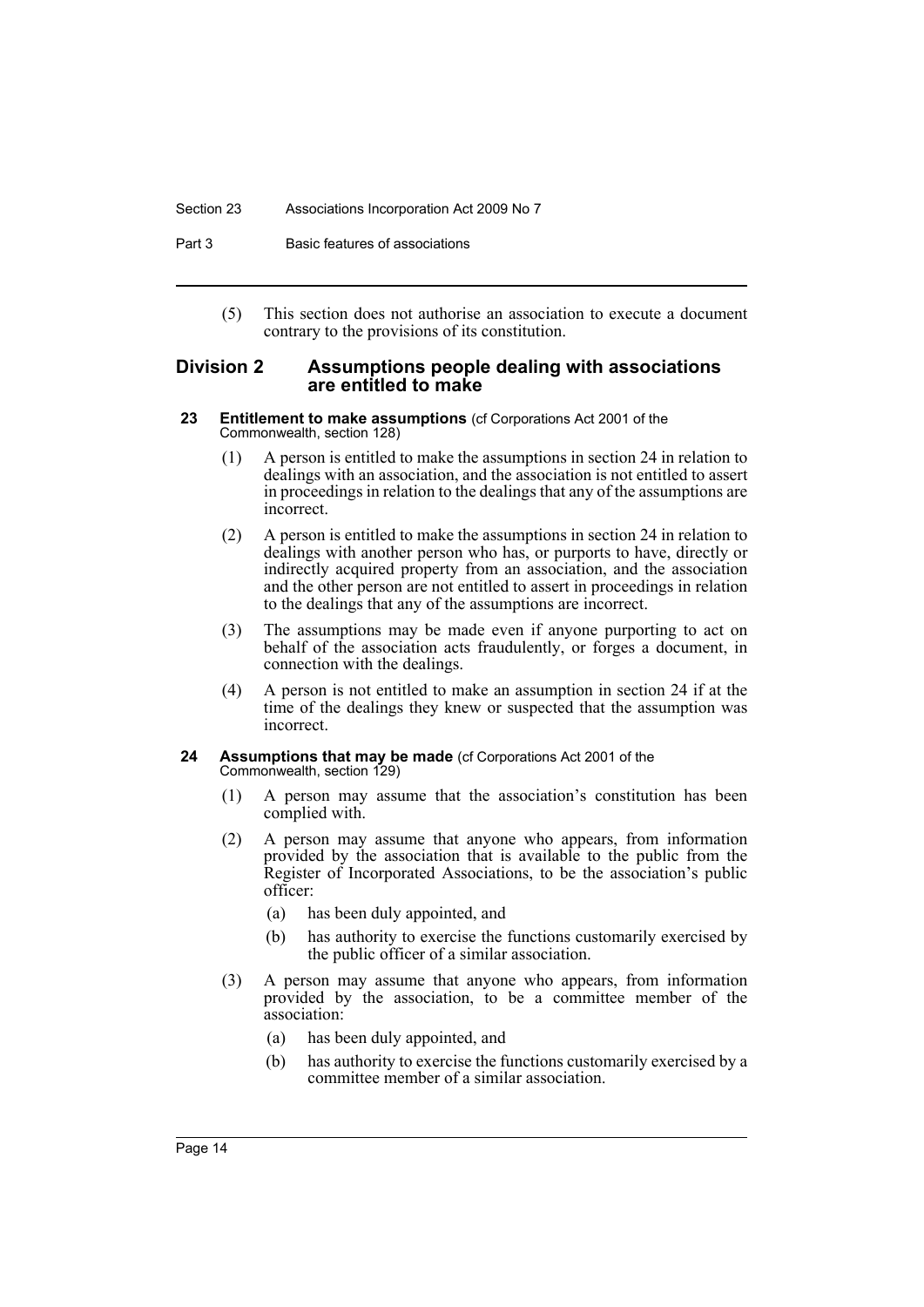Basic features of associations **Part 3** 

|  | (4) | A person may assume that anyone who is held out by the association to<br>be an agent of the association: |  |
|--|-----|----------------------------------------------------------------------------------------------------------|--|
|--|-----|----------------------------------------------------------------------------------------------------------|--|

- (a) has been duly appointed, and
- (b) has authority to exercise the functions customarily exercised or performed by an agent of a similar association.
- (5) A person may assume that persons acting on behalf of the association properly perform their duties to the association.
- (6) A person may assume that a document has been duly executed by the association if the document appears to have been signed in accordance with section 22 (1).
- (7) A person may assume that a document has been duly executed by the association if:
	- (a) the association's common seal appears to have been fixed to the document in accordance with section 22 (2), and
	- (b) the fixing of the common seal appears to have been witnessed in accordance with that subsection.
- (8) A person may assume that anyone who has, or may be assumed to have, the authority to issue a document or a certified copy of a document on behalf of the association also has authority to warrant that the document is genuine or is a true copy.
- (9) Without limiting the generality of this section, the assumptions that may be made under this section apply for the purposes of this section.

# <span id="page-19-0"></span>**Division 3 General**

#### <span id="page-19-1"></span>**25 Provisions of model constitution to apply if appropriate provision not otherwise made**

- (1) If an association's constitution fails to address a matter referred to in Schedule 1, the provisions of the model constitution with respect to the matter are taken to form part of the association's constitution.
- (2) For avoidance of doubt, an association's constitution may address a matter referred to in Schedule 1:
	- (a) by adopting the provisions of the model constitution with respect to the matter, or
	- (b) by adopting a modified version of the provisions of the model constitution with respect to the matter.
- (3) Subsection (2) does not limit the way in which an association's constitution may otherwise address a matter referred to in Schedule 1.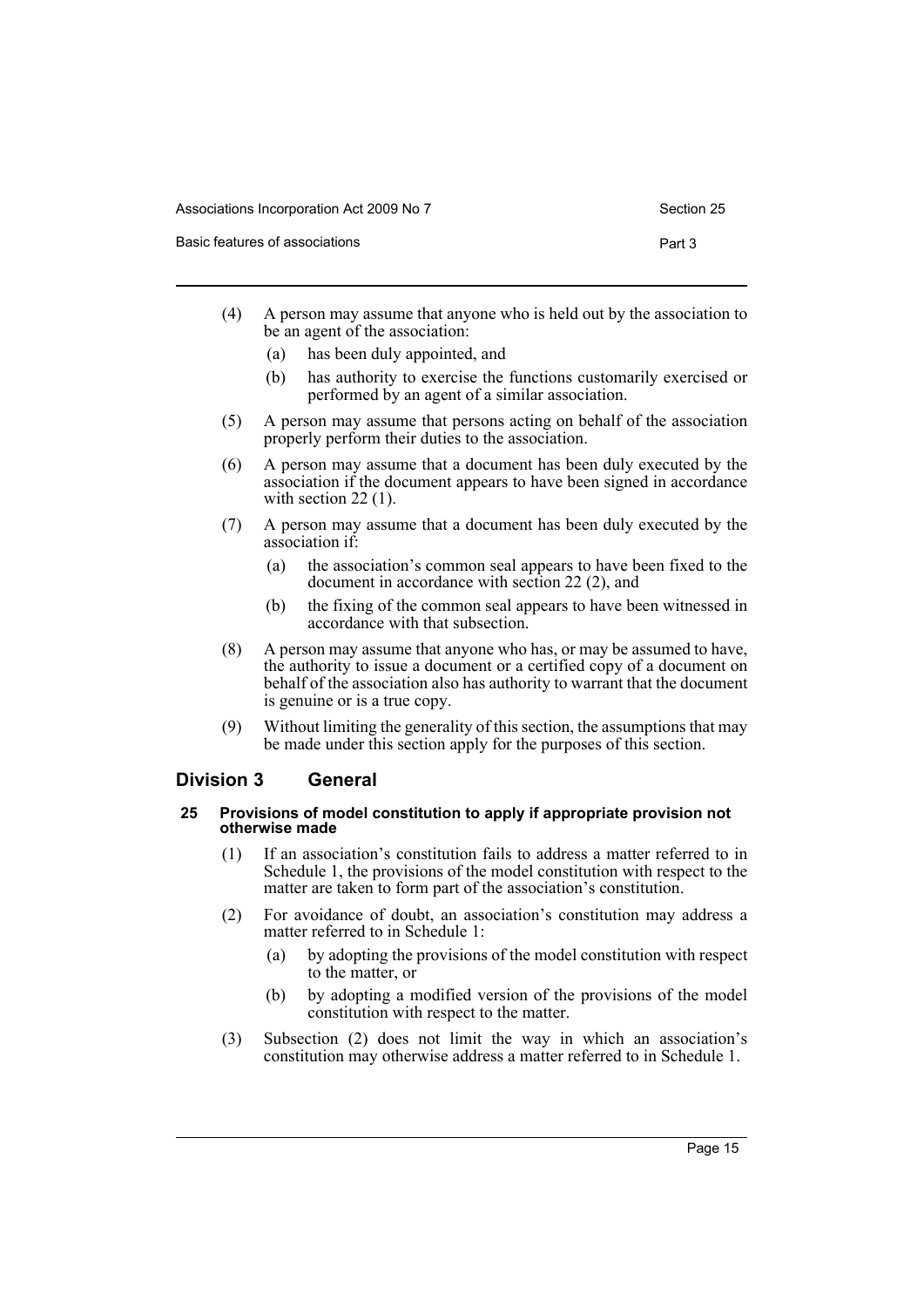#### Section 26 Associations Incorporation Act 2009 No 7

Part 3 Basic features of associations

(4) A provision of an association's constitution is of no effect to the extent to which it is contrary to this or any other Act or law.

#### <span id="page-20-0"></span>**26 Nature of association**

- (1) Subject to this Act, an association's constitution binds the association and its members to the same extent as if it were a contract between them under which they each agree to observe its provisions.
- (2) Subject to this Act, a member of an association (including a committee member and the public officer) is not, merely because of being such a member, liable in relation to the association's liabilities or the costs, charges and expenses of the winding up of the association.
- (3) Subject to this Act, membership of an association does not confer on a member any right, title or interest, whether legal or equitable, in the association's assets.

# <span id="page-20-1"></span>**27 Pre-registration contracts**

- (1) Contracts entered into before an association is registered under this Act are declared to be an applied Corporations legislation matter, for the purposes of Part 3 of the *Corporations (Ancillary Provisions) Act 2001*, in relation to Part 2B.3 of the *Corporations Act 2001* of the Commonwealth.
- (2) In subsection (1), the reference to an association does not include a reference to an association arising from the registration of an unincorporated body, the amalgamation of 2 or more associations or the registration of a registrable corporation.

**Note.** Contracts entered into by an association arising from the registration of an unincorporated body or the amalgamation of 2 or more associations are unaffected by registration (see section 8 and Schedule 2) as are those of an association arising from the registration of a registrable corporation (see section 9).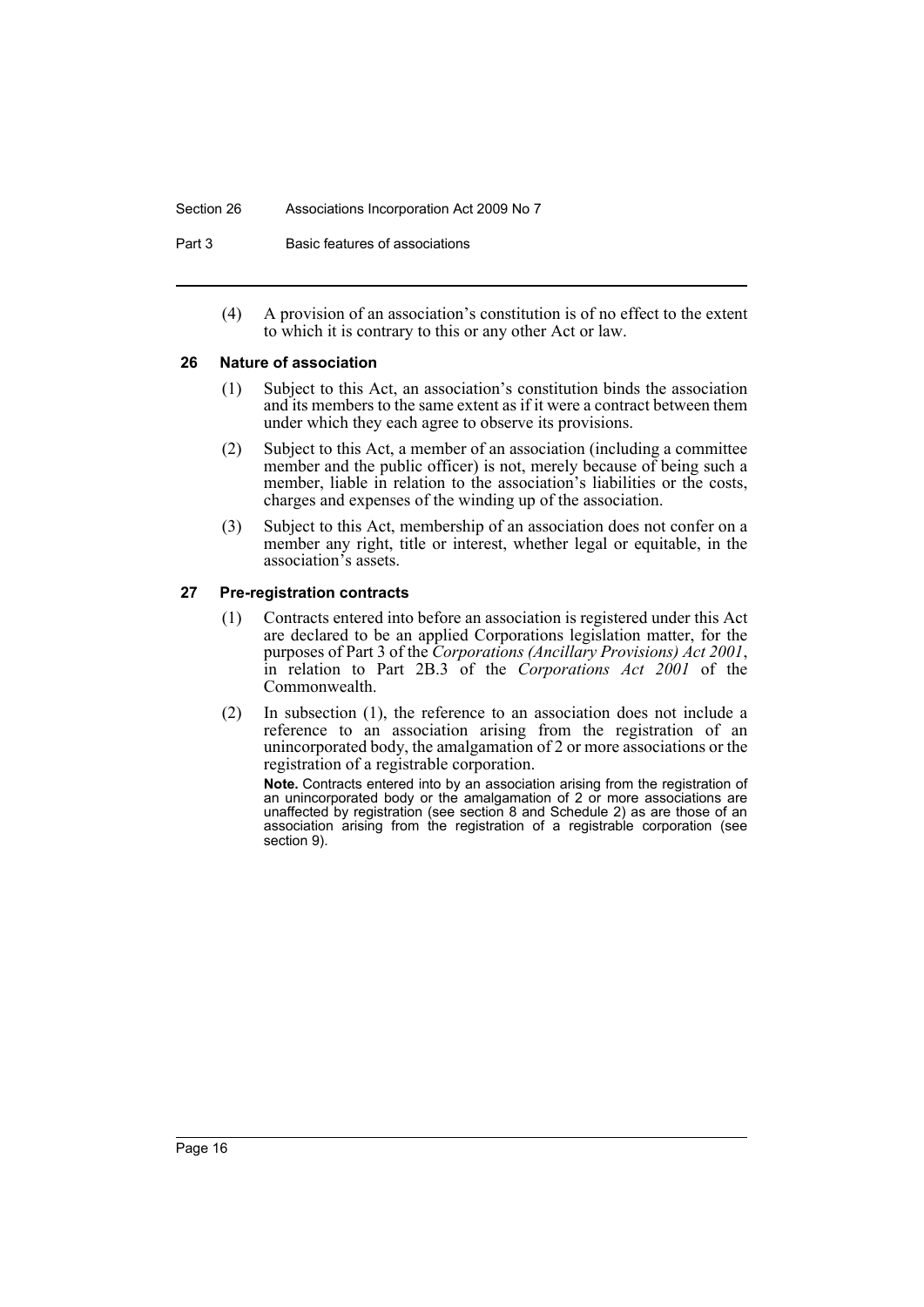Management of associations **Part 4** 

# <span id="page-21-0"></span>**Part 4 Management of associations**

# <span id="page-21-1"></span>**Division 1 Committee members**

#### <span id="page-21-2"></span>**28 Committee to be established**

- (1) An association must establish a committee to manage its affairs. **Note.** An association's registration is liable to be cancelled if it does not comply with this subsection.
- (2) The committee must include 3 or more members, each of whom is aged 18 years or more and at least 3 of whom are ordinarily resident in Australia.

**Note.** An association's registration is liable to be cancelled if its committee does not comply with this subsection.

- (3) The committee may exercise such of the association's powers as are not required by this Act or its constitution to be exercised by the association in general meeting.
- (4) A committee member's acts are valid despite any defect in his or her appointment.
- (5) Within 14 days after vacating office, a former committee member of an association must ensure that all documents in his or her possession that belong to the association are delivered to the public officer for delivery to his or her successor.

Maximum penalty: 1 penalty unit.

# <span id="page-21-3"></span>**29 Register of committee members**

(1) An association must keep a register of committee members in accordance with this section.

Maximum penalty: 1 penalty unit.

- (2) The register must contain the following particulars in relation to each committee member:
	- (a) the committee member's name, date of birth and residential address,
	- (b) the date on which the committee member takes office
	- (c) the date on which the committee member vacates office,
	- (d) such other particulars as may be prescribed by the regulations.
- (3) The register must be kept in New South Wales:
	- (a) at the main premises of the association, or
	- (b) if the association has no premises, at the association's official address.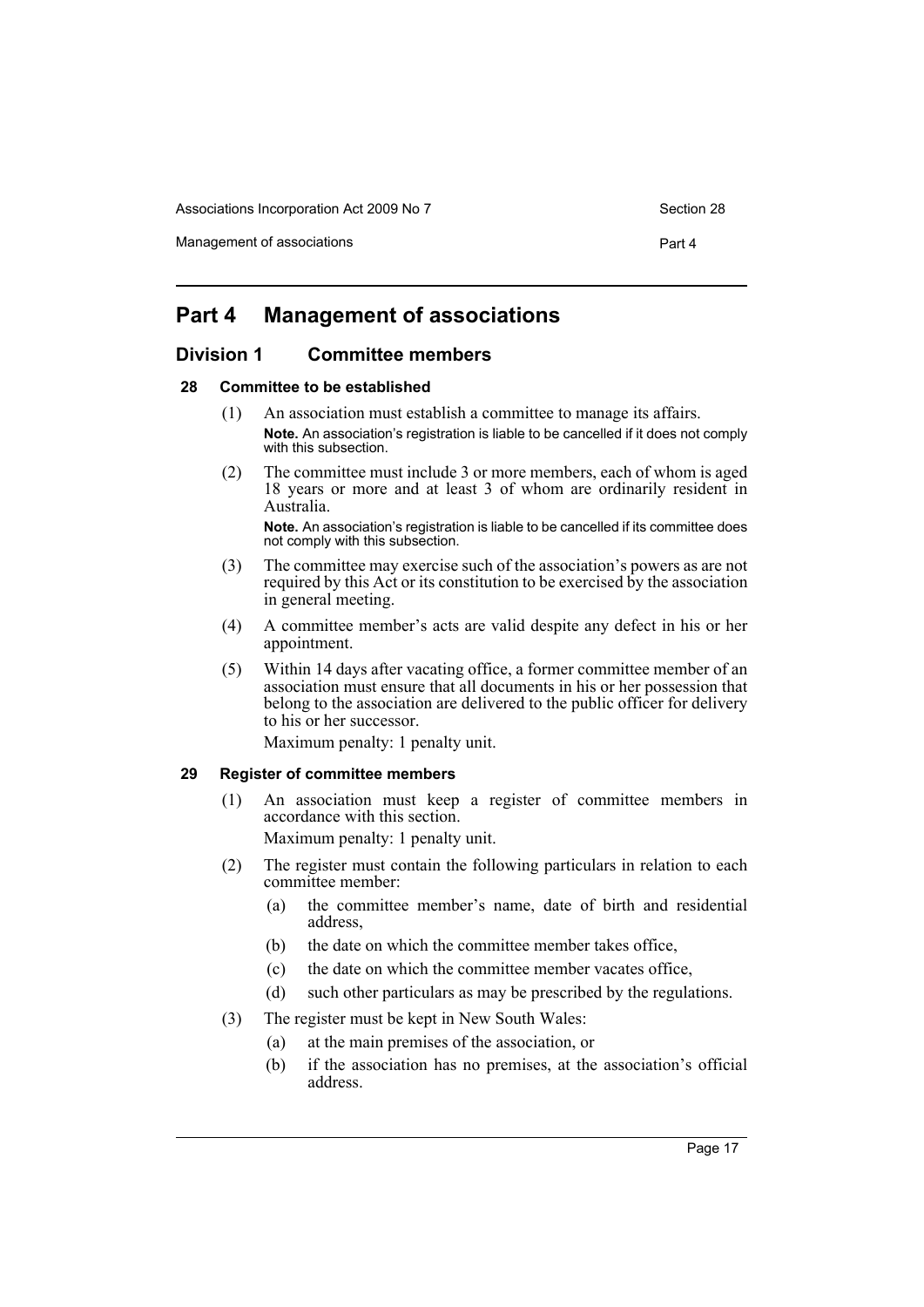#### Section 30 Associations Incorporation Act 2009 No 7

Part 4 Management of associations

- (4) Any change in the committee's membership must be recorded in the register within one month after the change occurs.
- (5) The register must, at all reasonable hours, be kept available for inspection, free of charge, by any person.

#### <span id="page-22-0"></span>**30 Committee meetings**

- (1) An association's committee meetings may be held as and when the association's constitution requires.
- (2) If the association's constitution so provides, a committee meeting may be held at 2 or more venues using any technology that gives each of the committee members a reasonable opportunity to participate.
- (3) In any legal proceedings, a committee meeting held in accordance with subsection  $(2)$ , or part of such a meeting, is not to be declared invalid on the ground that one or more committee members did not have a reasonable opportunity to participate unless the court is satisfied that:
	- (a) substantial injustice has been, or may be, caused, and
	- (b) the injustice cannot be remedied by any other order available to the court.

# <span id="page-22-1"></span>**31 Disclosure of interests**

- (1) If:
	- (a) a committee member has a direct or indirect interest in a matter being considered or about to be considered at a committee meeting, and
	- (b) the interest appears to raise a conflict with the proper performance of the committee member's duties in relation to the consideration of the matter,

the committee member must, as soon as possible after the relevant facts have come to the committee member's knowledge, disclose the nature of the interest at a committee meeting.

Maximum penalty: 60 penalty units.

- (2) A disclosure by a committee member at a committee meeting that the committee member:
	- (a) is a member, or is in the employment, of a specified company or other body, or
	- (b) is a partner, or is in the employment, of a specified person, or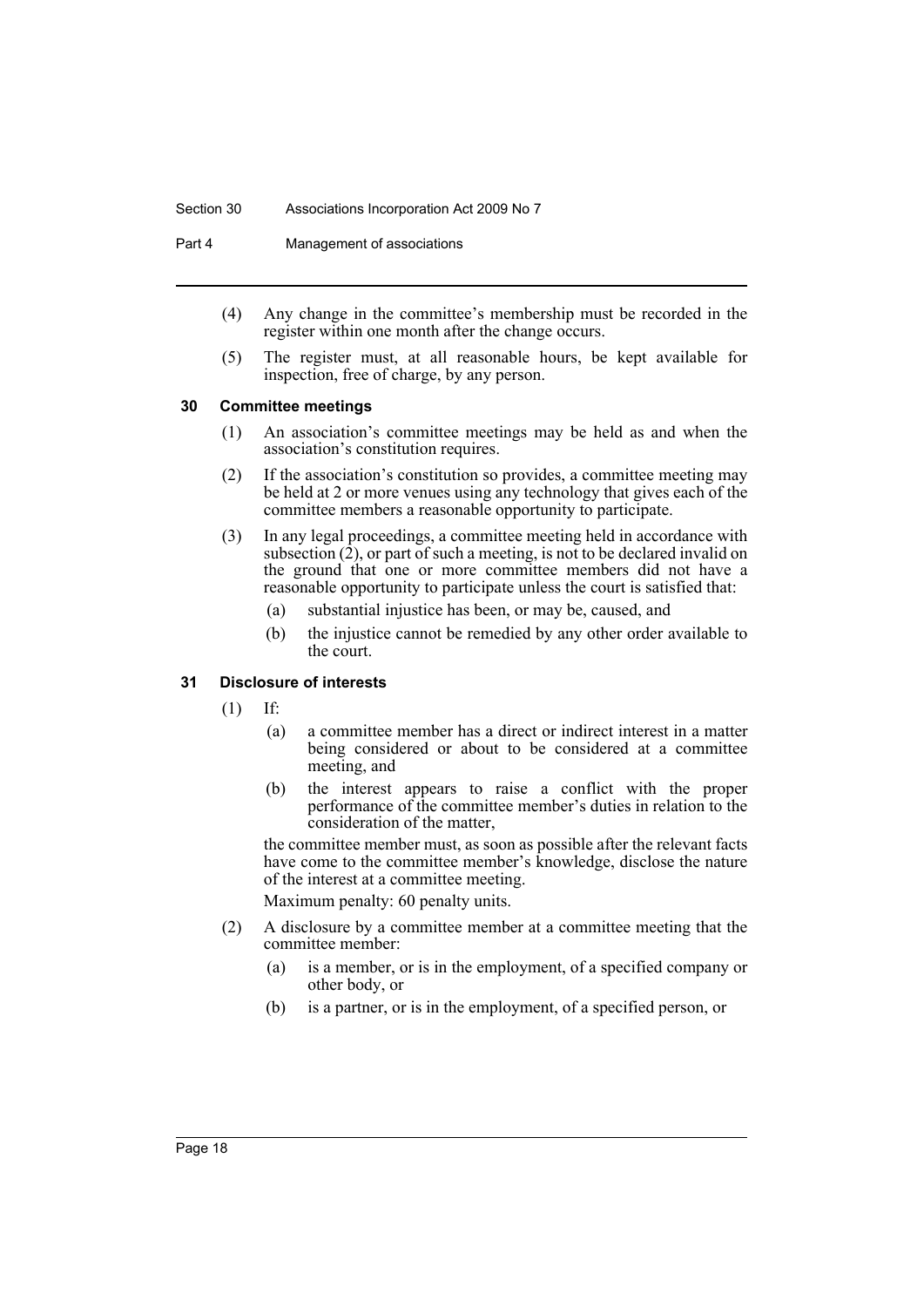Management of associations **Part 4** and 2008 and 2008 and 2008 and 2008 and 2008 and 2008 and 2008 and 2008 and 2008 and 2008 and 2008 and 2008 and 2008 and 2008 and 2008 and 2008 and 2008 and 2008 and 2008 and 2008 and 20

(c) has some other specified interest relating to a specified company or other body or to a specified person,

is a sufficient disclosure of the nature of the interest in any matter relating to that company or other body or to that person that may arise after the date of the disclosure and that is required to be disclosed under subsection  $(1)$ .

- (3) Particulars of any disclosure made under this section must be recorded by the committee in a book kept for that purpose and that book must be open at all reasonable hours to inspection by any member of the association on payment of the fee determined by the committee (but not exceeding the maximum fee prescribed by the regulations).
- (4) The book must be kept at the same address as the register of committee members.
- (5) After a committee member has disclosed the nature of an interest in any matter, the committee member must not, unless the committee otherwise determines:
	- (a) be present during any deliberation of the committee with respect to the matter, or
	- (b) take part in any decision of the committee with respect to the matter.
- (6) For the purposes of the making of a determination by the committee under subsection (5), a committee member who has a direct or indirect interest in a matter to which the disclosure relates must not:
	- (a) be present during any deliberation of the committee for the purpose of making the determination, or
	- (b) take part in the making by the committee of the determination.
- (7) A contravention of this section does not invalidate any decision of the committee.

# <span id="page-23-0"></span>**32 Dishonest use of information**

A committee member or former committee member of an association who uses information obtained as a committee member dishonestly with the intention directly or indirectly of:

- (a) gaining an advantage for himself or herself or for any other person, or
- (b) causing detriment to the association,

# is guilty of an offence.

Maximum penalty: 240 penalty units or imprisonment for 2 years, or both.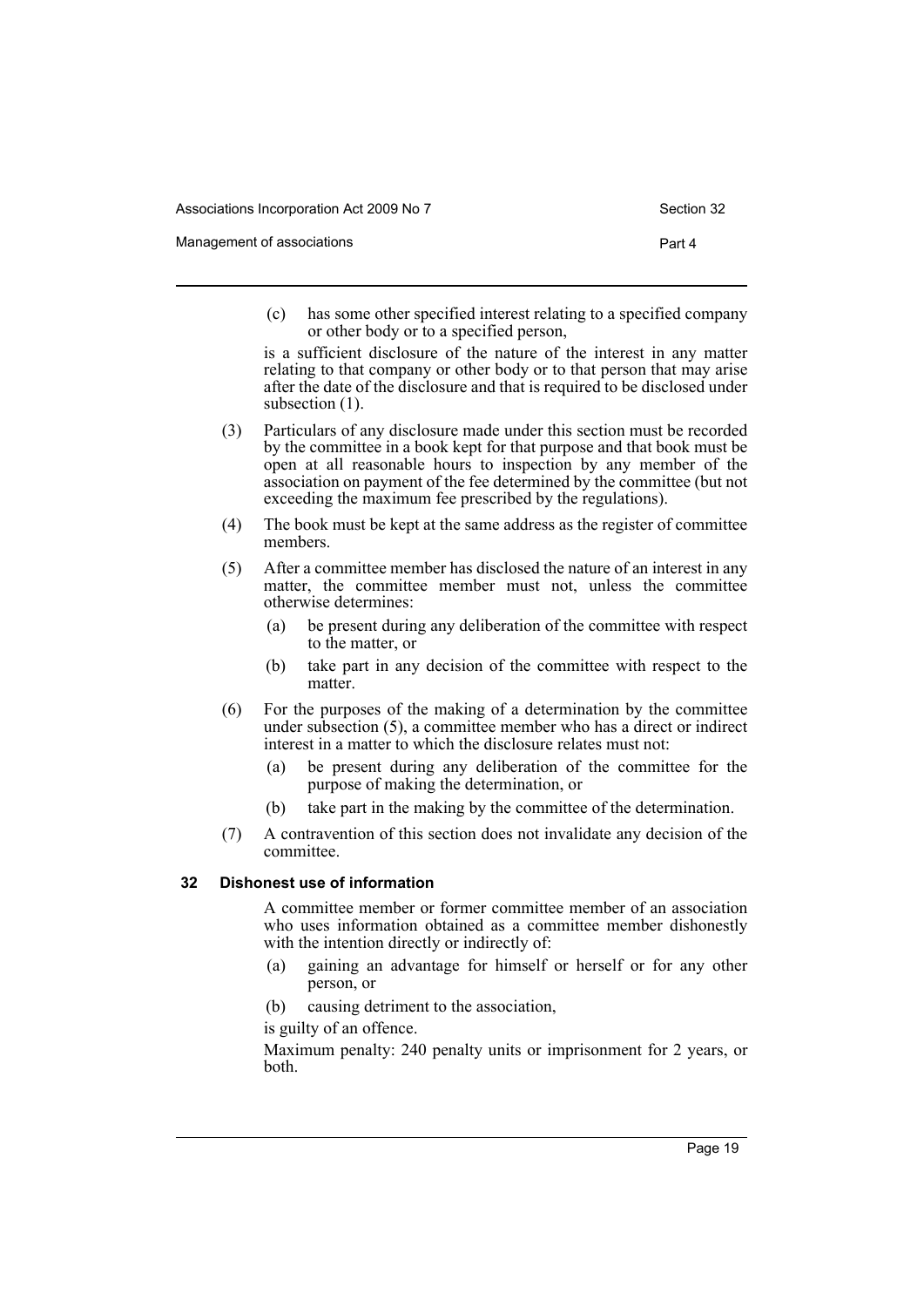# Section 33 Associations Incorporation Act 2009 No 7

Part 4 Management of associations

# <span id="page-24-0"></span>**33 Dishonest use of position**

A committee member of an association who uses his or her position as a committee member dishonestly with the intention of directly or indirectly:

- (a) gaining an advantage for himself or herself or for any other person, or
- (b) causing detriment to the association,

is guilty of an offence.

Maximum penalty: 240 penalty units or imprisonment for 2 years, or both.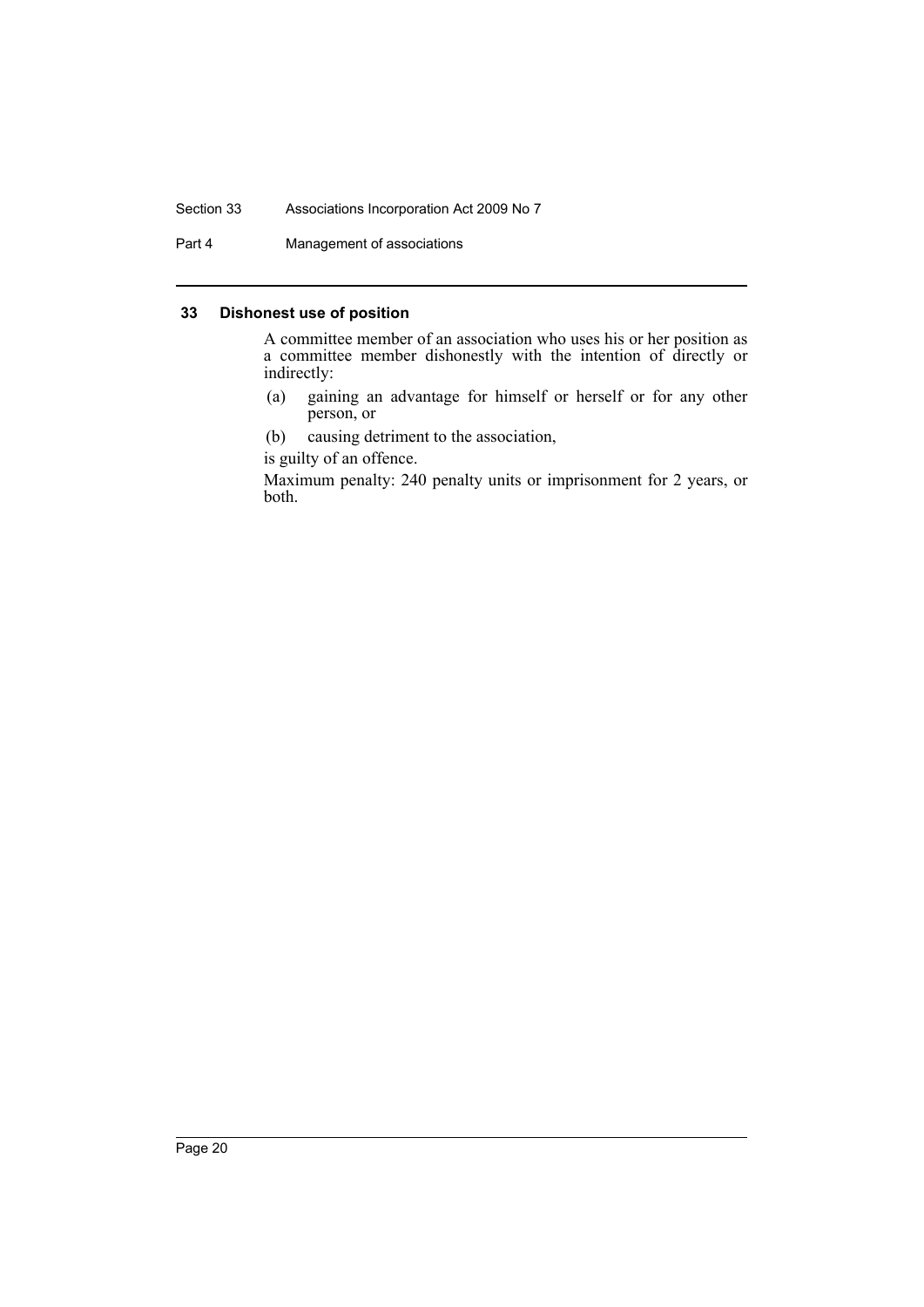Management of associations **Part 4** 

# <span id="page-25-0"></span>**Division 2 Public officer and authorised signatories**

# <span id="page-25-1"></span>**34 Public officer**

- (1) An association's committee must appoint a public officer. Maximum penalty: 1 penalty unit.
- (2) The public officer must be a person who is aged 18 years or more and is ordinarily resident in New South Wales. **Note.** An association's registration is liable to be cancelled if its public officer does not comply with this subsection.
- (3) The position of public officer may, but need not be, held by a committee member.
- (4) The public officer's acts are valid despite any defect in his or her appointment.
- (5) The first public officer of an association is the person nominated as public officer in the application for registration of the association.
- (6) Within 28 days after taking office as an association's public officer (other than its first public officer), a person must notify the Director-General, in the approved form, of:
	- (a) the person's full name and date of birth, and
	- (b) the person's address for service of notices, being either the person's residential address or some other address at which the person can generally be found, and
	- (c) the fact that the person has taken office as public officer.

Maximum penalty: 1 penalty unit.

# <span id="page-25-2"></span>**35 Vacation of office of public officer**

- (1) An association's public officer vacates office in the following circumstances:
	- (a) if he or she dies,
	- (b) if he or she resigns the office in writing addressed to the association's committee,
	- (c) if he or she is removed from office by resolution of a general meeting of the association,
	- (d) if he or she becomes bankrupt, applies to take the benefit of any law for the relief of bankrupt or insolvent debtors, compounds with his or her creditors or makes an assignment of his or her remuneration for their benefit,
	- (e) if he or she becomes a mentally incapacitated person,
	- (f) if he or she ceases to ordinarily reside in New South Wales,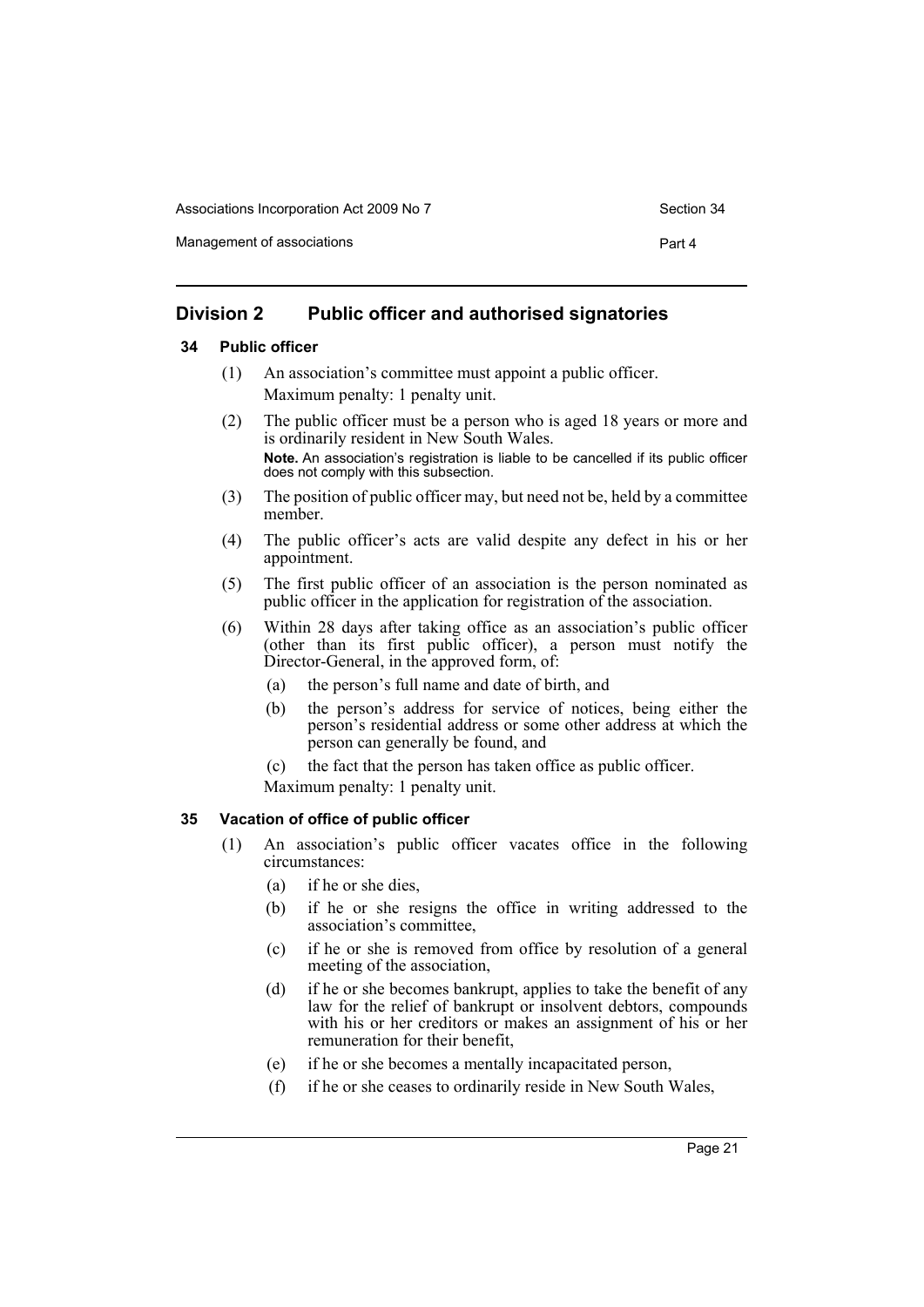#### Section 36 Associations Incorporation Act 2009 No 7

Part 4 Management of associations

- (g) in such other circumstances as the constitution of the association may provide.
- (2) Within 14 days after vacating office, a former public officer of an association must ensure that all documents in his or her possession that belong to the association are delivered to a committee member of the association.

Maximum penalty: 1 penalty unit.

(3) An association's committee must fill any vacancy in the office of public officer within 28 days after the vacancy arises. Maximum penalty: 1 penalty unit.

# <span id="page-26-0"></span>**36 Authorised signatories**

- (1) An association's public officer is, by virtue of that office, an authorised signatory for the association.
- (2) An association's committee may from time to time appoint additional authorised signatories from among such of its members as are ordinarily resident in Australia, and may at any time revoke any such appointment.
- (3) A person (other than the association's public officer) vacates office as an association's authorised signatory if:
	- (a) his or her appointment as an authorised signatory is revoked, or
	- (b) he or she ceases to be a committee member, or
	- (c) he or she ceases to be ordinarily resident in Australia.

# <span id="page-26-1"></span>**Division 3 General**

# <span id="page-26-2"></span>**37 General meetings**

(1) An association's committee must ensure that the association's first annual general meeting is held within 18 months after its registration under this Act.

Maximum penalty: 1 penalty unit.

- (2) An association's committee must ensure that annual general meetings are held:
	- (a) within 6 months after the close of the association's financial year, or
	- (b) within such further time as may be allowed by the Director-General or prescribed by the regulations.

Maximum penalty: 1 penalty unit.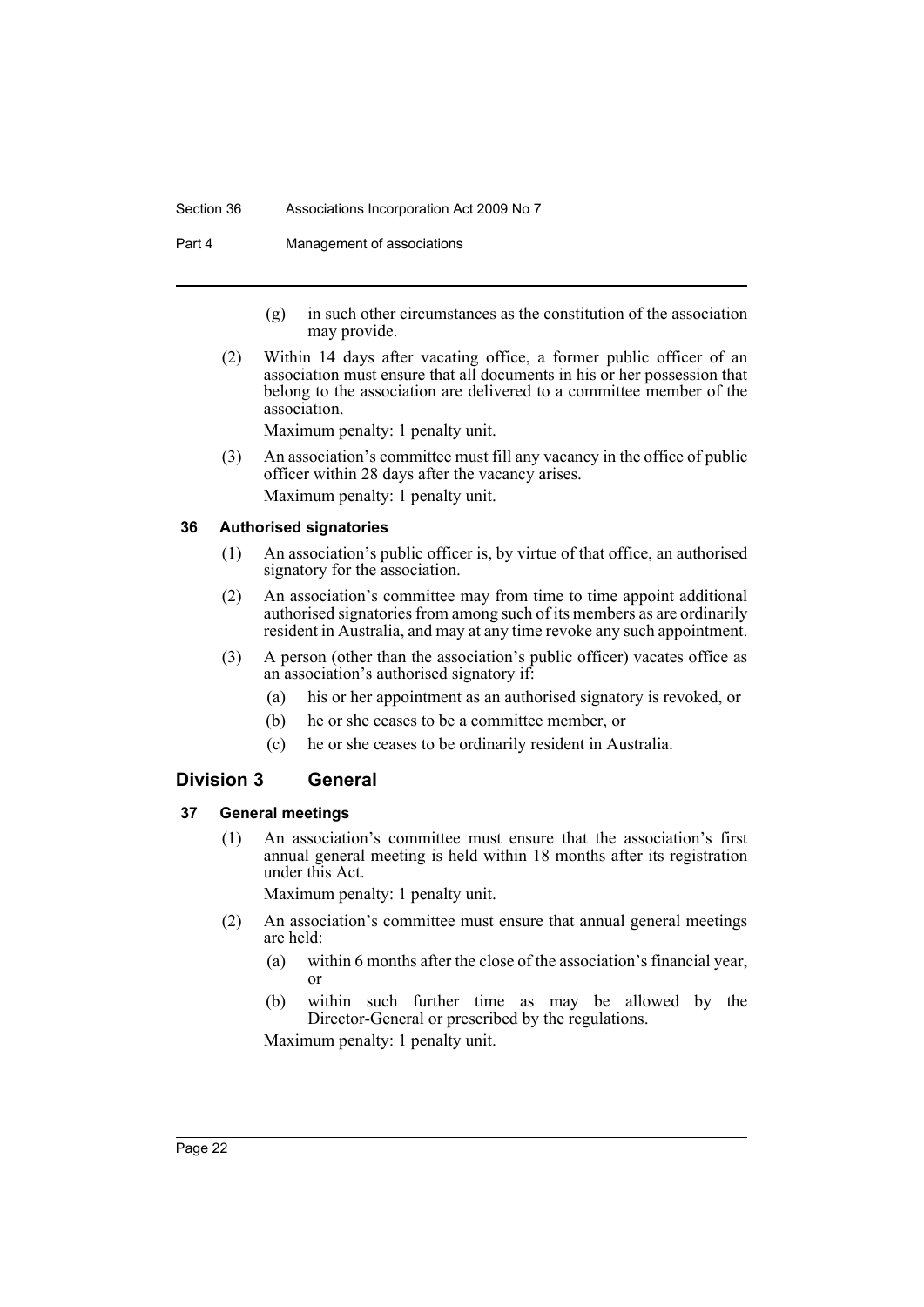Management of associations **Part 4** and 2008 and 2008 and 2008 and 2008 and 2008 and 2008 and 2008 and 2008 and 2008 and 2008 and 2008 and 2008 and 2008 and 2008 and 2008 and 2008 and 2008 and 2008 and 2008 and 2008 and 20

- (3) If the association's constitution so provides, a general meeting may be held at 2 or more venues using any technology that gives each of the association's members a reasonable opportunity to participate.
- (4) In any legal proceedings, a general meeting held in accordance with subsection (3), or part of such a meeting, is not to be declared invalid on the ground that one or more of the association's members did not have a reasonable opportunity to participate unless the court is satisfied that:
	- (a) substantial injustice has been, or may be, caused, and
	- (b) the injustice cannot be remedied by any other order available to the court.

# <span id="page-27-0"></span>**38 Voting generally**

- (1) A resolution is passed by an association as an *ordinary resolution*:
	- (a) at a general meeting of the association, or
	- (b) in a postal ballot conducted by the association,

if it is supported by more than half of the votes cast by members of the association who, under the association's constitution, are entitled to vote on the proposed resolution.

(2) A postal ballot referred to in subsection (1) (b) may only be conducted in relation to resolutions of a kind that the association's constitution permits to be voted on by means of a postal ballot and, if conducted, must be conducted in accordance with the regulations.

# <span id="page-27-1"></span>**39 Voting on special resolutions**

- (1) A resolution is passed by an association as a *special resolution*:
	- (a) at a meeting of the association of which notice has been given to its members no later than 21 days before the date on which the meeting is held, or
	- (b) in a postal ballot conducted by the association, or
	- (c) in such other manner as the Director-General may direct,

if it is supported by at least three-quarters of the votes cast by members of the association who, under the association's constitution, are entitled to vote on the proposed resolution.

- (2) A notice referred to in subsection  $(1)$  (a) must include the terms of the resolution and a statement to the effect that the resolution is intended to be passed as a special resolution.
- (3) A postal ballot referred to in subsection (1) (b) may only be conducted in relation to resolutions of a kind that the association's constitution permits to be voted on by means of a postal ballot and, if conducted, must be conducted in accordance with the regulations.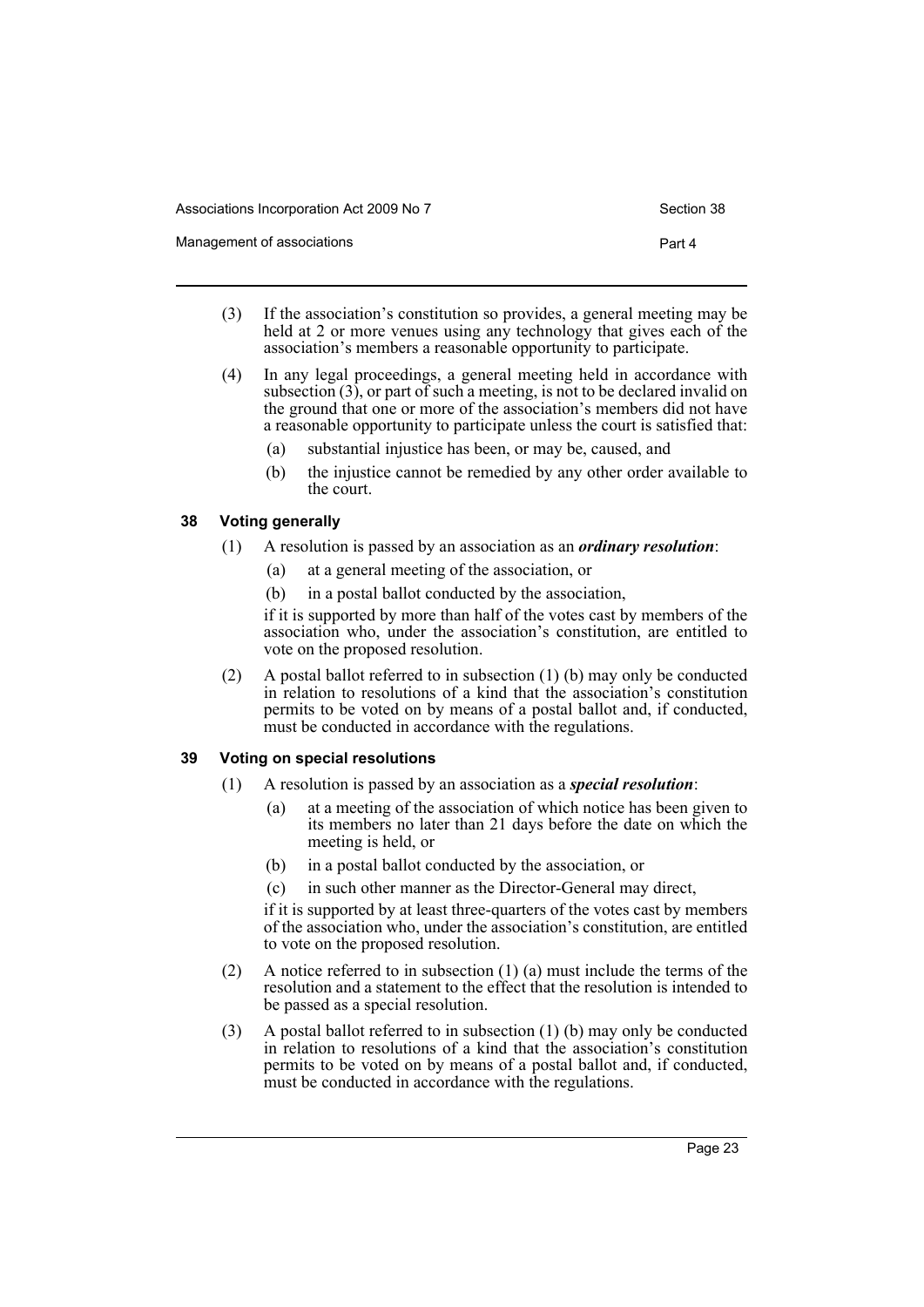#### Section 40 Associations Incorporation Act 2009 No 7

Part 4 Management of associations

(4) A direction under subsection (1) (c) may not be given unless the Director-General is satisfied that, in the circumstances, it is impracticable to require votes to be cast in the manner provided by subsection  $(1)$  (a) or  $(b)$ .

# <span id="page-28-0"></span>**40 Association not to provide pecuniary gain for its members**

- (1) An association must not conduct its affairs (including its affairs as trustee of any trust) so as to provide pecuniary gain for its members. Maximum penalty: 60 penalty units.
- (2) Subsection (1) does not affect the association's civil liability to any person as a result of it having provided pecuniary gain for its members.

# <span id="page-28-1"></span>**41 Where name must appear**

(1) An association must not issue any letter, statement, invoice, notice, publication, order for goods or services or receipt in connection with its activities unless the association's name appears in legible characters on the document.

Maximum penalty: 1 penalty unit.

(2) This section does not limit the operation of section 24 of the *Business Names Act 2002* in relation to any association that carries on activities under a business name registered under that Act.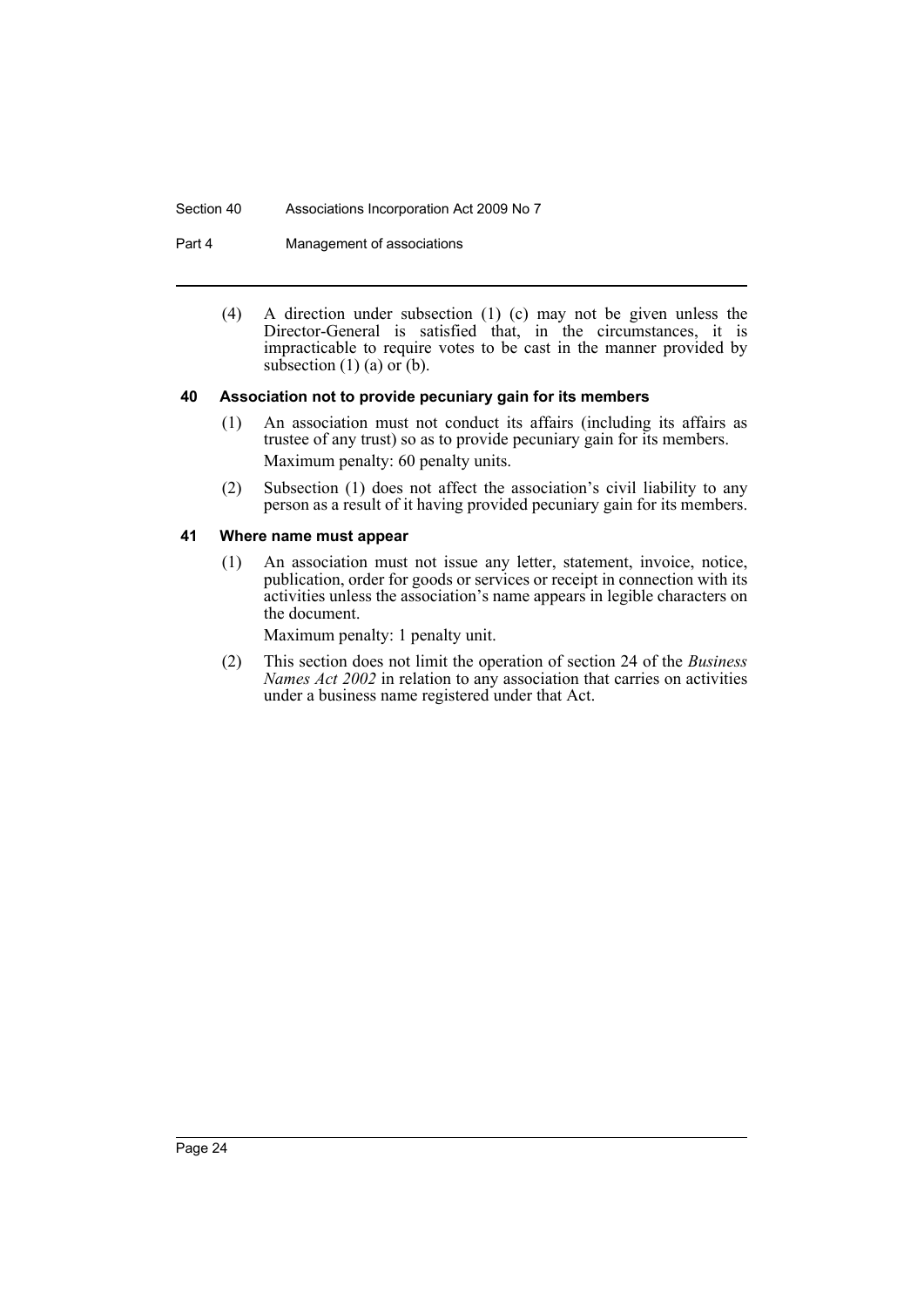Financial reporting **Part 5** 

# <span id="page-29-0"></span>**Part 5 Financial reporting**

# <span id="page-29-1"></span>**Division 1 Tier 1 associations**

# <span id="page-29-2"></span>**42 Application of Division**

- (1) This Division applies to any association:
	- (a) whose gross receipts (as calculated in accordance with the regulations) for the financial year last ended, or
	- (b) whose current assets (as calculated in accordance with the regulations),

exceed such amount as may be prescribed by the regulations (*a Tier 1 association*).

- (2) Despite subsection (1), this Division does not apply to any association that the Director-General declares not to be a Tier 1 association.
- (3) Such a declaration may be made in respect of an association whose gross receipts for the financial year last ended were negligible, but whose current assets are such that it would (but for the declaration) be a Tier 1 association, and not otherwise.

#### <span id="page-29-3"></span>**43 Financial statements**

- (1) As soon as practicable after the end of each financial year, the committee of a Tier 1 association:
	- (a) must cause financial statements for that year to be prepared in relation to the association's financial affairs (including its affairs as trustee of any trust), and
	- (b) must cause the financial statements to be audited in time for them to be submitted to the association's next annual general meeting. Maximum penalty: 5 penalty units.
- (2) The financial statements must be prepared in accordance with the Australian Accounting Standards and must deal with such matters as are prescribed by the regulations.
- (3) The auditor's report:
	- (a) must be prepared in accordance with the Australian Auditing Standards, and
	- (b) must state whether the association has kept such financial records as are necessary to enable financial statements to be prepared in accordance with the Australian Accounting Standards.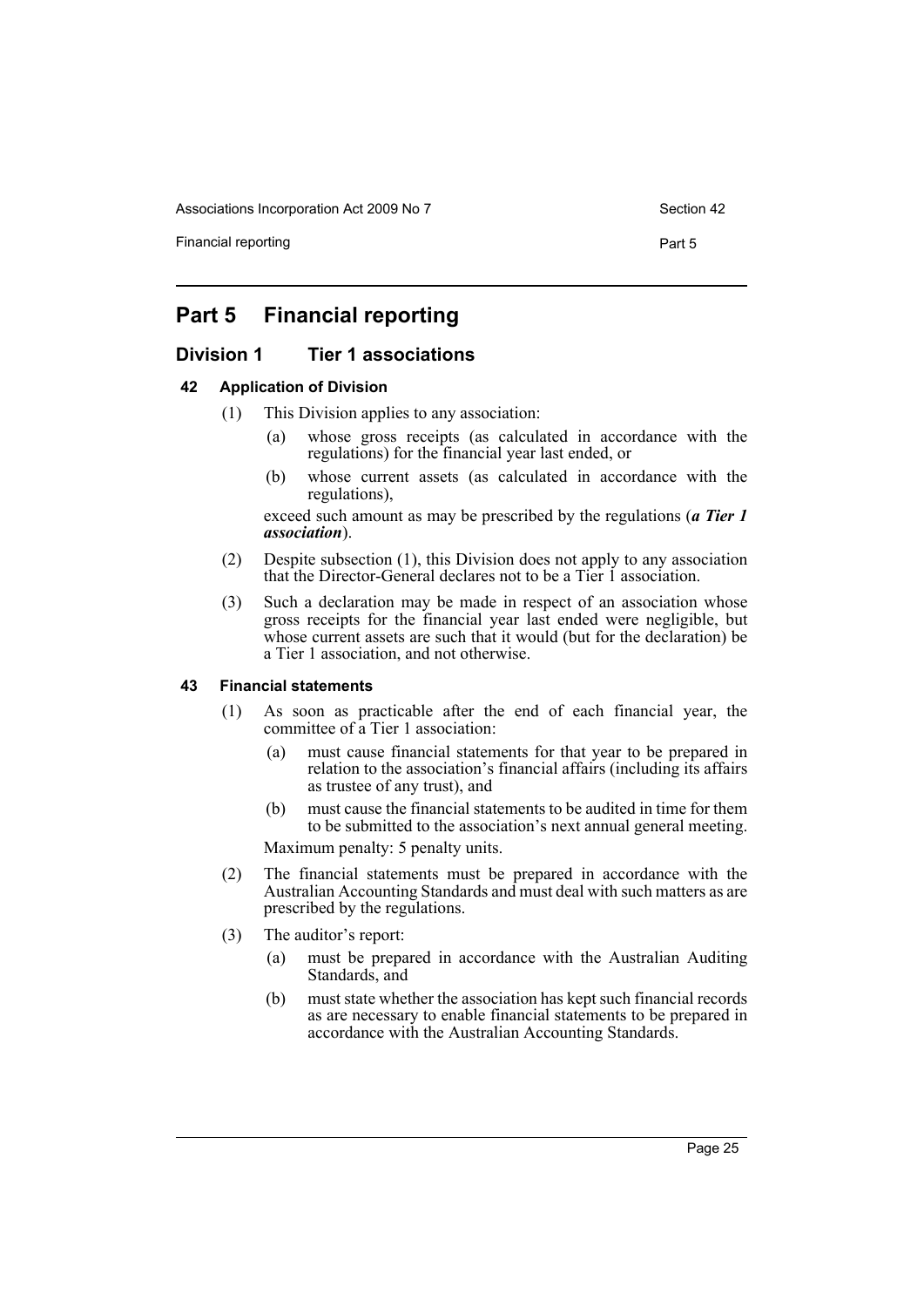#### Section 44 Associations Incorporation Act 2009 No 7

Part 5 Financial reporting

#### <span id="page-30-0"></span>**44 Submission of financial statements to AGM**

At each annual general meeting of a Tier 1 association, the association's committee must cause:

- (a) the association's financial statements for the previous financial year, and
- (b) the auditor's report for those statements,

to be submitted to the meeting.

Maximum penalty: 5 penalty units.

#### <span id="page-30-1"></span>**45 Lodgment of documents with Director-General**

- (1) The public officer of a Tier 1 association must lodge the following documents with the Director-General in accordance with this section:
	- (a) a summary, in the approved form, of the association's financial affairs for the previous financial year,
	- (b) the association's financial statements for that year,
	- (c) the auditor's report for those statements,
	- (d) a document setting out the terms of any resolution passed at the association's annual general meeting in connection with the documents referred to in paragraphs  $(\bar{b})$  and  $(c)$ .

Maximum penalty: 5 penalty units.

- (2) The documents referred to in subsection (1):
	- (a) must be lodged within:
		- (i) one month after the annual general meeting for the current financial year, or
		- (ii) 7 months after the end of the previous financial year,

whichever is the earlier, or within such further time as the Director-General may allow, and

- (b) must be accompanied by the fee prescribed by the regulations.
- (3) For the avoidance of doubt, the documents referred to in subsection (1) are taken not to have been lodged if the relevant fee has not been paid.

# <span id="page-30-2"></span>**Division 2 Tier 2 associations**

# <span id="page-30-3"></span>**46 Application of Division**

This Division applies to any association to which Division 1 does not apply (*a Tier 2 association*).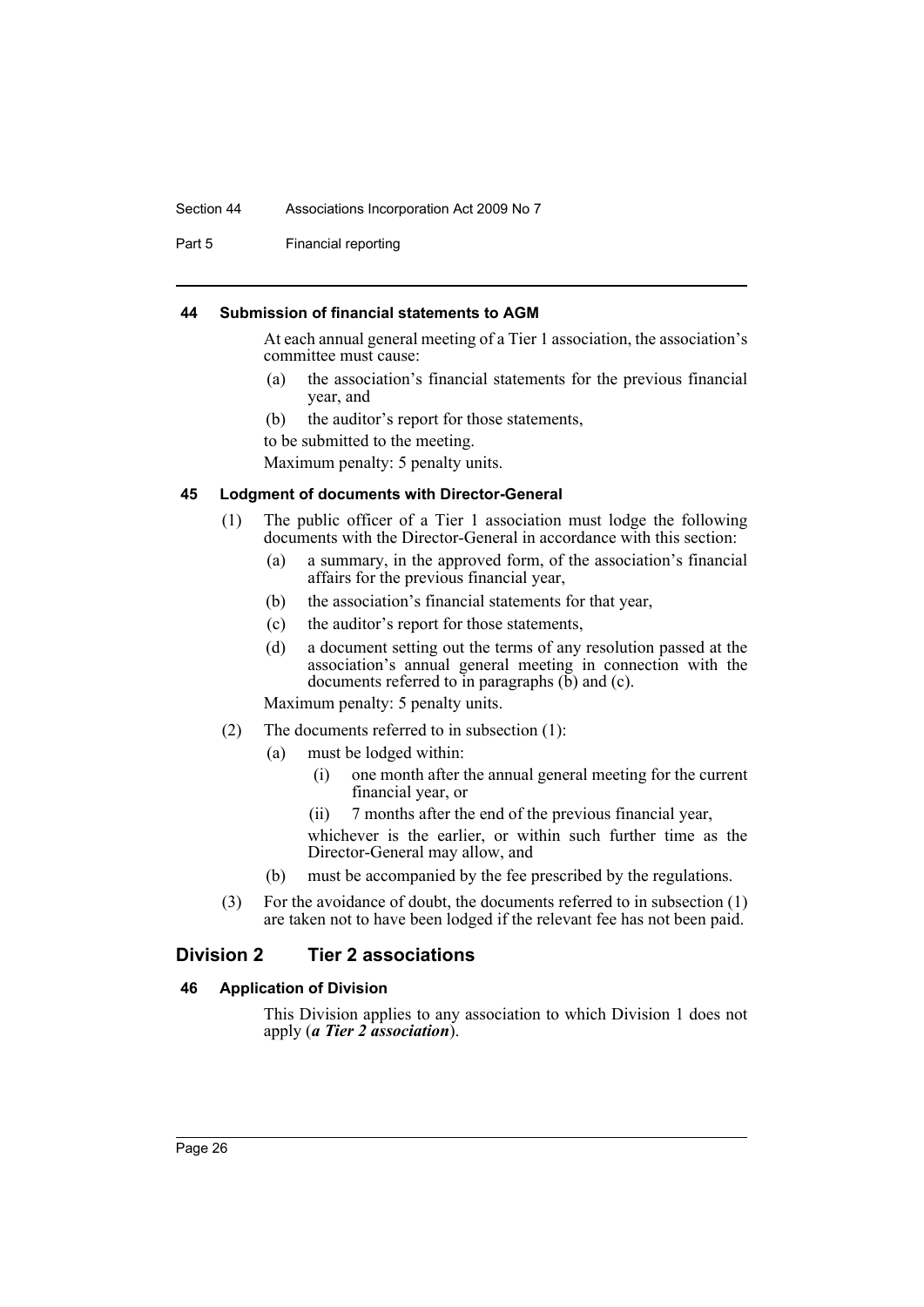Financial reporting **Part 5** 

#### <span id="page-31-0"></span>**47 Financial statements**

(1) As soon as practicable after the end of each financial year, the committee of a Tier 2 association must cause financial statements for that year to be prepared, in accordance with this section, in relation to the association's financial affairs (including its affairs as trustee of any trust).

Maximum penalty: 5 penalty units.

(2) The financial statements must give a true and fair view of the association's affairs and must deal with such matters as are prescribed by the regulations.

# <span id="page-31-1"></span>**48 Submission of reports and statements to AGM**

At each annual general meeting of a Tier 2 association, the association's committee must cause the association's financial statements for the previous financial year to be submitted to the meeting. Maximum penalty: 5 penalty units.

# <span id="page-31-2"></span>**49 Lodgment of summary with Director-General**

(1) The public officer of a Tier 2 association must lodge with the Director-General, in accordance with this section, a summary, in the approved form, of the association's financial affairs for the previous financial year.

Maximum penalty: 5 penalty units.

- (2) The summary:
	- (a) must be lodged within:
		- (i) one month after the annual general meeting for the current financial year, or
		- (ii) 7 months after the end of the previous financial year,
		- whichever is the earlier, or within such further time as the Director-General may allow, and
	- (b) must be accompanied by the fee prescribed by the regulations.
- (3) For the avoidance of doubt, the summary is taken not to have been lodged if the relevant fee has not been paid.

# <span id="page-31-3"></span>**Division 3 General**

# <span id="page-31-4"></span>**50 Keeping of accounts and minutes of proceedings**

- (1) An association:
	- (a) must keep records that correctly record and explain its financial transactions and financial position, and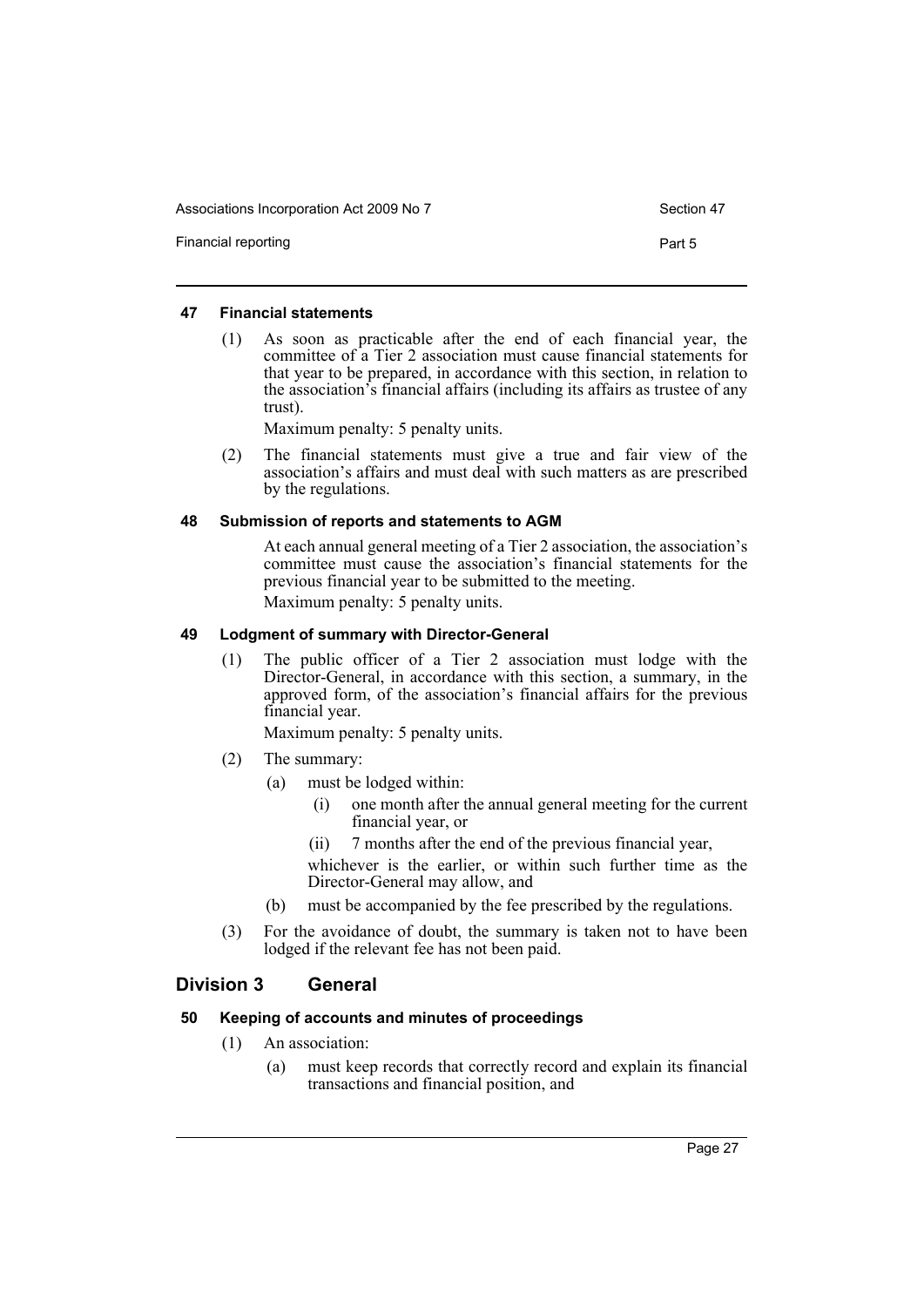#### Section 51 Associations Incorporation Act 2009 No 7

Part 5 Financial reporting

(b) must keep minutes of the proceedings of its committee meetings and general meetings.

Maximum penalty: 5 penalty units.

- (2) In the case of a Tier 1 association within the meaning of Division 1, the records referred to in subsection (1) (a) must be sufficient to enable financial statements to be prepared in accordance with the Australian Accounting Standards.
- (3) If any document required to be kept under this section is, either in whole or in part, in a language other than the English language, a copy of the document wholly in the English language must be kept with the document.
- (4) The regulations may make provision for or in respect of the keeping and inspection of records and minutes under this section.

# <span id="page-32-0"></span>**51 Audit at the Director-General's direction**

- (1) The Director-General may direct an association to cause the whole or any specified part of an association's financial records to be audited, and an auditor's report lodged with the Director-General, within a specified time.
- (2) Such a direction may be given regardless of whether the financial records have previously been audited.
- (3) An association to which such a direction is given must ensure that the direction is complied with.

Maximum penalty: 5 penalty units.

- (4) An auditor's report under this section must state whether the association's financial records:
	- (a) have been properly kept, and
	- (b) give a true and fair view of the association's affairs.

# <span id="page-32-1"></span>**52 Auditor to be qualified and independent**

- (1) Subject to subsection (2), an audit under this Part must be carried out by:
	- (a) a registered company auditor within the meaning of the *Corporations Act 2001* of the Commonwealth, or
	- (b) a person approved by the Director-General for the purposes of this Part, either generally or in relation to a specified association or class of associations, or a person who belongs to a class of persons so approved.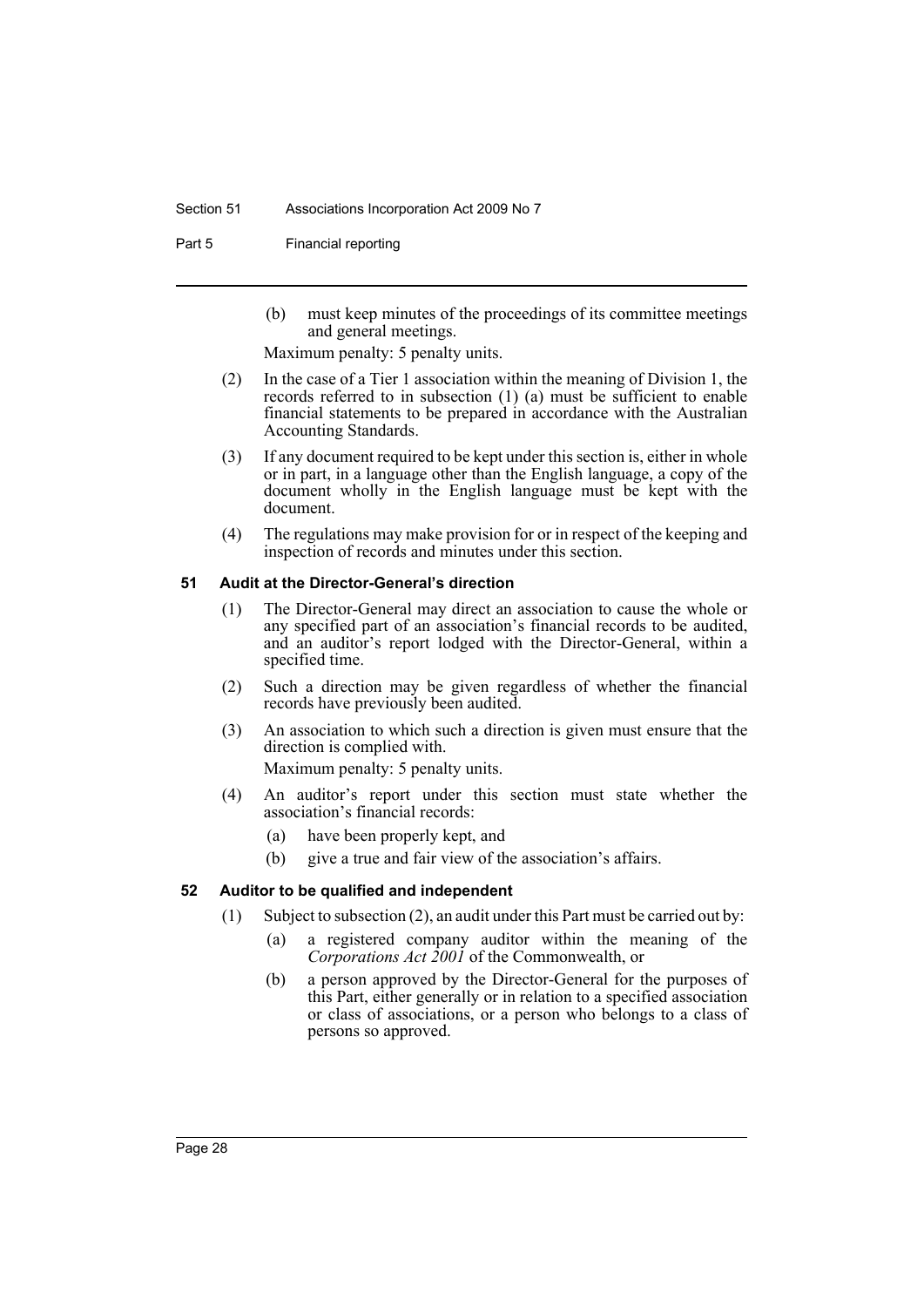Financial reporting **Part 5** 

- 
- (2) Except with the written approval of the Director-General, an audit under this Part may not be carried out by any person who is, or who has at any time within the last 2 years been:
	- (a) a member of the association, or
	- (b) an employee of, or provider of professional services (other than audit services) to, the association or to a committee member or public officer of the association.

# <span id="page-33-0"></span>**53 Power of Director-General to grant exemptions**

- (1) The Director-General may, by order in writing, exempt an association or any class of associations, from the requirements of this Part in relation to the preparation and auditing of financial statements.
- (2) Any such exemption:
	- (a) may be given subject to conditions, and
	- (b) may be limited as to time, and
	- (c) may be varied, suspended or revoked by the Director-General by a further order in writing.
- (3) An order under this section takes effect:
	- (a) if it applies to a particular association, when the order is served on the association, or
	- (b) if it applies to a class of associations, when the order is published in the Gazette.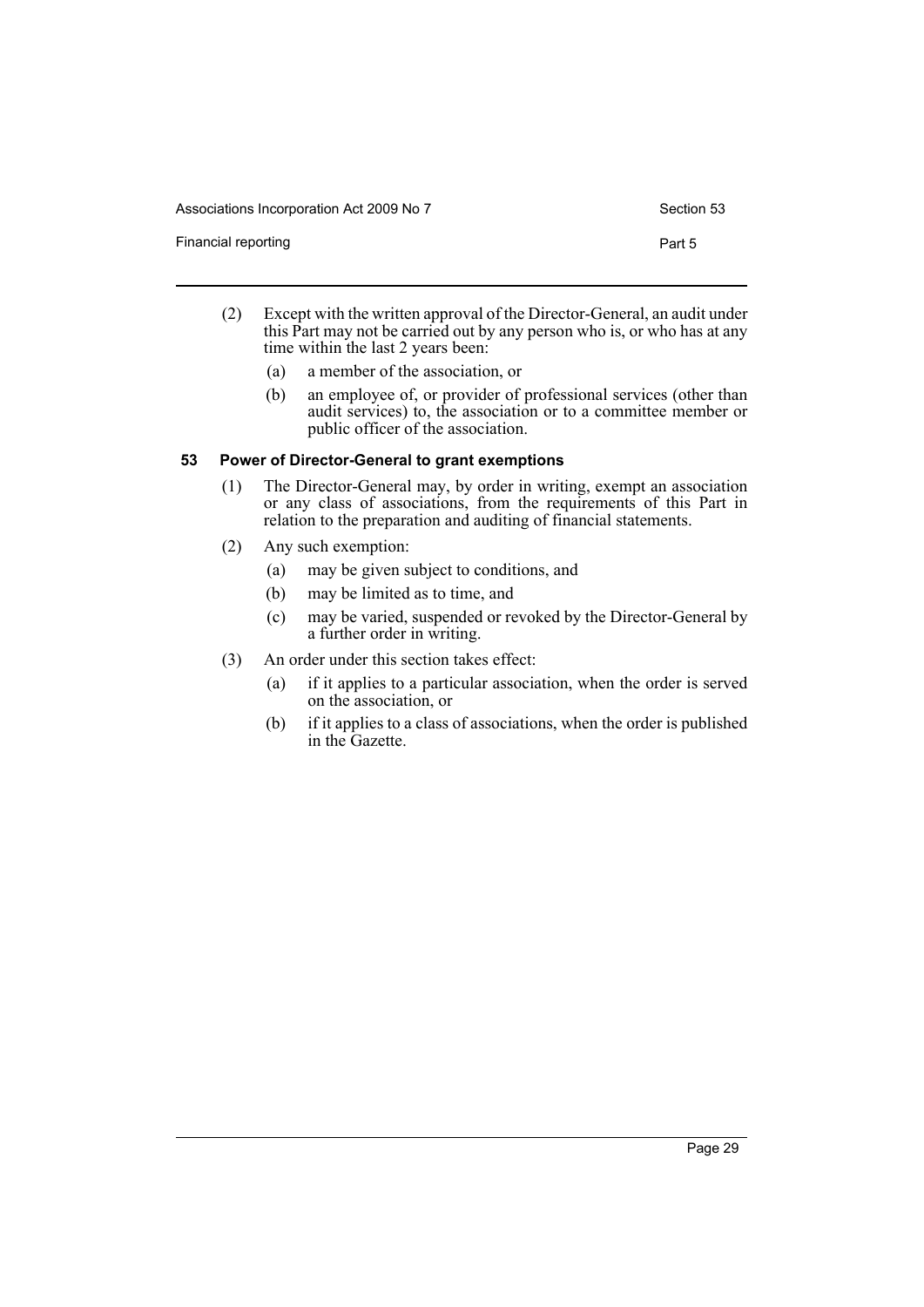# <span id="page-34-0"></span>**Part 6 External administration and winding up**

# <span id="page-34-1"></span>**Division 1 External administration on grounds of insolvency**

#### <span id="page-34-2"></span>**54 Appointment of administrator—Corporations legislation** (cf Co-operatives Act 1992, sections 332 and 332A)

- (1) An association is declared to be an applied Corporations legislation matter for the purposes of Part 3 of the *Corporations (Ancillary Provisions) Act 2001* in relation to the provisions of Part 5.3A and Division 3 of Part 5.9 of the *Corporations Act 2001* of the Commonwealth, subject to the following modifications:
	- (a) those provisions are to be read as if an association and its committee were, respectively, a company and its board,
	- (b) those provisions are to be read as including the provisions of subsections  $(2)$  and  $(3)$ ,
	- (c) a reference in those provisions to sections 128 and 129 of the *Corporations Act 2001* of the Commonwealth is to be read as a reference to sections 23 and 24 of this Act,
	- (d) a reference in those provisions to an administrator appointed under a provision of Part 5.3A is to be read as including a reference to an administrator appointed by the Director-General under this section,
	- (e) a reference in those provisions to ASIC is to be read as a reference to the Director-General,
	- (f) such other modifications (within the meaning of Part 3 of the *Corporations (Ancillary Provisions) Act 2001*) as may be prescribed by the regulations.
- (2) Without limiting subsection (1), the Director-General may appoint a person as an administrator for the purposes of the provisions of Part 5.3A of the *Corporations Act 2001* of the Commonwealth (as applying under this section) if of the opinion that the association is, or is likely to become, insolvent.
- (3) A person appointed under subsection (2) may, but need not, be a registered liquidator within the meaning of the *Corporations Act 2001* of the Commonwealth.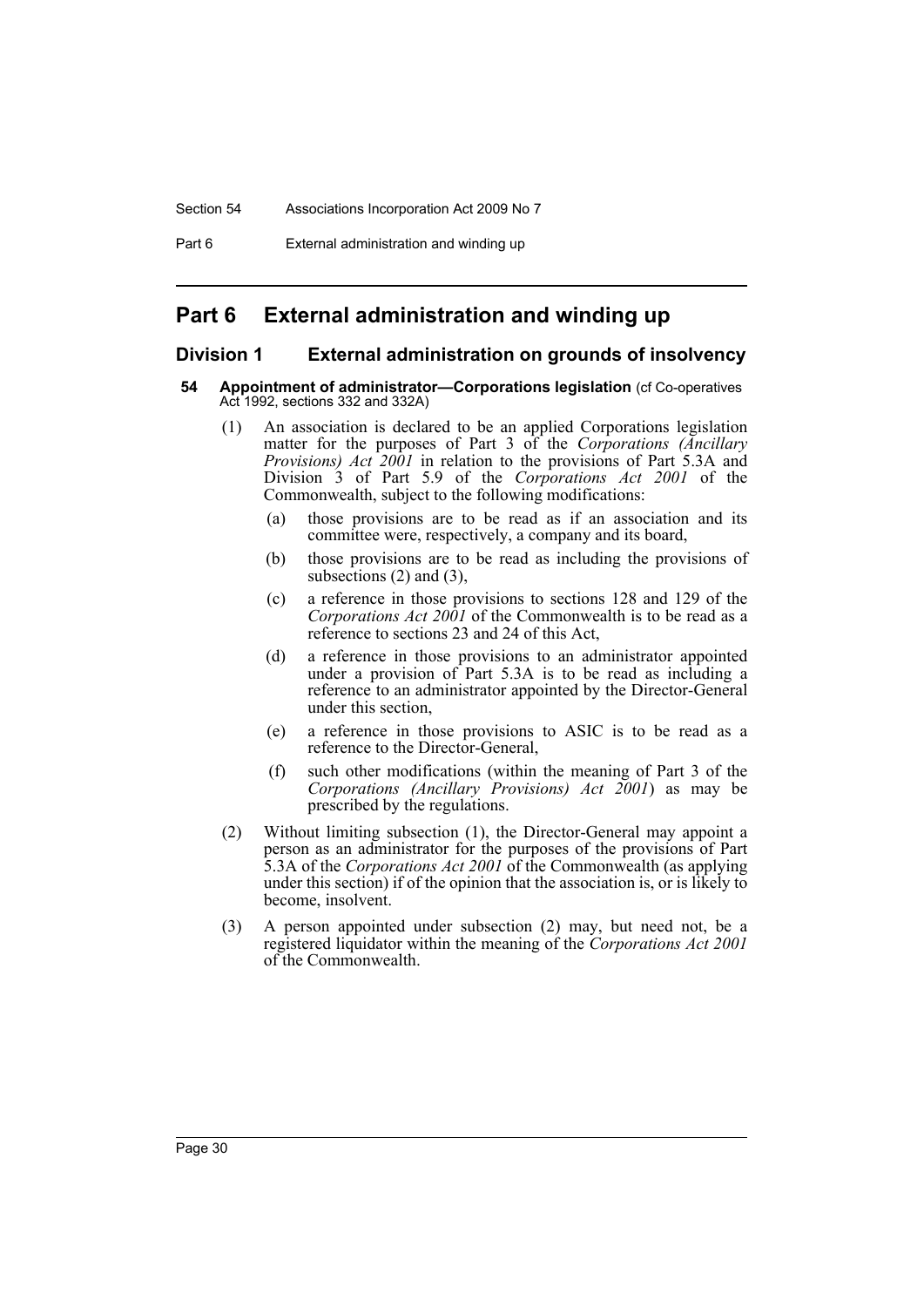External administration and winding up **Part 6** Part 6

# <span id="page-35-0"></span>**Division 2 External administration on grounds other than insolvency**

# <span id="page-35-1"></span>**55 Appointment of administrator by Director-General**

The Director-General may appoint an administrator to administer an association's affairs if:

- (a) the association has persistently failed to comply with the requirements of this Act or the regulations, and
- (b) having regard to those circumstances, the Director-General is satisfied that it is in the interests of the association's members or creditors for an administrator to be appointed.

#### <span id="page-35-2"></span>**56 Effect of appointment of administrator** (cf Co-operatives Act 1992, section 334)

- (1) On the appointment of an administrator for an association:
	- (a) the committee members and the public officer cease to hold office, and
	- (b) the administrator may terminate any contract of employment with the association or any contract for the provision of secretarial, administrative or other services to the association.
- (2) An administrator for an association has the functions of the association's committee and the functions of the association's public officer.
- <span id="page-35-3"></span>**57 Revocation of appointment** (cf Co-operatives Act 1992, section 335)
	- (1) An administrator holds office until the administrator's appointment is revoked or the administrator dies.
	- (2) When a liquidator of an association is appointed, the appointment of any administrator of the association is automatically revoked.
	- (3) Immediately on the revocation of an administrator's appointment, the administrator must prepare and submit a report to the Director-General showing how the administration was carried out, and for that purpose an administrator has access to the association's records and documents.
	- (4) On providing the report and accounting fully in relation to the administration of the association to the satisfaction of the Director-General, the administrator is released from any further duty to account in relation to the administration of the association otherwise than on account of fraud, dishonesty, negligence or wilful failure to comply with this Act or the regulations.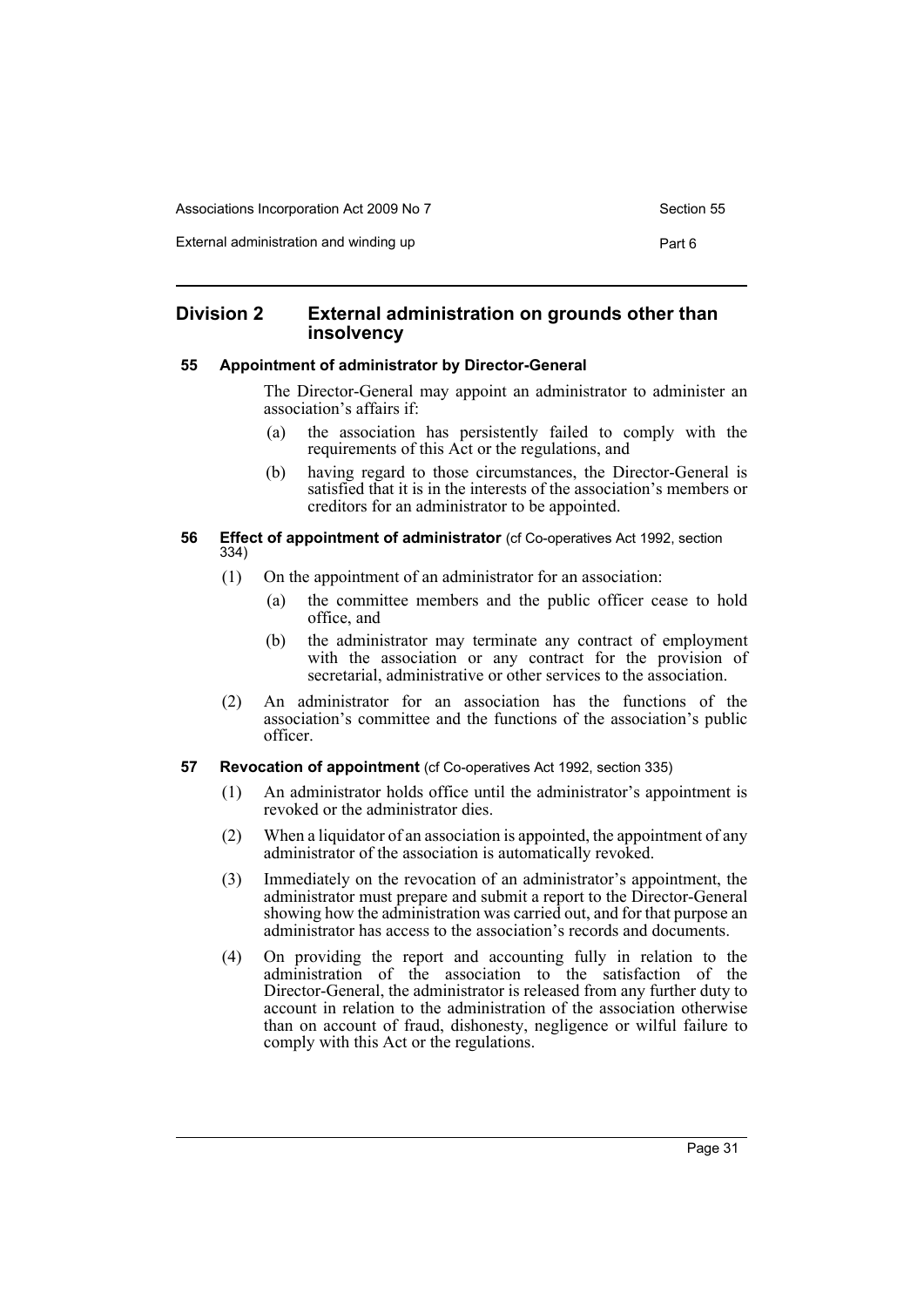#### Section 58 Associations Incorporation Act 2009 No 7

Part 6 External administration and winding up

- (5) Before revoking the appointment of an administrator of an association, the Director-General:
	- (a) must appoint another administrator, or
	- (b) must ensure that committee members and the public officer have been elected in accordance with the association's constitution at a meeting convened by the administrator in accordance with the constitution, or
	- (c) must appoint committee members and a public officer for the association.
- (6) Committee members elected or appointed under subsection (5):
	- (a) take office on revocation of the administrator's appointment, and
	- (b) if appointed, hold office until the next annual general meeting of the association after the revocation of that appointment.
- (7) The public officer of an association appointed under subsection (5) (c) takes office on revocation of the administrator's appointment.

#### **58 Expenses of administration** (cf Co-operatives Act 1992, section 336)

- (1) The expenses of and incidental to the conduct of an association's affairs by an administrator are payable from the association's funds.
- (2) The expenses of conducting an association's affairs include:
	- (a) if the administrator is a public servant, such amount as the Director-General may certify as being the Crown's costs in relation to the administrator's remuneration, or
	- (b) if the administrator is not a public servant, such amount as the Director-General may approve in relation to the administrator's remuneration.
- (3) An amount certified under subsection (2) (a) may be recovered in a court of competent jurisdiction as a debt due to the Crown.
- (4) An administrator has, in relation to the expenses specified in subsection (1), the same priority on the winding up of an association as the liquidator of the association has.
- **59 Liabilities arising from administration** (cf Co-operatives Act 1992, section 337)
	- (1) An administrator is liable for any loss incurred by the association because of any fraud, dishonesty, negligence or wilful failure by the administrator to comply with this Act, the regulations or the association's constitution.
	- (2) An administrator is not liable for any other loss, but must account for the loss in a report given under section 57.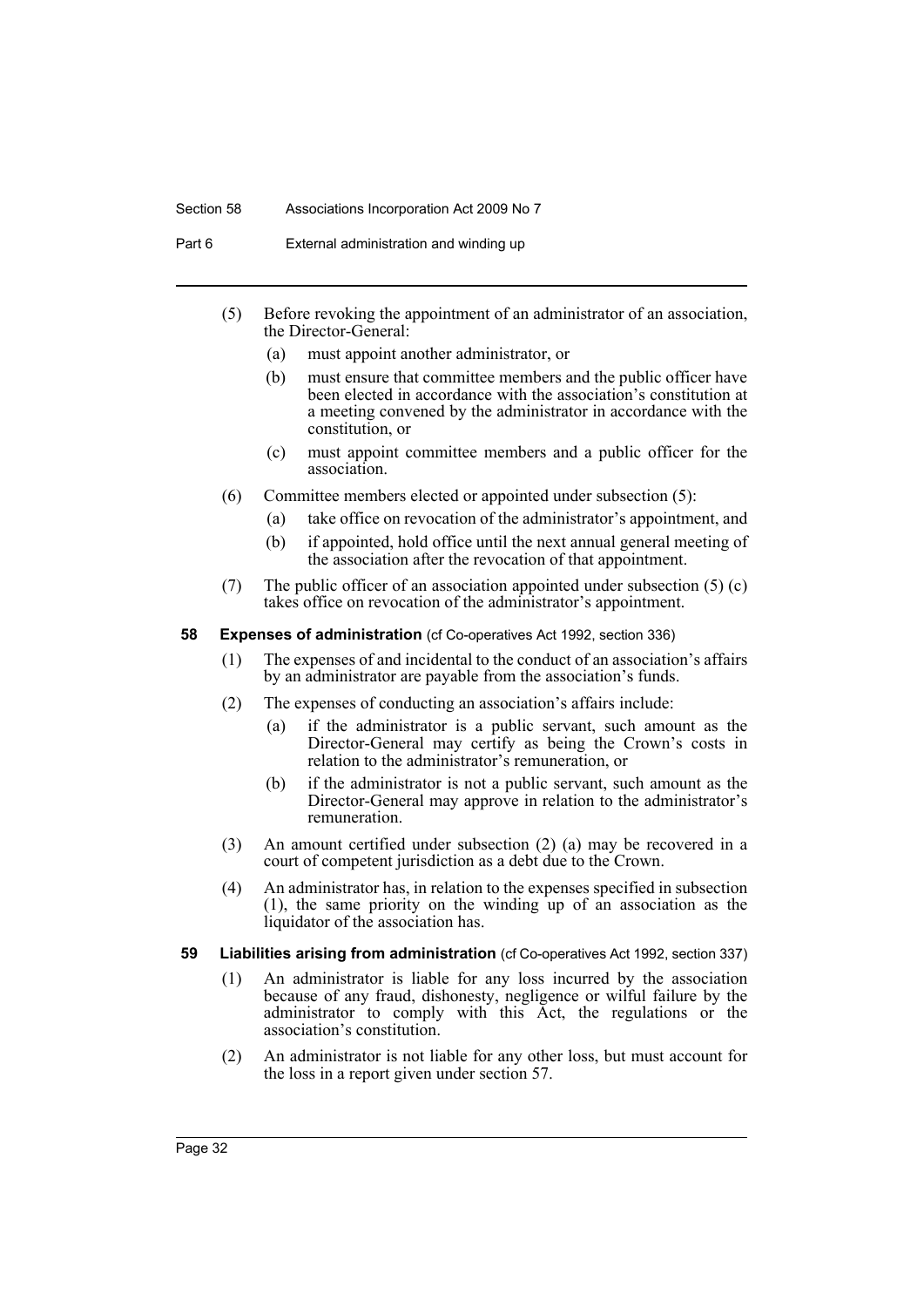| Associations Incorporation Act 2009 No 7 | Section 60 |
|------------------------------------------|------------|
| External administration and winding up   | Part 6     |

#### **60 Stay of proceedings** (cf Co-operatives Act 1992, section 337B)

- (1) If the Director-General appoints an administrator to conduct an association's affairs, a person must not begin or continue any legal proceedings against the association until the administrator's appointment is revoked except with the leave of the Supreme Court and, if the Court grants leave, in accordance with any terms and conditions that the Court imposes.
- (2) A person intending to apply for the leave of the Supreme Court under subsection (1) must give the Director-General not less than 10 days' notice of intention to apply.
- (3) On the hearing of an application under subsection (1), the Director-General may be represented and may oppose the granting of the application.

#### **61** Administrator to report to Director-General (cf Co-operatives Act 1992, section 337C)

On the receipt of a request from the Director-General, the administrator for an association must, without delay, prepare and give to the Director-General a report showing how the administration is being carried out.

# **Division 3 Winding up**

## **62 Voluntary winding up**

An association may be wound up voluntarily if the association so resolves by special resolution.

## **63 Involuntary winding up**

- (1) The Supreme Court may order the winding up of an association if:
	- (a) the association has by special resolution resolved that it be wound up by the Court, or
	- (b) the association does not commence its operations within one year after the date of its registration under this Act or suspends its operations for a whole year, or
	- (c) the association is insolvent, or
	- (d) the association has conducted its affairs (including its affairs as trustee of any trust) so as to provide pecuniary gain for its members, or
	- (e) the association has engaged in activities inconsistent with its objects, or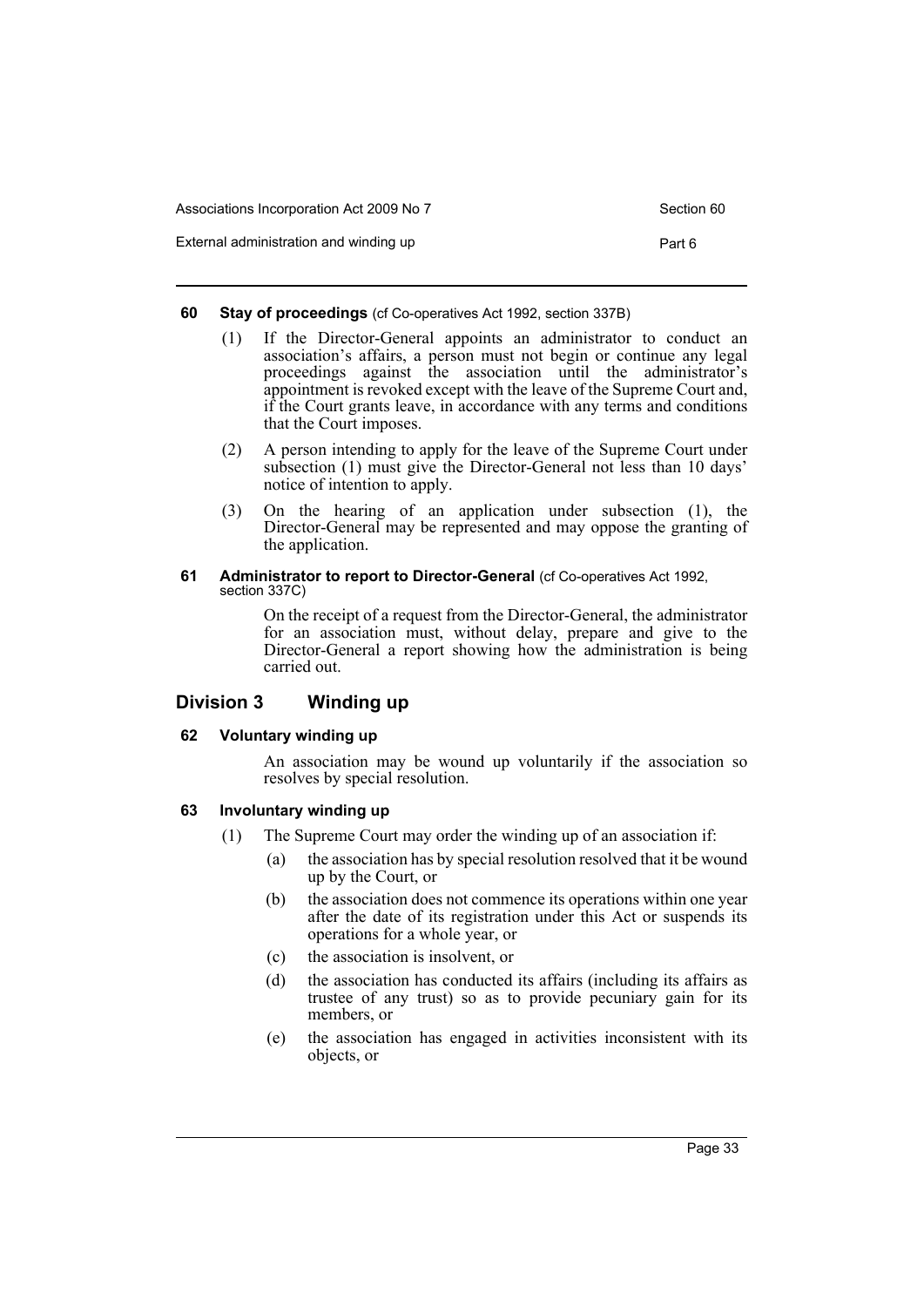Section 64 Associations Incorporation Act 2009 No 7

Part 6 External administration and winding up

- (f) the committee of the association has acted in affairs of the association in the interests of the committee or the committee members rather than in accordance with its objects, or in any other manner whatever that appears to the Court to be unfair or unjust to the association's members, or
- (g) the association would, if not registered under this Act, not be eligible to be so registered, or
- (h) the Director-General has, pursuant to section 73, directed the association to apply for cancellation of its registration and the association has failed to do so within the time fixed by the direction, or
- (i) the Court is of the opinion that it is just and equitable that the association be wound up.
- (2) An application to the Supreme Court for the winding up of an association may be made by the association, by a member or creditor of the association or by the Director-General.

#### **64 Modifications to text of applied Corporations Act 2001 of the Commonwealth**

- (1) The winding up of an association is declared to be an applied Corporations legislation matter for the purposes of Part 3 of the *Corporations (Ancillary Provisions) Act 2001* in relation to Parts 5.5 and 5.6 of the *Corporations Act 2001* of the Commonwealth, subject to:
	- (a) the modifications referred to in subsection (2), and
	- (b) such other modifications (within the meaning of Part 3 of the *Corporations (Ancillary Provisions) Act 2001*) as may be prescribed by the regulations.
- (2) The following modifications to the text of the *Corporations Act 2001* of the Commonwealth apply for the purposes of subsection (1):
	- (a) a reference to a company or body is to be read as a reference to an association,
	- (b) a reference to the directors of a company is to be read as a reference to the committee members of an association,
	- (c) a reference to ASIC is to be read as a reference to the Director-General,
	- (d) a reference to a company's principal place of business is to be read as a reference to an association's official address,
	- (e) the reference to 5 years in section 1316 of that Act is taken to be a reference to 3 years.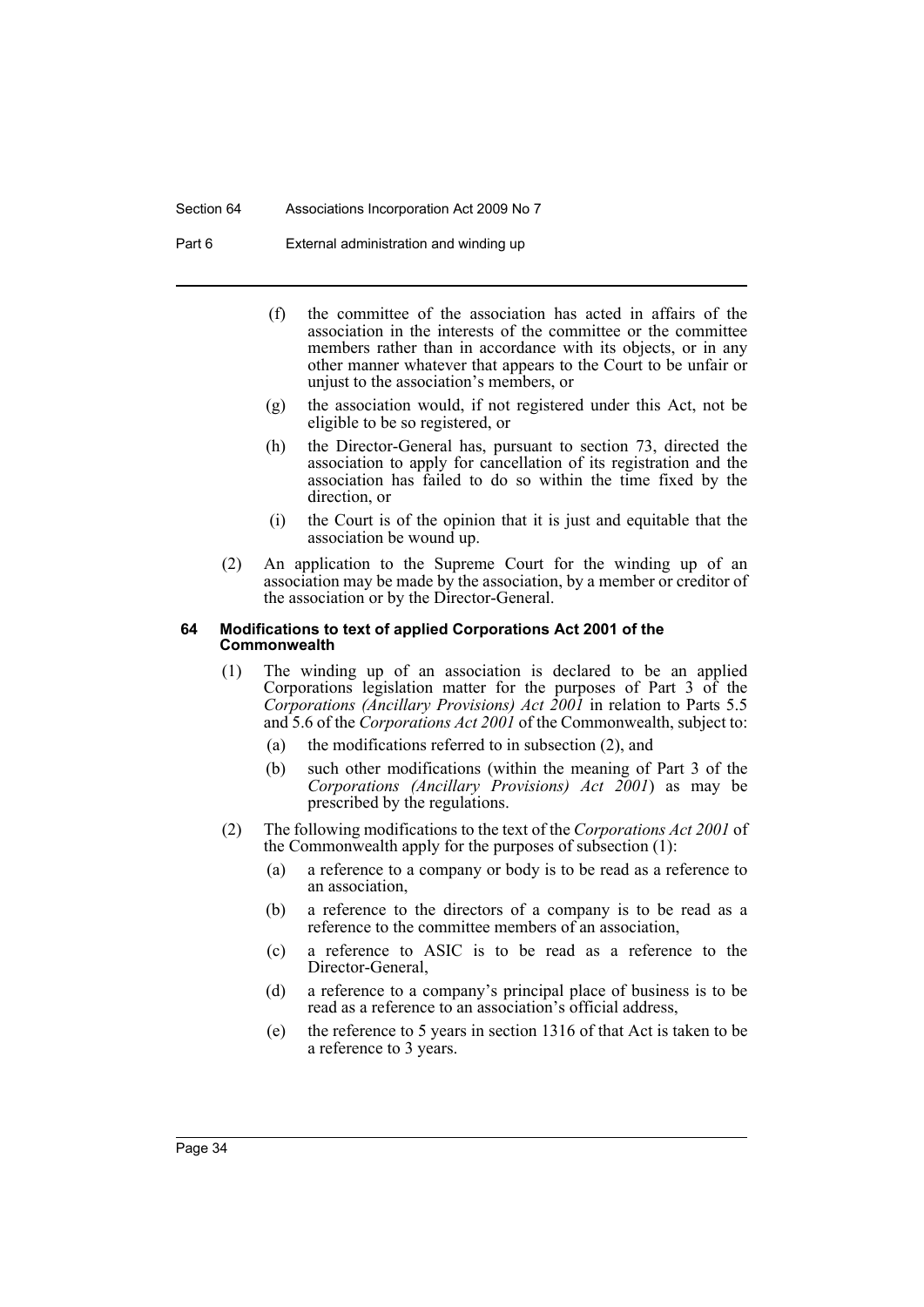| Associations Incorporation Act 2009 No 7 | Section 65 |
|------------------------------------------|------------|
| External administration and winding up   | Part 6     |

#### **65 Distribution of surplus property**

- (1) In this section, a reference to the surplus property of an association is a reference to that property of the association remaining after satisfaction of the debts and liabilities of the association and the costs, charges and expenses of the winding up of the association.
- (2) In a winding up of an association, the surplus property of the association is to be distributed in accordance with a special resolution of the association.
- (3) Any such distribution of surplus property:
	- (a) must be approved by the Director-General, and
	- (b) is not to be made to or for the benefit of:
		- (i) any member or former member of the association, or
		- (ii) any person to be held on trust for any member or former member of the association,

unless the member or former member is an association (whether incorporated or unincorporated) whose constitution, at the time of the distribution, prohibits the distribution of property to its members, and

- (c) is subject to any trust affecting that property or any part of it.
- (4) Surplus property or any part of it that consists of property supplied by a government department or public authority, including any unexpended portion of a grant, must be returned to the department or authority that supplied it or to a body nominated by the department or authority.
- (5) A person aggrieved by the operation of this section in relation to an association's surplus property may apply to the Supreme Court for an order as to its disposal.
- (6) The Supreme Court may deal with such an application by making such orders as it thinks fit with respect to the disposal of the association's surplus property.

## **66 Appeal**

- (1) A person aggrieved by any act, omission or decision of an association's liquidator or provisional liquidator may appeal to the Supreme Court in respect of the act, omission or decision.
- (2) The Supreme Court may deal with such an appeal by confirming, reversing or modifying the act or decision, or remedying the omission, as the case may be, and by making such other orders as it thinks fit.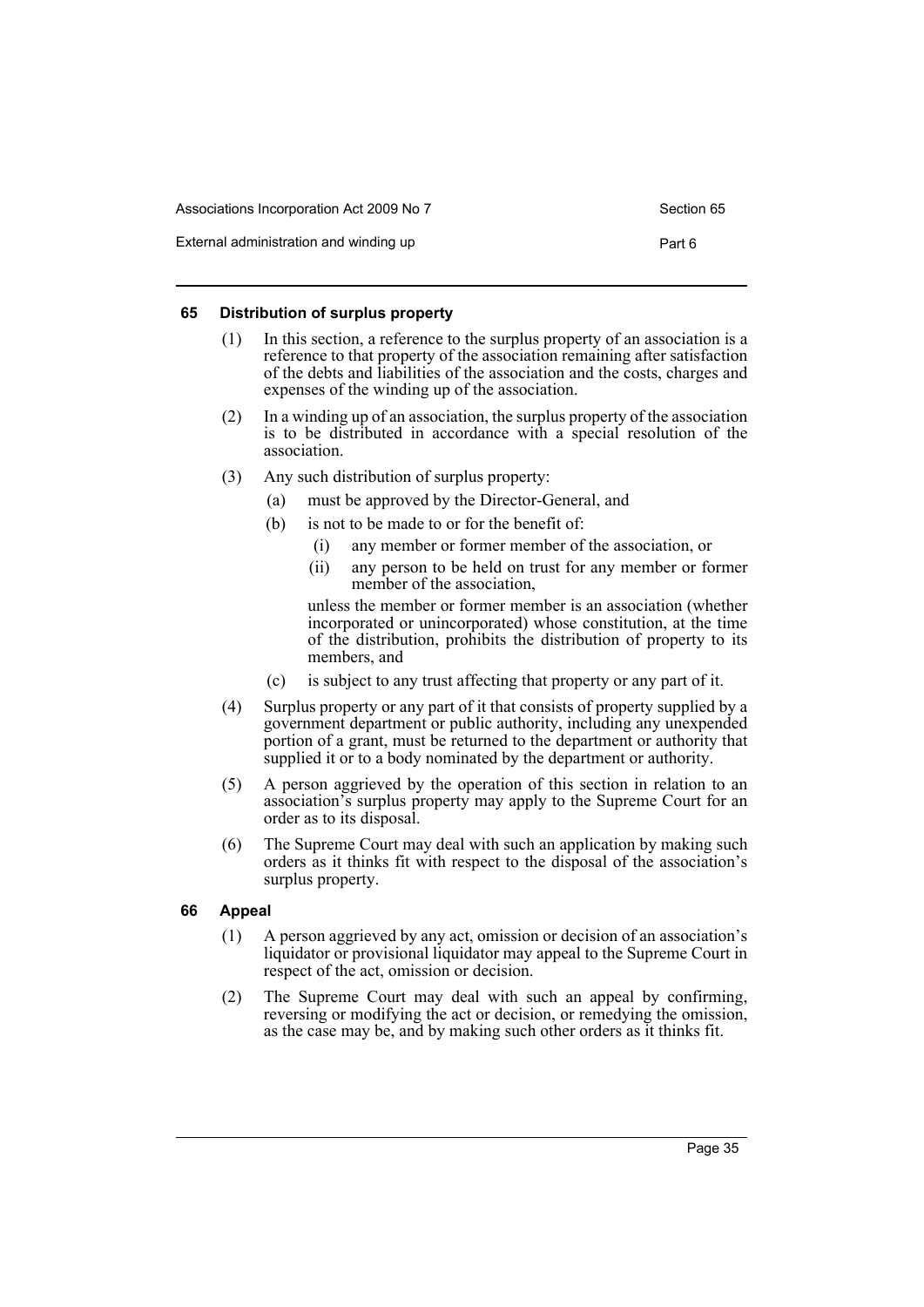Section 67 Associations Incorporation Act 2009 No 7

Part 6 External administration and winding up

# **Division 4 Offences relating to incurring of debts or fraudulent conduct**

# **67 Definitions**

- (1) This Division applies to an association:
	- (a) that is insolvent, or
	- (b) that is being, or has been, wound up, or
	- (c) whose registration has been cancelled under Division 1 or 2 of Part 7.
- (2) In this Division, *appropriate officer* means:
	- (a) in relation to an association that has been or is being wound up, the liquidator, or
	- (b) in relation to an association whose registration has been cancelled by the Director-General or that is insolvent, the Director-General.
- (3) For the purposes of this section, an association is taken to be insolvent if, and only if, execution or other process issued on a judgment, decree or order of any court in favour of a creditor of the association is returned unsatisfied in whole or in part.

# **68 Incurring of debts in respect of association to which this Division applies**

- (1) If an association incurs a debt and:
	- (a) immediately before the debt is incurred:
		- (i) there are reasonable grounds for believing that the association is or will become insolvent, or
		- (ii) there are reasonable grounds to expect that, if the association incurs the debt, the association will become insolvent, and
	- (b) the association is or becomes an association to which this Division applies,

any person who was a committee member of the association at the time the debt was incurred is guilty of an offence.

Maximum penalty: 50 penalty units or imprisonment for 1 year, or both.

- (2) The association and any person who was a committee member of the association at the time the debt was incurred are jointly and severally liable for the payment of the debt.
- (3) In any proceedings against a person under subsection (1), it is a defence if the defendant proves:
	- (a) that the debt was incurred without the defendant's express or implied authority or consent, or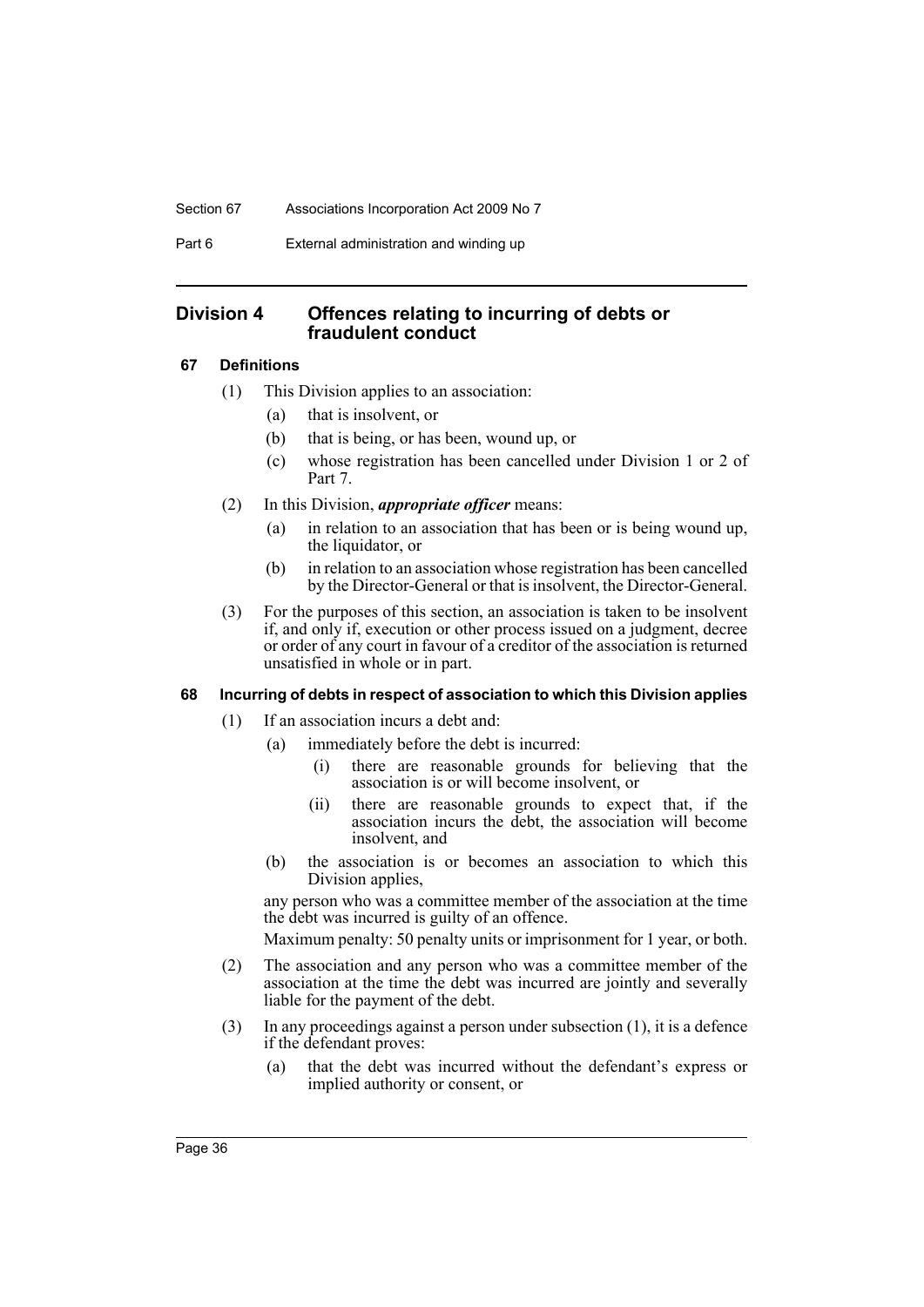| Associations Incorporation Act 2009 No 7 | Section 69 |
|------------------------------------------|------------|
|------------------------------------------|------------|

|  | Section 69 |  |
|--|------------|--|
|  |            |  |

| External administration and winding up | Part 6 |
|----------------------------------------|--------|
|                                        |        |

- (b) that, at the time the debt was incurred, the defendant did not have reasonable grounds:
	- (i) to believe that the association was insolvent, or
	- (ii) to expect that, if the association incurred that debt, it would become insolvent.
- (4) If subsection (2) renders a person or persons liable to pay a debt incurred by an association, the payment by that person or either or any of those persons of the whole or any part of the debt does not render the association liable to the person or persons concerned in respect of the amount so paid.

#### **69 Fraudulent conduct in respect of association to which this Division applies**

If:

- (a) an association does any act (including the entering into of a contract or transaction) with intent to defraud any person or for any other fraudulent purpose, and
- (b) the association is or becomes an association to which this Division applies,

any person who was knowingly concerned in the doing of the act with that intent or for that purpose is guilty of an offence.

Maximum penalty: 100 penalty units or imprisonment for 2 years, or both.

## **70 Powers of Supreme Court**

- (1) If a person (*the offender*) is convicted of an offence under section 68 (1) in respect of the incurring of a debt, the Supreme Court, on the application of:
	- (a) the Director-General, or
	- (b) the person to whom the debt is payable (*the creditor*),

may declare that the offender is personally responsible, without any limitation of liability, for payment to the creditor of the amount of the debt or such part of it as the Court thinks fit.

- (2) If a person (*the offender*) is convicted of an offence under section 69, the Supreme Court, on the application of:
	- (a) the Director-General, or
	- (b) the appropriate officer, or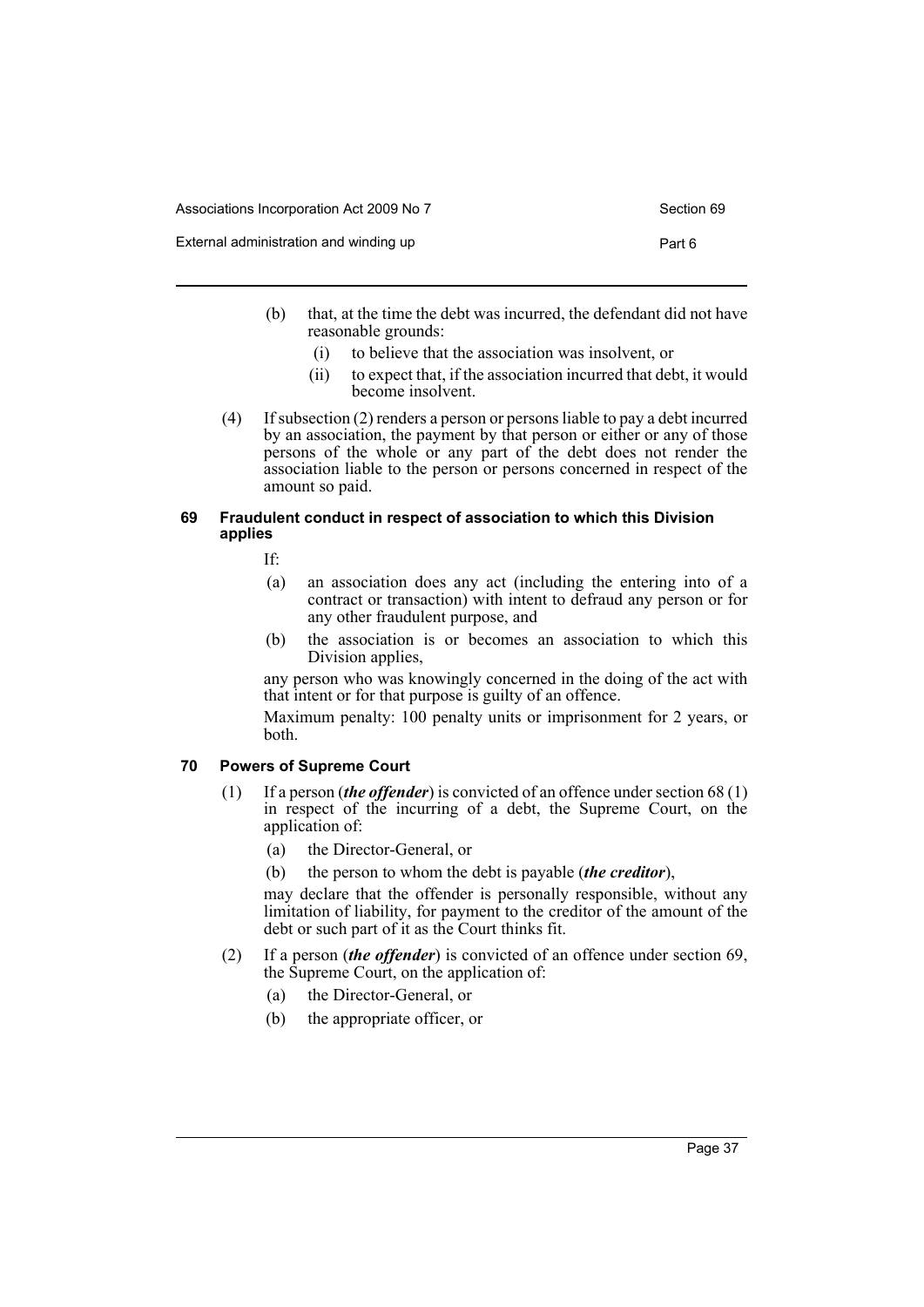#### Section 71 Associations Incorporation Act 2009 No 7

Part 6 External administration and winding up

(c) a member or creditor of the association authorised by the Director-General to make such an application,

may declare that the offender is personally responsible, without any limitation of liability, for payment to the association of the amount required to satisfy so much of the debts of the association as the Court thinks fit.

- (3) If the Supreme Court makes a declaration under subsection (1), it may make such further orders as it thinks fit for the purpose of giving effect to that declaration.
- (4) In particular, the Supreme Court may order that the offender's liability is a charge on:
	- (a) a debt or obligation due from the association to the creditor, or
	- (b) a right or interest under a charge on any property of the association held by or vested in the offender or a person on behalf of the offender, or a person claiming as assignee from or through the offender or a person acting on behalf of the offender.
- (5) The Supreme Court may, from time to time, make such further order as it thinks fit for the purpose of enforcing a charge imposed under subsection (4).
- (6) For the purpose of subsection (4) (b), *assignee* includes a person to whom or in whose favour, by the direction of the offender:
	- (a) the debt, obligation or charge was created, issued or transferred, or
	- (b) the interest was created,

but does not include an assignee for valuable consideration given in good faith and without actual knowledge of any of the matters on which the conviction or declaration was made.

## **71 Certain rights not affected**

Nothing in this Division affects any rights of a person to indemnity, subrogation or contribution.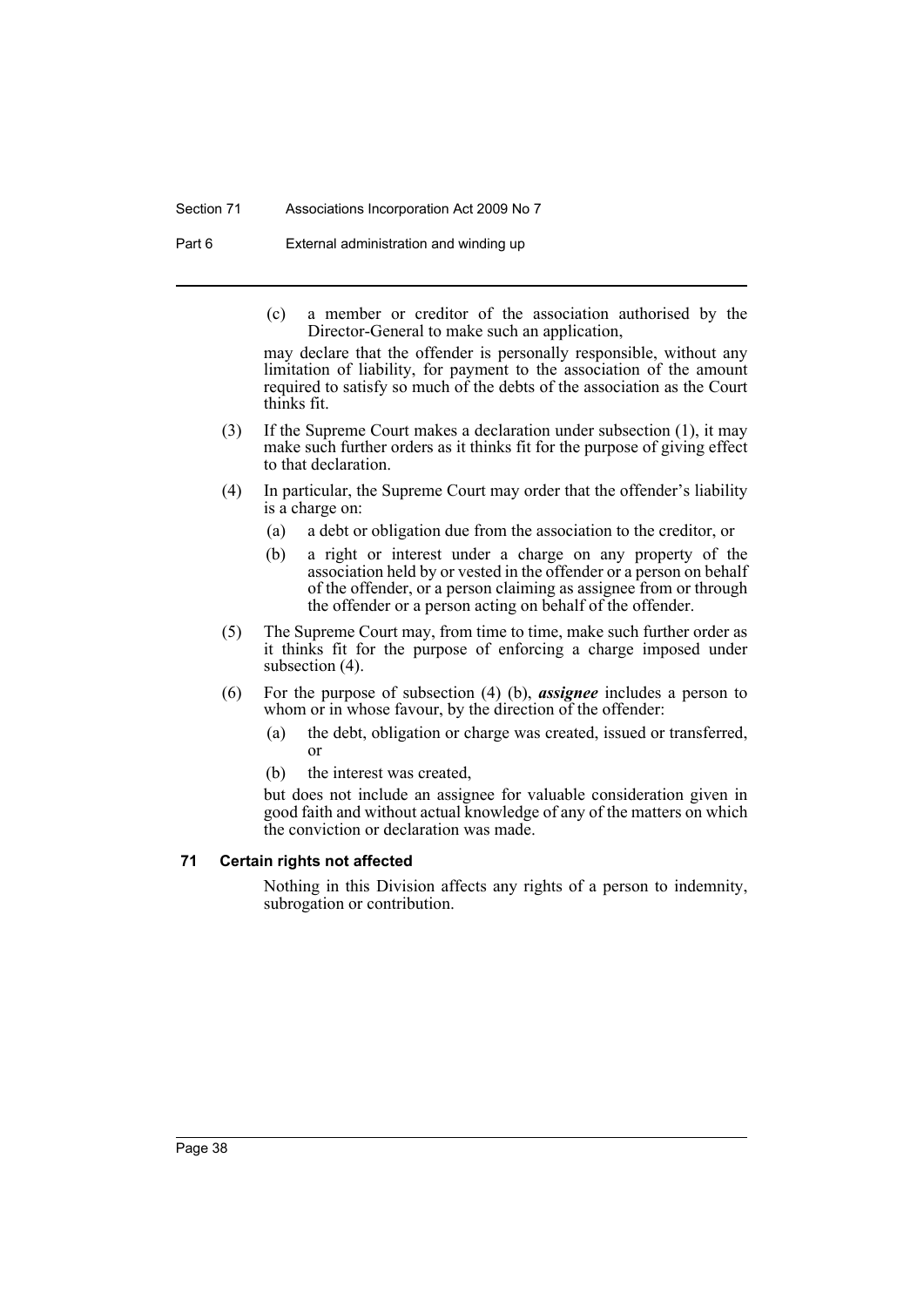Cancellation and transfer of registration **Part 7** Part 7

# **Part 7 Cancellation and transfer of registration**

# **Division 1 Voluntary cancellation**

## **72 Application for cancellation**

- (1) An association may apply to the Director-General for cancellation of its registration.
- (2) The application:
	- (a) must be in the approved form, and
	- (b) must include a copy of the special resolution by which the association has approved:
		- (i) the cancellation of its registration, and
		- (ii) the proposed distribution of its assets, and
	- (c) must be accompanied by a statement (verified by statutory declaration by 2 committee members) that the association has no outstanding liabilities.

## **73 Director-General may direct association to apply for cancellation**

- (1) The Director-General may, by order in writing served on an association, direct the association to apply for cancellation of its registration within such time (being not less than 3 months) as is fixed by the direction.
- (2) The Director-General may not give such a direction unless he or she is satisfied that, having regard to the objects of this Act, the association should no longer be registered:
	- (a) because some provision of the association's constitution is contrary to law, or
	- (b) because of the Director-General's assessment of the nature or extent of the association's activities, or
	- (c) because of the Director-General's assessment of the nature or extent of the association's dealings with the public, or
	- (d) for any other reason that appears sufficient to the Director-General.

## **74 Decision on application**

(1) The Director-General may determine an application for cancellation of an association's registration by cancelling the registration or by refusing the application.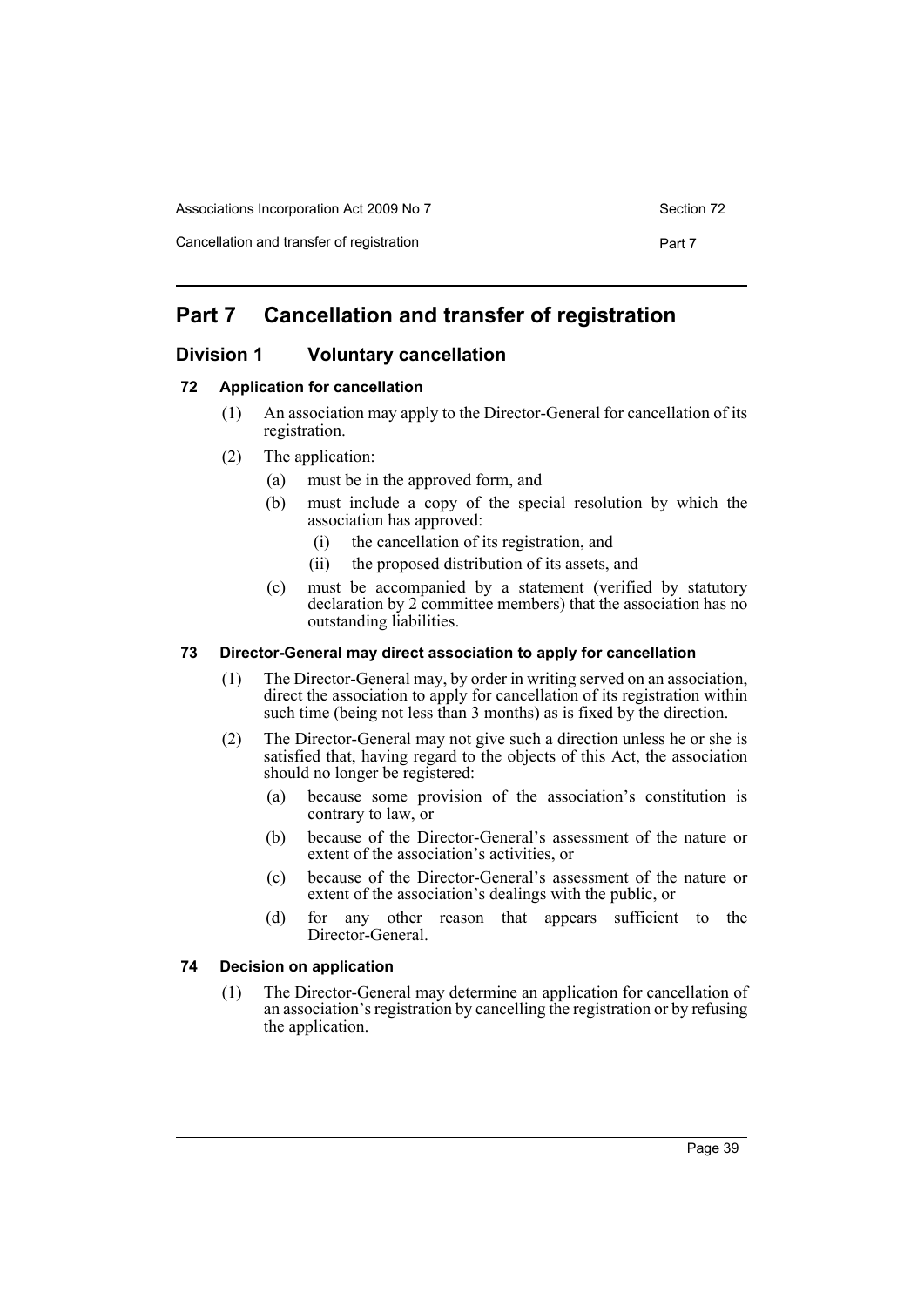#### Section 75 Associations Incorporation Act 2009 No 7

Part 7 Cancellation and transfer of registration

- (2) An application for cancellation of an association's registration must be refused if the Director-General suspects:
	- (a) that the association has outstanding obligations under this Act, or
	- (b) that the association has outstanding liabilities, or
	- (c) that the proposed distribution of assets does not comply with section 75.
- (3) On cancelling an association's registration, the Director-General is to cause notice of that fact to be published in the Gazette and to be given to the association.

#### **75 Distribution of assets**

- (1) On the cancellation of its registration under this Division, an association's assets are to be distributed in accordance with a special resolution of the association.
- (2) Any such distribution of assets:
	- (a) must be approved by the Director-General, and
	- (b) is not to be made to or for the benefit of:
		- (i) any member or former member of the association, or
		- (ii) any person to be held on trust for any member or former member of the association,

unless the member or former member is an association (whether incorporated or unincorporated) whose constitution, at the time of the distribution, prohibits the distribution of property to its members, and

- (c) is subject to any trust affecting those assets or any part of them.
- (3) Any asset that has been supplied by a government department or public authority (including any unexpended portion of a grant) must be returned to the department or authority that supplied it or delivered to such person or body as that department or authority may direct.
- (4) A person aggrieved by the operation of this section in relation to an association's assets may apply to the Supreme Court for an order as to their disposal.
- (5) The Supreme Court may deal with such an application by making such orders as it thinks fit with respect to the disposal of the association's assets.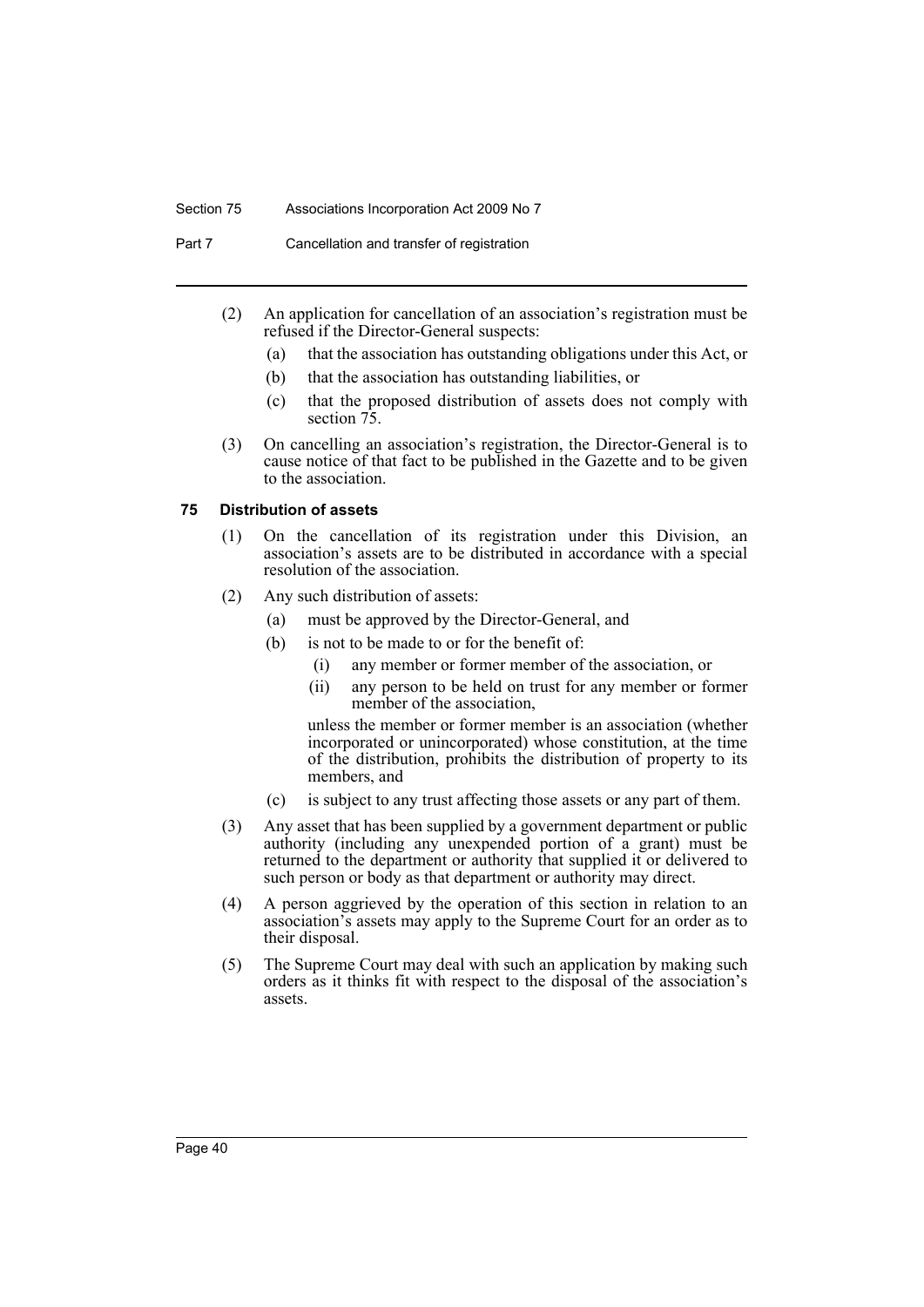Associations Incorporation Act 2009 No 7 Section 76

Cancellation and transfer of registration **Part 7** Part 7

# **Division 2 Involuntary cancellation**

#### **76 Director-General may cancel registration**

- (1) The Director-General may cancel an association's registration if satisfied that:
	- (a) the association is not in operation, whether or not it has been wound up, or
	- (b) the association has fewer than 5 members, or
	- (c) the association has failed to establish and maintain a committee in accordance with section 28, or
	- (d) the association's committee does not include 3 or more members of whom each is aged 18 years or more and of whom at least 3 are ordinarily resident in Australia, or
	- (e) the association's public officer is not aged 18 years or more or not ordinarily resident in New South Wales, or
	- (f) the association is, or has been, conducting its affairs (including its affairs as trustee of any trust) so as to provide pecuniary gain for its members, or
	- (g) during the last 3 financial years, the association has not held an annual general meeting, or
	- (h) during the last 3 financial years, no financial statements for the association have been lodged with the Director-General, or
	- (i) the association has failed to comply with a direction under section 11 for the change of its name, or
	- (j) the association has become registered under this Act because of fraud or mistake.
- (2) An association's registration is not to be cancelled under this section if:
	- (a) the association is being wound up, or
	- (b) the Administrative Decisions Tribunal has ordered the Director-General not to cancel the association's registration.
- (3) Before cancelling an association's registration under this section, the Director-General:
	- (a) must cause notice of the proposed cancellation to be given to the association stating the ground or grounds referred to in subsection (1) that the Director-General believes exist, and
	- (b) must give the association and its members at least 28 days within which to make submissions to the Director-General with respect to the proposed cancellation, and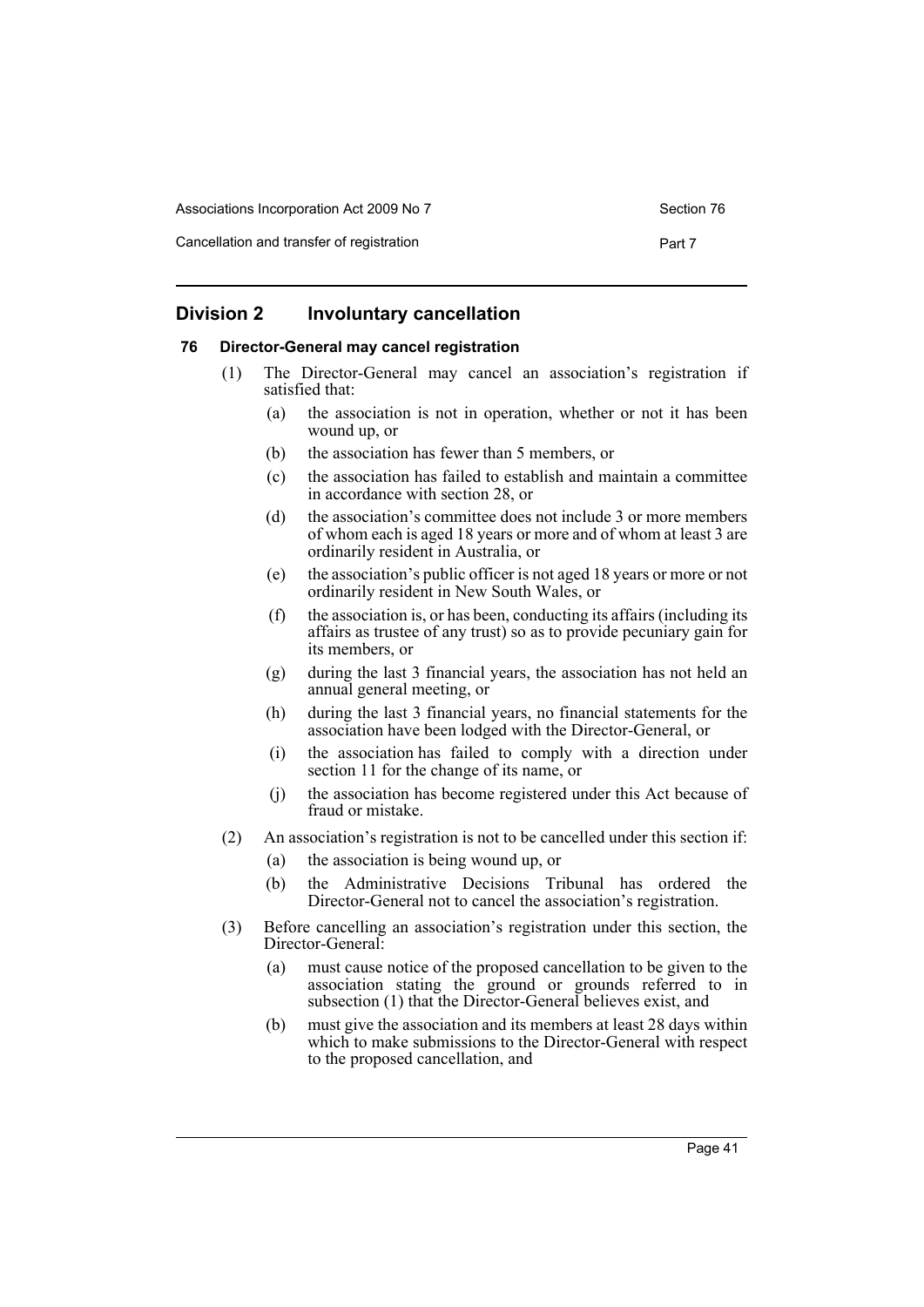#### Section 77 Associations Incorporation Act 2009 No 7

Part 7 Cancellation and transfer of registration

- (c) must give due consideration to any submissions that are made within that period.
- (4) After cancelling an association's registration under this section, the Director-General must cause notice of that fact to be given to the association.
- (5) Any notice to be sent to an association under this section must be sent by registered post addressed to the association:
	- (a) at the association's official address, or
	- (b) if the Director-General suspects that the association's official address is no longer in use, at such other address as appears to the Director-General to be an address that is used by the association.

#### **77 Distribution of assets**

- (1) On the cancellation of an association's registration under this Division, the association's property vests in the Director-General.
- (2) The Director-General:
	- (a) may give such directions as the Director-General considers just for or with respect to the payment of the association's debts and liabilities, the distribution of its property and the winding up of its affairs, and
	- (b) may appoint a person for the purpose of investigating the affairs of the association with a view to the realisation of its property, payment of its debts, discharge of its liabilities, distribution of its property and winding up of its affairs, and
	- (c) may do all such other acts and things as are reasonably necessary to be done for the purpose of the exercise of the Director-General's powers under this section.
- (3) The Director-General is entitled to be paid out of an association's property any costs reasonably incurred in the exercise of the Director-General's powers under this section in relation to the association.
- (4) Section 65 applies to and in respect of the distribution of any property remaining after satisfaction of the association's debts and liabilities under subsection (2) and the payment of the Director-General's costs under subsection  $(3)$  in the same way as it applies to and in respect of the distribution of surplus property under that section.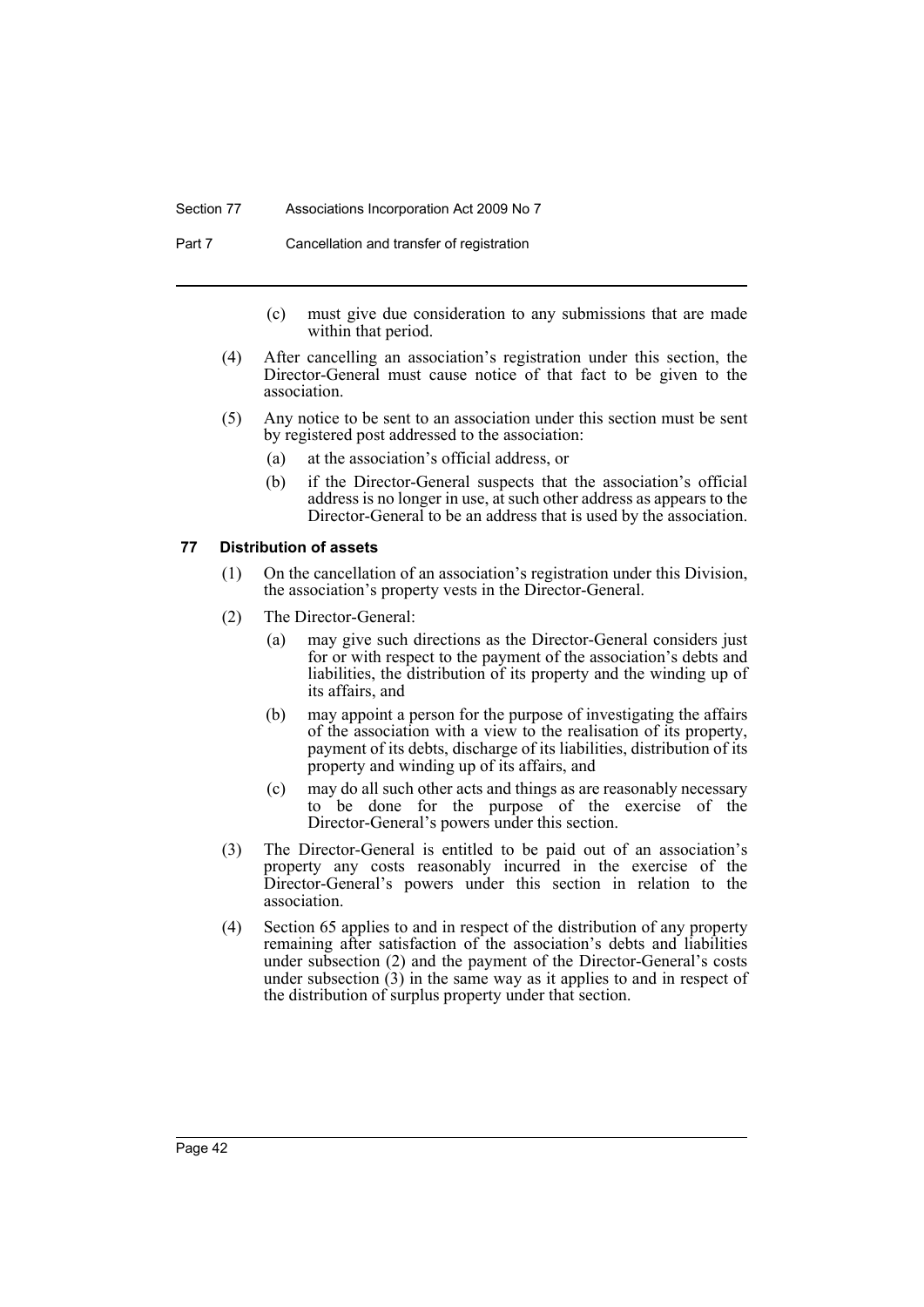| Associations Incorporation Act 2009 No 7  | Section 78 |
|-------------------------------------------|------------|
| Cancellation and transfer of registration | Part 7     |

# **Division 3 Transfer of registration**

## **78 Application for transfer of registration declaration**

- (1) An association may apply to the Director-General for a transfer of registration declaration in relation to its proposed registration under a corresponding law.
- (2) Such an application must be authorised by a special resolution passed by the association.
- (3) An application:
	- (a) must be in the approved form, and
	- (b) must identify the corresponding law under which the association proposes to seek registration, and
	- (c) must include a copy of the special resolution referred to in subsection (2), and
	- (d) must include any information required by the regulations, and
	- (e) must be accompanied by the fee prescribed by the regulations.

## **79 Decision on application**

- (1) The Director-General may determine an association's application for a transfer of registration declaration:
	- (a) by making the transfer of registration declaration in terms:
		- (i) that identify the corresponding law under which the association proposes to seek registration, and
		- (ii) that indicate that the Director-General has no objection to the association becoming registered under that law, or
	- (b) by refusing the application.
- (2) An application for a transfer of registration declaration may be refused if the application does not comply with section 78.
- (3) On making a transfer of registration declaration, the Director-General is to cause a certificate as to the terms of the declaration to be given to the applicant.

## **80 Effect of transfer of registration declaration**

- (1) A transfer of registration declaration authorises the association to which it relates to transfer its incorporation to the corresponding law identified in the declaration.
- (2) If the association becomes registered under the corresponding law, the Director-General must cancel its registration under this Act.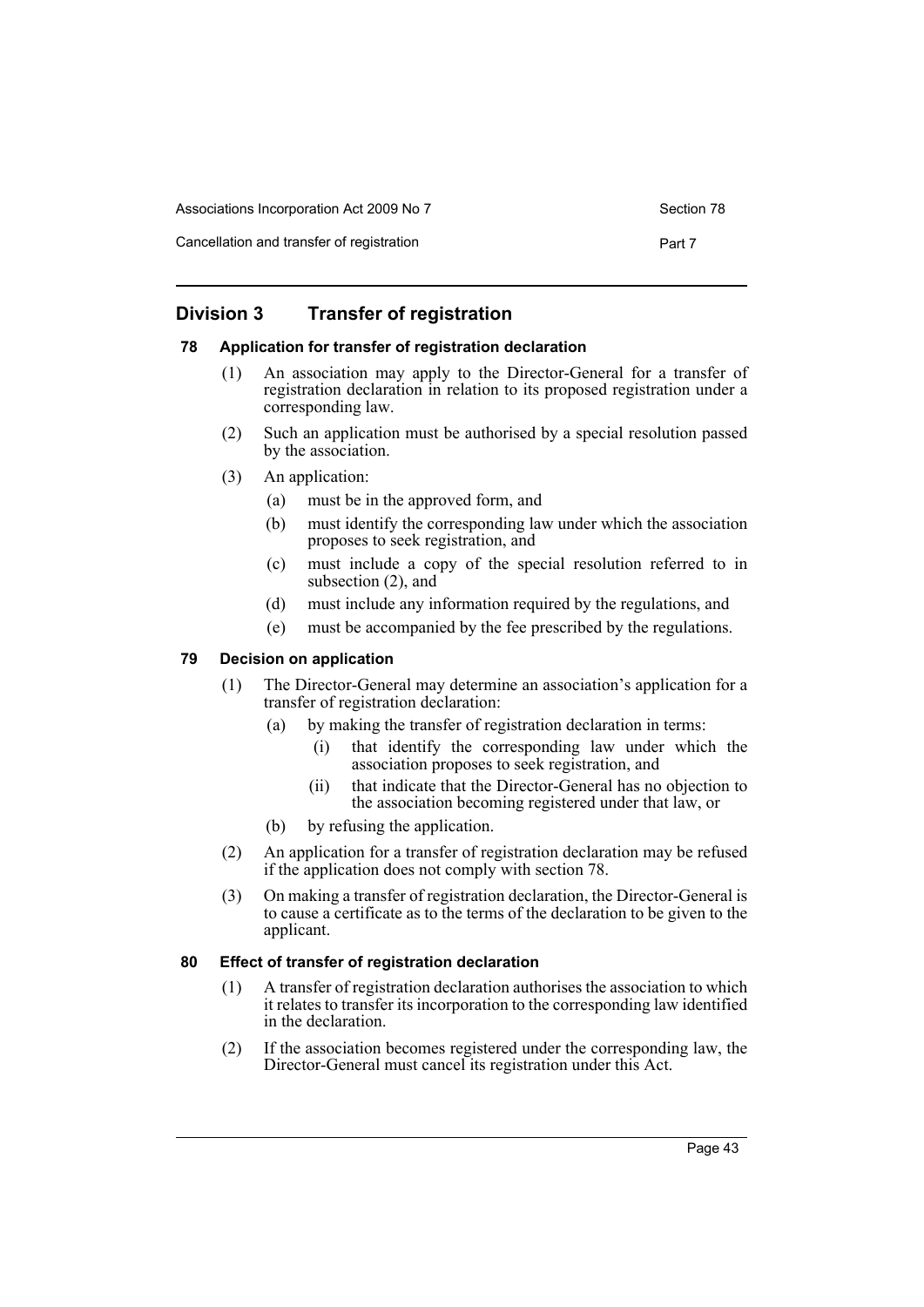Section 81 Associations Incorporation Act 2009 No 7

Part 7 Cancellation and transfer of registration

# **Division 4 General**

#### **81 Loss of corporate status**

- (1) Subject to any other Act or law, an association ceases to be a body corporate when its registration is cancelled.
- (2) This Act (except for this Division and Division 4 of Part 6) does not apply to an association whose registration is cancelled.

#### **82 Notice of cancellation to be sent to association**

- (1) On cancelling an association's registration, the Director-General is to cause notice of that fact to be published in the Gazette and sent to the association.
- (2) Any notice to be sent to an association under this section must be sent by registered post addressed to the association:
	- (a) at the association's official address, or
	- (b) if the Director-General suspects that the association's official address is no longer in use, at such other address as appears to the Director-General to be an address that is used by the association.

#### **83 Certain liabilities not affected by cancellation**

The cancellation of an association's registration does not affect any liability of any former public officer or former committee member, and any such liability may be enforced as if the association's registration had not been cancelled.

#### **84 Reinstatement of registration**

- (1) If the Director-General is satisfied that an association's registration should not have been cancelled under this Part, and the association has not become incorporated under any other Act or law, the Director-General may reinstate its registration under this section.
- (2) If an association's registration is reinstated under this section, the body corporate previously established by this Act in relation to the association is, as from the time of reinstatement, taken to have continued in existence as if the association's registration had not been cancelled.
- (3) The regulations may make provision of a savings or transitional nature consequent on the reinstatement of an association's registration and incorporation under this section.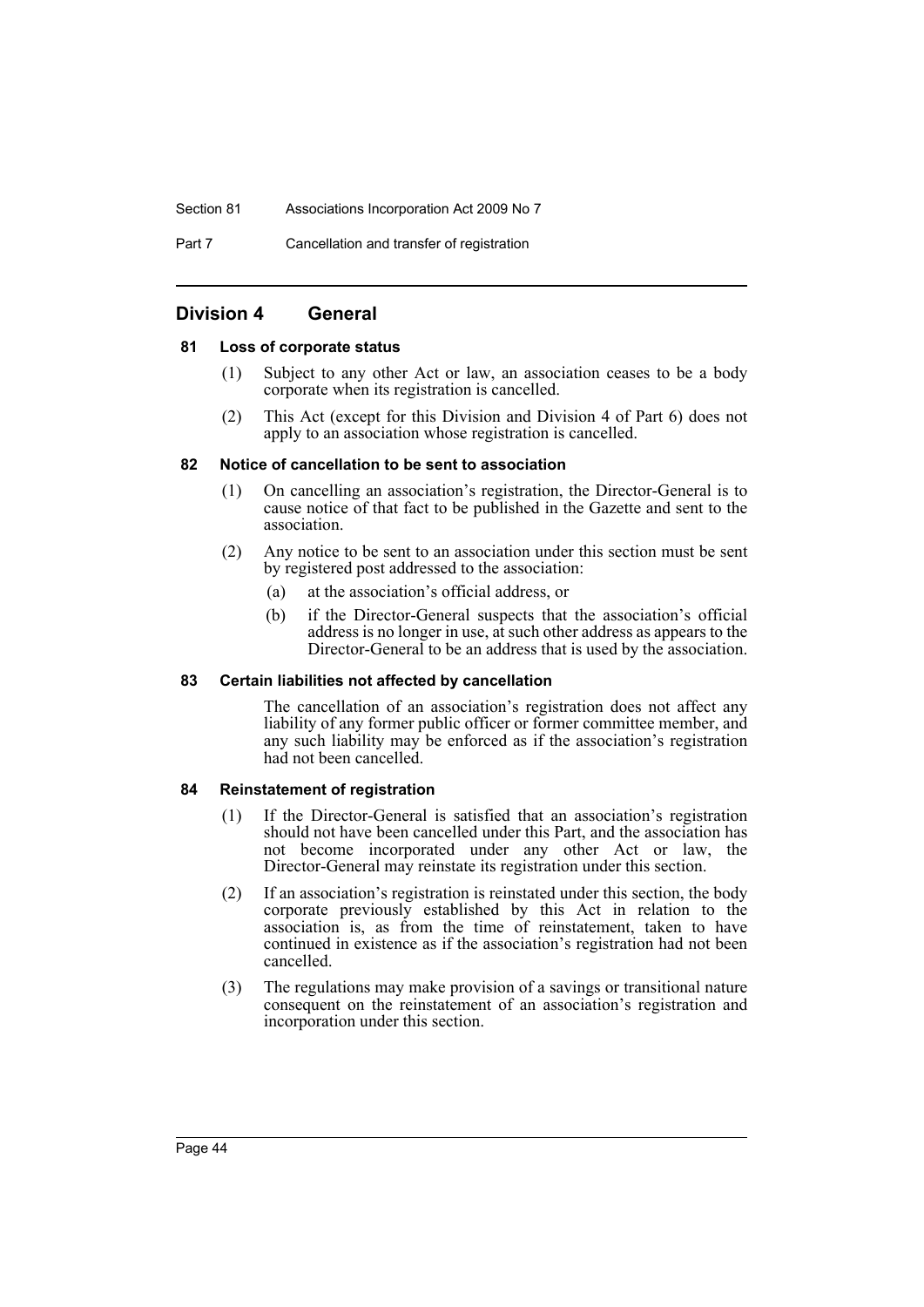Associations Incorporation Act 2009 No 7 Section 85

Enforcement provisions **Part 8** 

# **Part 8 Enforcement provisions**

# **Division 1 Power to require information and documents**

#### **85 Power to require information and documents**

- (1) The Director-General may, by notice in writing served on any person, require the person to do either or both of the following within such time as is specified in the notice:
	- (a) to furnish the Director-General with such information as the person possesses in connection with the affairs of an association,
	- (b) to produce to the Director-General such documents as the person possesses in connection with the affairs of an association.
- (2) A person must not fail to comply with a requirement under this section. Maximum penalty: 60 penalty units.

**Note.** The furnishing of false or misleading information and the production of false or misleading documents are offences under Division 3 of Part 5 of the *Crimes Act 1900*.

(3) A person is not excused from furnishing information or producing a document pursuant to a requirement under this section on the ground that to do so may tend to incriminate the person, but any information so furnished or document so produced is not admissible in evidence against the person in any criminal proceedings other than proceedings for an offence under Division 3 of Part 5 of the *Crimes Act 1900*.

#### **86 Power to enter premises**

- (1) An authorised officer:
	- (a) may enter any premises at which an association carries on any activity, and
	- (b) may inspect, and take copies of or extracts from, any document that relates to the carrying on of business at or from the premises,

for the purpose of ascertaining whether the provisions of this Act are being complied with.

- (2) The power of entry conferred by subsection (1) may not be exercised:
	- (a) in relation to any part of premises that is used for residential purposes, or
	- (b) outside the hours during which business is being carried on at or from the premises,

except with the consent of the occupier of the premises.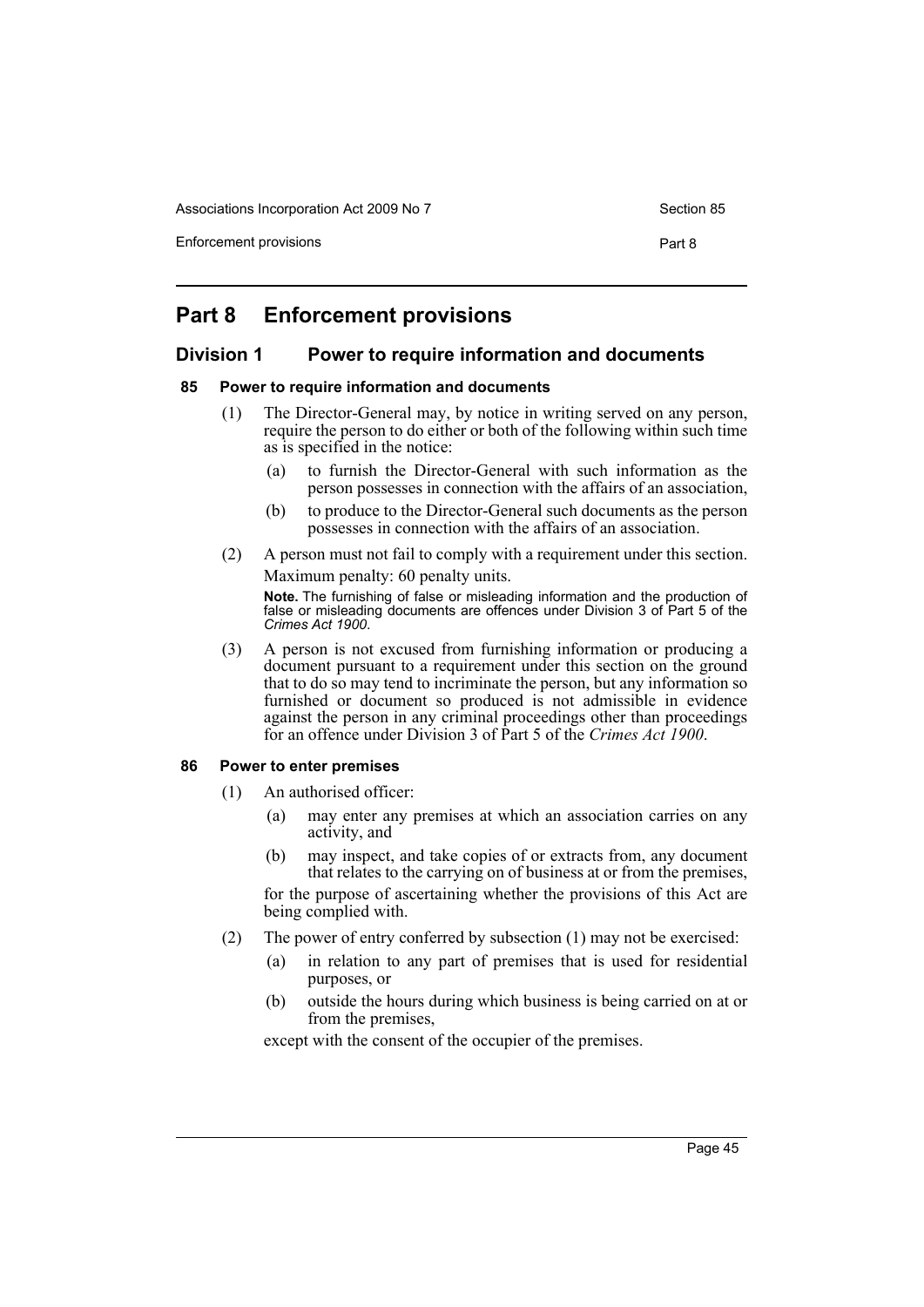#### Section 87 Associations Incorporation Act 2009 No 7

Part 8 Enforcement provisions

#### **87 Search warrants**

- (1) An authorised officer under this Act may apply to an authorised officer within the meaning of the *Law Enforcement (Powers and Responsibilities) Act* 2002 for the issue of a search warrant if the authorised officer under this Act believes on reasonable grounds that a provision of this Act or the regulations is being or has been contravened at any premises.
- (2) An authorised officer within the meaning of the *Law Enforcement (Powers and Responsibilities) Act 2002* to whom such an application is made may, if satisfied that there are reasonable grounds for doing so, issue a search warrant authorising a named authorised officer under this Act to enter the premises and to exercise any of the authorised officer's functions under this Part.
- (3) Division 4 of Part 5 of the *Law Enforcement (Powers and Responsibilities) Act 2002* applies to a search warrant issued under this section.

#### **88 Manner in which power of entry to be exercised**

- (1) The powers conferred on an authorised officer by this Division may not be exercised in relation to any premises unless:
	- (a) the officer is in possession of a certificate of authority, issued in accordance with the regulations, that evidences his or her authority to exercise those powers, and
	- (b) the occupier of the premises has been given at least 24 hours' notice that those powers are to be exercised or the Director-General has given prior authority for the exercise of those powers without the need for such notice.
- (2) Authority under subsection (1) (b) may only be given if the Director-General is satisfied, in the circumstances of the case, that the giving of 24 hours' notice would frustrate the purpose for which the powers are to be exercised.
- (3) Reasonable force may be used for the purpose of effecting entry under this Division.

## **89 Damage to be minimised**

- (1) In exercising the powers conferred by this Division, an authorised officer must do as little damage as possible.
- (2) The Director-General must compensate all interested parties for any damage caused by an authorised officer as a consequence of the exercise of the powers conferred by this Division.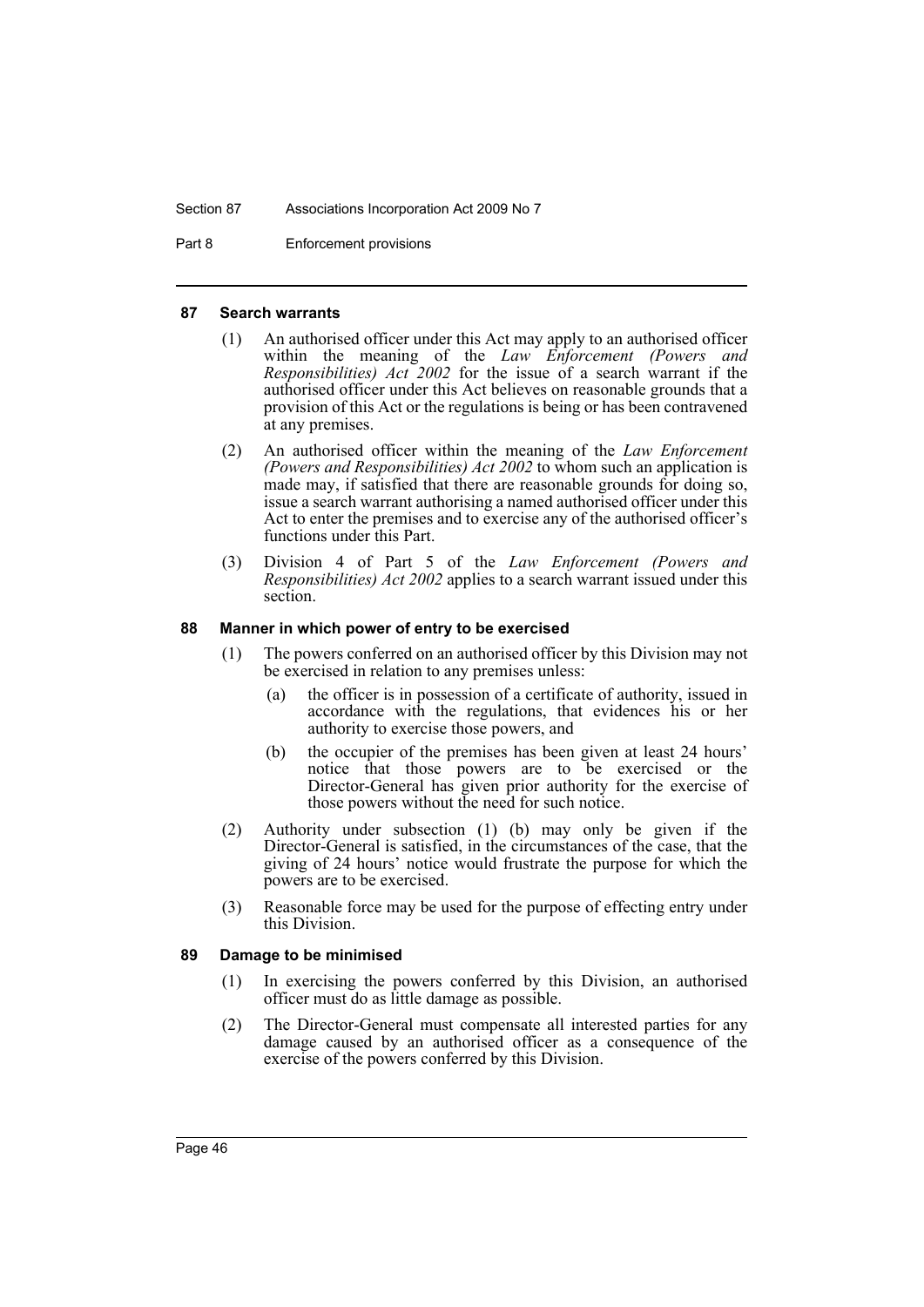Associations Incorporation Act 2009 No 7 Section 90

Enforcement provisions **Part 8** 

(3) Subsection (2) does not apply to the extent to which the occupier of the premises has obstructed or hindered the authorised officer in the exercise of the powers conferred by this Division.

## **Division 2 Offences**

#### **90 Offence of using certain names**

(1) Any person or body (other than an association) that calls itself by a name that includes the word "Incorporated" or "Inc" is guilty of an offence.

Maximum penalty: 2 penalty units.

(2) Subsection (1) does not apply to a body that is incorporated, whether in New South Wales or elsewhere, under a name that includes either of those words.

#### **91 Offences by committee members**

- (1) If an association contravenes, whether by act or omission, any provision of this Act or the regulations, each committee member of the association is taken to have contravened the same provision if he or she knowingly authorised or permitted the contravention.
- (2) A person may be proceeded against and convicted under a provision pursuant to subsection (1) whether or not the association has been proceeded against or convicted under that provision.
- (3) In the case of a contravention of section 40, each person who, pursuant to subsection (1), is taken to have contravened that section is, together with the association, jointly and severally liable for all debts incurred by the association as a consequence of that contravention.
- (4) Nothing in this section affects any liability imposed on an association for an offence committed by the association under this Act.
- (5) For the purposes of this section, an association's public officer (not otherwise being a committee member) is taken to be a committee member.

#### **92 Obstruction of authorised officers**

A person must not obstruct or hinder an authorised officer in the exercise of the officer's functions under this Act. Maximum penalty: 60 penalty units.

#### **93 Penalty notices**

(1) An authorised officer may serve a penalty notice on a person if it appears to the officer that the person has committed an offence against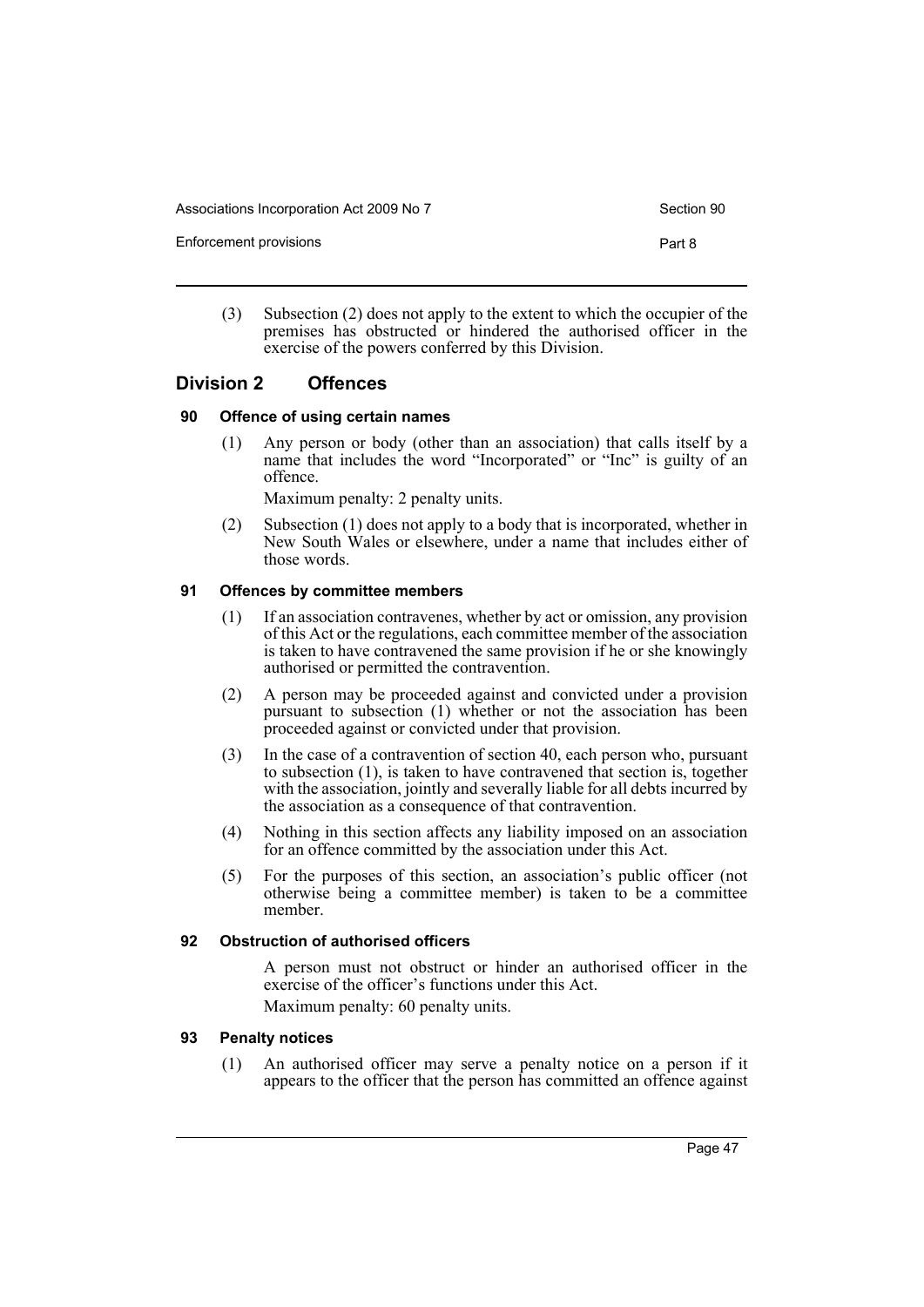#### Section 94 Associations Incorporation Act 2009 No 7

Part 8 Enforcement provisions

this Act, being an offence prescribed by the regulations as a penalty notice offence.

- (2) A penalty notice is a notice to the effect that, if the person served does not wish to have the matter determined by a court, the person can pay, within the time and to the person specified in the notice, the amount of the penalty prescribed by the regulations for the offence if dealt with under this section.
- (3) A penalty notice may be served personally or by post.
- (4) If the amount of penalty prescribed for an alleged offence is paid under this section, no person is liable to any further proceedings for the alleged offence.
- (5) Payment under this section is not to be regarded as an admission of liability for the purpose of, and does not in any way affect or prejudice, any civil claim, action or proceedings arising out of the same occurrence.
- (6) The regulations:
	- (a) may prescribe an offence for the purposes of this section by specifying the offence or by referring to the provision creating the offence, and
	- (b) may prescribe the amount of penalty payable for the offence if dealt with under this section, and
	- (c) may prescribe different amounts of penalties for different offences or classes of offences.
- (7) The amount of a penalty prescribed under this section for an offence is not to exceed the maximum amount of penalty that could be imposed for the offence by a court.
- (8) This section does not limit the operation of any other provision of, or made under, this or any other Act relating to proceedings that may be taken in respect of offences.

#### **94 Proceedings for offences**

- (1) Proceedings for an offence against this Act or the regulations may be dealt with summarily before a Local Court.
- (2) Proceedings for an offence under section 31 (1), 32, 33, 40 (1), 68 (1) or 69 may be commenced not later than 3 years from when the offence was alleged to have been committed.

**Note.** Under section 179 of the *Criminal Procedure Act 1986*, proceedings for any other summary offence under this Act must be commenced not later than 6 months from when the offence was alleged to have been committed.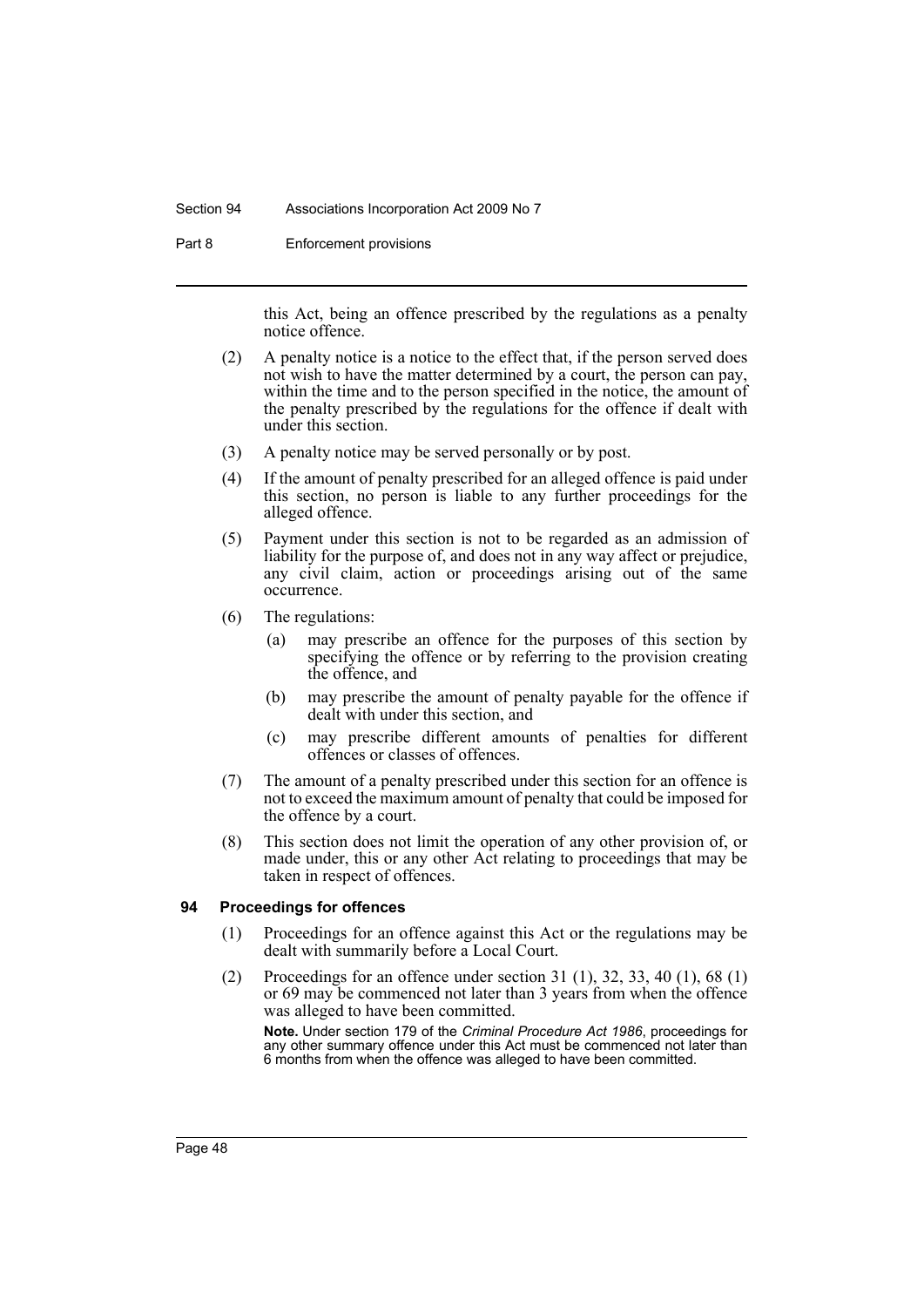Application of Corporations legislation **Part 9** Part 9

# **Part 9 Application of Corporations legislation**

#### **95 Excluded matters**

(1) An association is declared to be an excluded matter for the purposes of section 5F of the *Corporations Act 2001* of the Commonwealth in relation to the whole of the Corporations legislation.

**Note.** This section ensures that neither the *Corporations Act 2001* of the Commonwealth, nor the *Australian Securities and Investments Commission Act 2001* of the Commonwealth, will apply to an association other than to the extent specified in this section. Section 5F of the *Corporations Act 2001* provides that if a State law declares a matter to be an excluded matter in relation to the whole of the Corporations legislation, other than to a specified extent, then that legislation will apply, except to the specified extent, in relation to that matter in the State concerned. However, other provisions of this Act provide for the application of provisions of the Corporations legislation to associations as laws of the State.

- (2) Subsection (1) does not exclude the application of the following provisions of the Corporations legislation to an association to the extent to which those provisions would otherwise be applicable to the association:
	- (a) provisions relating to the role of an association in the formation of a company,
	- (b) provisions relating to the registration of an association as a company under Chapter 5B of the *Corporations Act 2001* of the Commonwealth,
	- (c) provisions relating to substantial shareholdings, by or involving an association, in a company,
	- (d) provisions conferring or imposing functions on an association as a member, or former member, of a corporation,
	- (e) provisions relating to dealings by an association in financial products of a corporation,
	- (f) provisions conferring or imposing functions on an association in its dealings with a corporation,
	- (g) provisions relating to any of the following activities of an association:
		- (i) the activity of operating, or being concerned in the operation of, a managed investment scheme,
		- (ii) the activity of providing advice about, or dealing in, insurance,
		- (iii) any activity regulated by or under Chapter 2L (Debentures), Part 5.7 (Winding up bodies other than companies), Chapter 6D (Fundraising) or Chapter 7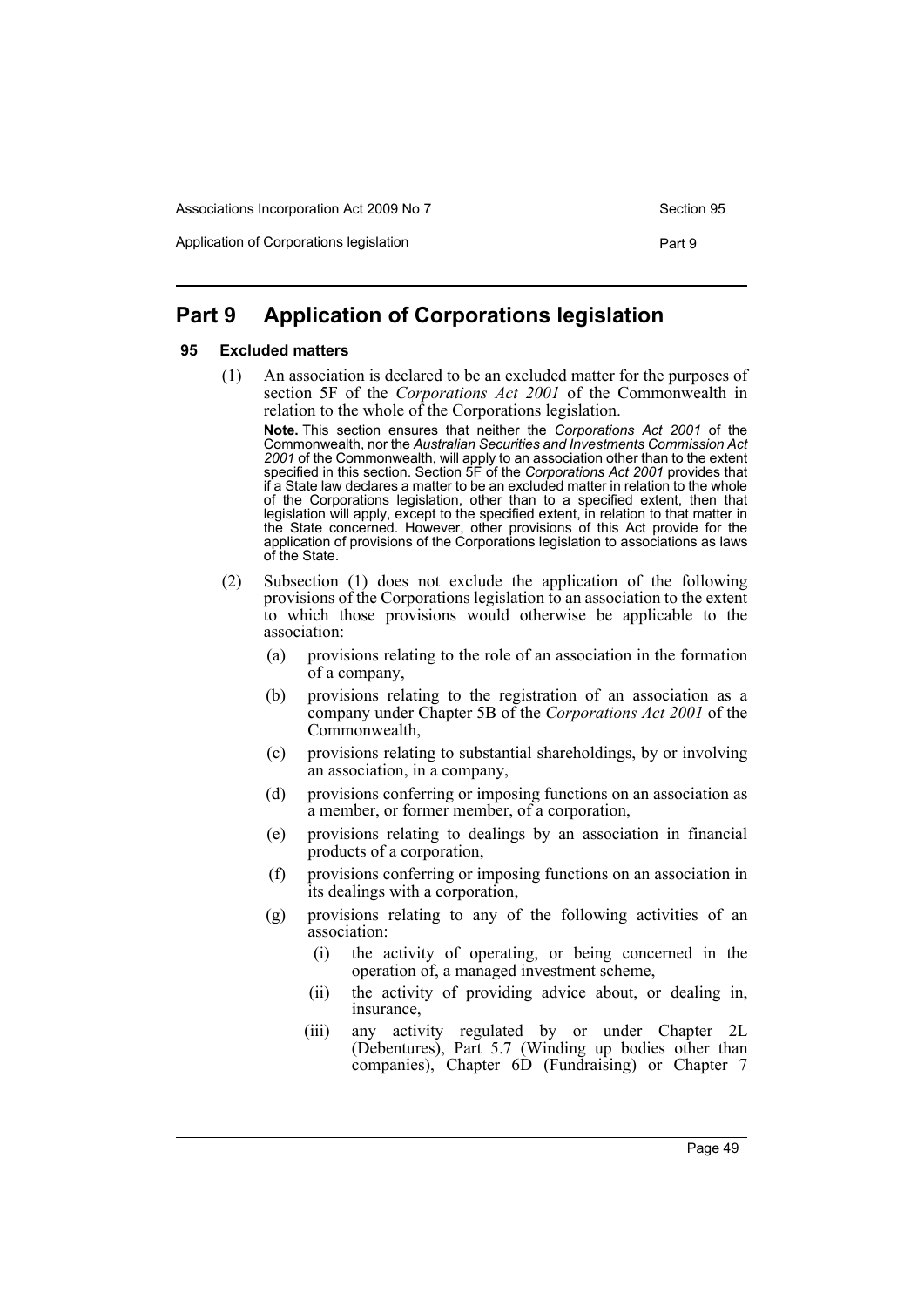#### Section 96 Associations Incorporation Act 2009 No 7

Part 9 **Application of Corporations legislation** 

(Financial services and markets) of the *Corporations Act 2001* of the Commonwealth.

- (3) To avoid doubt, it is declared that subsection (1) does not operate to exclude the operation of:
	- (a) Chapter 2F, 2L, 5C, 6D or 7 or section 1324 of the *Corporations Act 2001* of the Commonwealth, or
	- (b) Part 1, 2 or 3 of the *Australian Securities and Investments Commission Act 2001* of the Commonwealth to the extent necessary to enforce the provisions of the Corporations legislation referred to in subsection  $(2)$   $(a)$ – $(g)$  and in paragraph (a) of this subsection.
- (4) In this section, *the Corporations legislation* means the Corporations legislation, within the meaning of the *Corporations Act 2001* of the Commonwealth, to which Part 1.1A of that Act applies.

#### **96 Applying the Corporations legislation to associations**

(1) The regulations may declare any matter relating to associations to be an applied Corporations legislation matter for the purposes of Part 3 of the *Corporations (Ancillary Provisions) Act 2001* in relation to any excluded Corporations legislation provision or provisions (with such modifications as may be specified in the declaration).

**Note.** Part 3 of the *Corporations (Ancillary Provisions) Act 2001* provides for the application of provisions of the *Corporations Act 2001* of the Commonwealth and Part 3 of the *Australian Securities and Investments Commission Act 2001* of the Commonwealth as laws of New South Wales in respect of any matter declared by a law of New South Wales (whether with or without modification) to be an applied Corporations legislation matter for the purposes of that Part in relation to those Commonwealth provisions.

- (2) Without limiting subsection (1), any such regulations:
	- (a) may specify modifications to the definitions and other interpretative provisions of the Corporations legislation relevant to any excluded Corporations legislation provision that is the subject of the declaration, and
	- (b) may specify that a reference to ASIC in any excluded Corporations legislation provision that is the subject of the declaration is to be read as a reference to another person, and
	- (c) may identify any excluded Corporations legislation provision to which the declaration relates by reference to that provision as in force at a particular time, and
	- (d) may specify a New South Wales court (other than the Supreme Court) to exercise any function conferred on a court or the Supreme Court by any excluded Corporations legislation provision to which the declaration relates.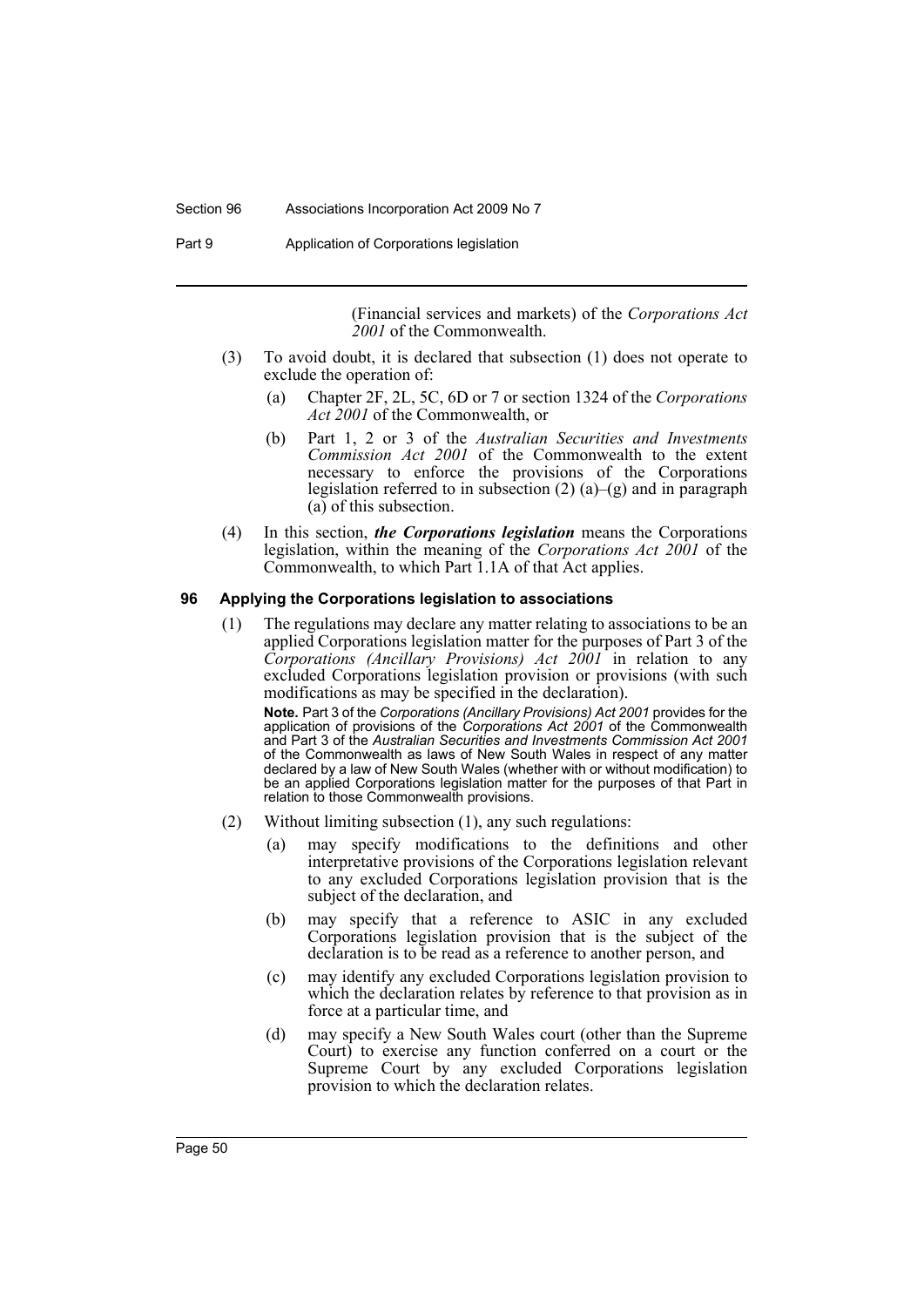Application of Corporations legislation **Part 9** Part 9

- (3) Words and expressions used in this section and also in Part 3 of the *Corporations (Ancillary Provisions) Act 2001* have the same meanings as they have in that Part.
- (4) In this section, *excluded Corporations legislation provision* means any provision of the Corporations legislation that does not apply to associations as a law of the Commonwealth.

#### **97 Modifications to applied provisions**

- (1) If a provision of this Act declares a matter to be an applied Corporations legislation matter for the purposes of Part 3 of the *Corporations (Ancillary Provisions) Act 2001* (*the declaratory provision*) in relation to any provisions of the Corporations legislation (*the applied provisions*), the declaratory provision is taken to specify the following modifications:
	- (a) a reference in the applied provisions to the constitution of a company is to be read as a reference to the constitution of an association,
	- (b) a cross-reference in the applied provisions to another provision of the Corporations legislation is, if that cross-reference is not appropriate (because for example the provision cross-referred to is not among the applied provisions), to be read as a cross-reference to the equivalent provision of this Act,
	- (c) a reference in the applied provisions to the Commonwealth is to be read as a reference to New South Wales,
	- (d) any of the applied provisions that are not relevant to associations or which are incapable of application to associations are to be ignored,
	- (e) modifications directed by the Director-General under subsection (2).
- (2) The Director-General may, by order published in the Gazette, give directions as to the modifications that are necessary or desirable for the effectual operation of applied provisions.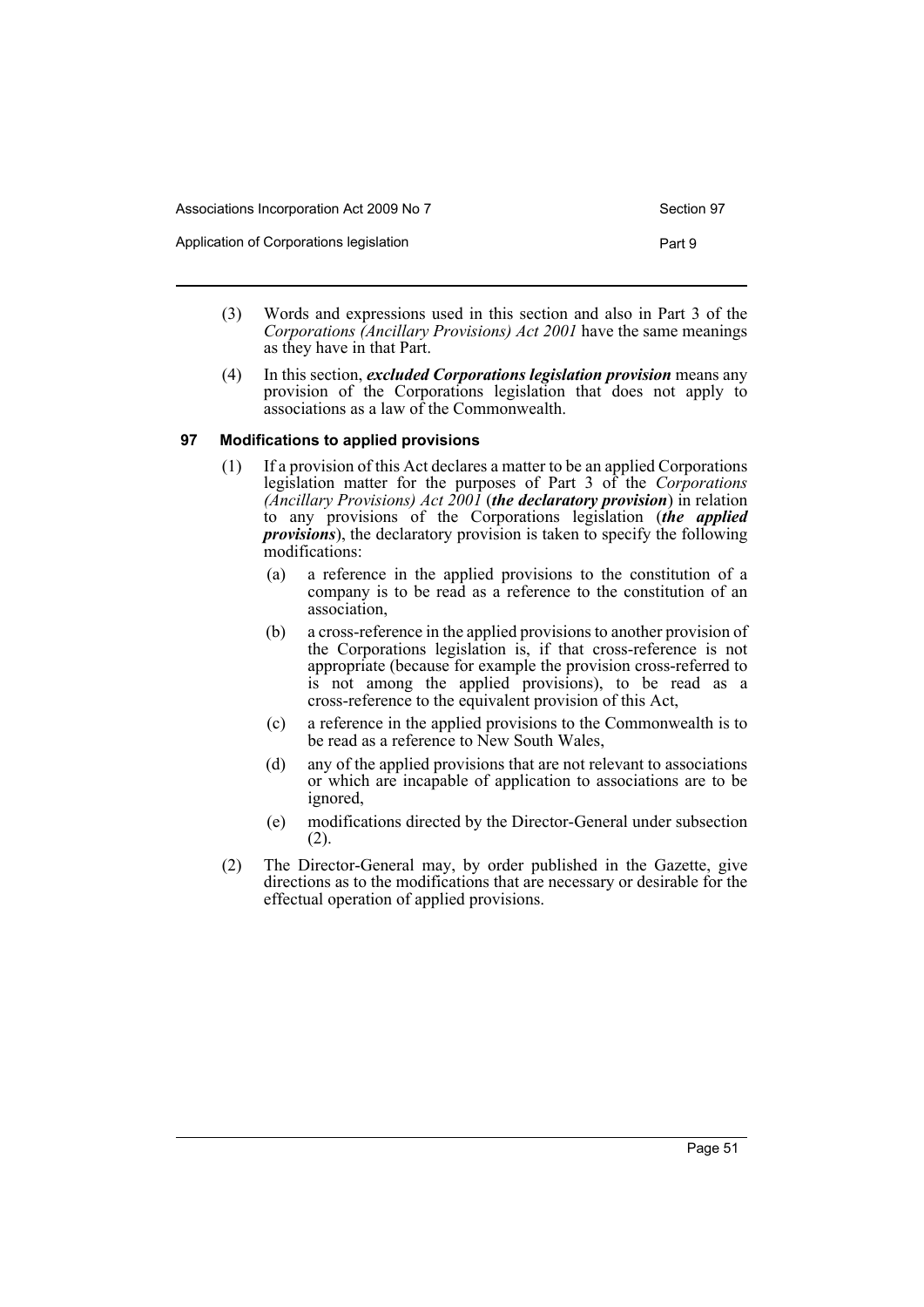#### Section 98 Associations Incorporation Act 2009 No 7

Part 10 Miscellaneous

# **Part 10 Miscellaneous**

#### **98 Register of Incorporated Associations**

- (1) The Director-General is to keep a Register of Incorporated Associations in such form, and containing such particulars, as the Director-General thinks fit.
- (2) On payment of the fee prescribed by the regulations, a person is entitled:
	- (a) to inspect any document that has been lodged with the Director-General under this Act, not being a document that has been destroyed or otherwise disposed of, and
	- (b) to be given a copy (including a copy certified by the Director-General) of, or an extract (including an extract certified by the Director-General) from, any such document.

#### **99 Power of Director-General to refuse to register or reject documents**

- (1) The Director-General may refuse to register or may reject a document submitted to the Director-General if the Director-General considers the document:
	- (a) contains matter contrary to law, or
	- (b) contains matter that is false or misleading in a material particular in the form or context in which it is included, or
	- (c) because of an omission or misdescription, has not been properly completed, or
	- (d) does not comply with the requirements of this Act, or
	- (e) contains an error, alteration or erasure, or
	- (f) has been submitted by electronic transmission in a form that is not readily or satisfactorily accessible by the Director-General.
- (2) If the Director-General refuses to register or rejects a document under subsection (1), the Director-General may ask that:
	- (a) the document be appropriately altered, or
	- (b) a fresh document be submitted in its place, or
	- (c) if the document has not been properly completed—a supplementary document in the approved form be submitted.

#### **100 Evidentiary certificates**

A certificate issued by the Director-General to the effect that:

(a) a specified association was or was not, on a specified date or during a specified period, registered under this Act, or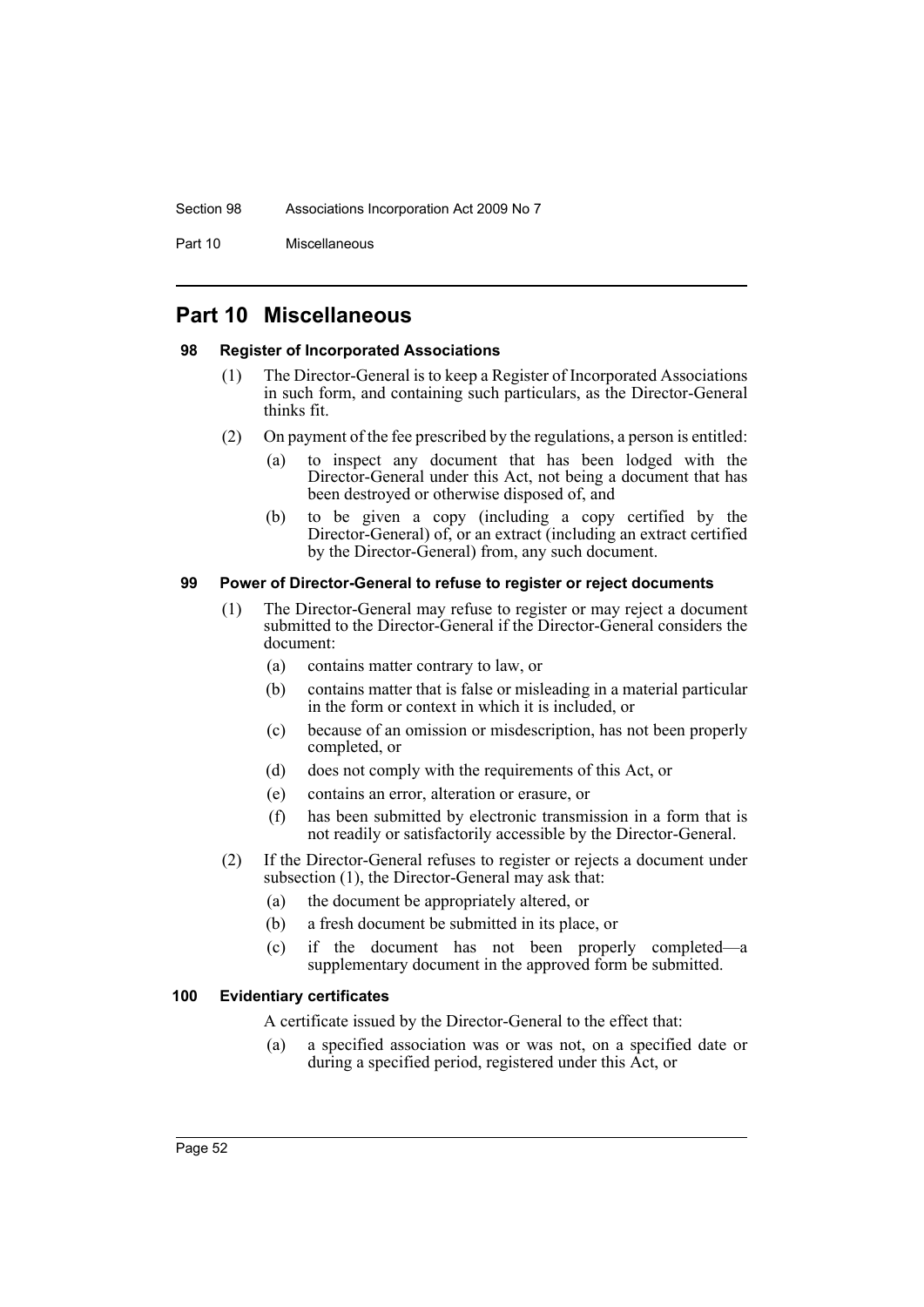Associations Incorporation Act 2009 No 7 Section 101

Miscellaneous **Part 10** 

- (b) an association was or was not, on a specified date or during a specified period, registered under this Act by a name so specified, or
- (c) a requirement of this Act specified in the certificate had or had not been complied with by a specified date or within a specified period, or
- (d) a specified address was or was not, on a specified date or during a specified period, the official address of a specified association, or
- (e) the constitution of a specified association was or was not, on a specified date or during a specified period, in terms so specified, is evidence of the matter or matters so certified.

#### **101 Service of documents**

- (1) A document addressed to an association may be served on the association:
	- (a) by leaving it at, or by sending it by post to, the association's official address, or
	- (b) by delivering copies of it personally to the association's public officer or to each of 2 committee members of the association, or
	- (c) in such other manner as the Director-General may in the special circumstances of the case direct.
- (2) As soon as practicable after a document addressed to an association is received by a person who is, or has at any time within the past 12 months been, the association's public officer or a committee member of the association, the person must bring the document to the attention of the committee of the association.

Maximum penalty: 1 penalty unit.

(3) Nothing in this section affects the operation of any provision of a law or of the rules of a court authorising a document to be served on a person in any other manner.

#### **102 Authorised officers**

The Director-General may appoint any member of staff of the Department as an authorised officer for the purposes of this Act.

## **103 Exclusion of personal liability**

Anything done or omitted to be done:

(a) by the Director-General, or a person acting under the direction of the Director-General, or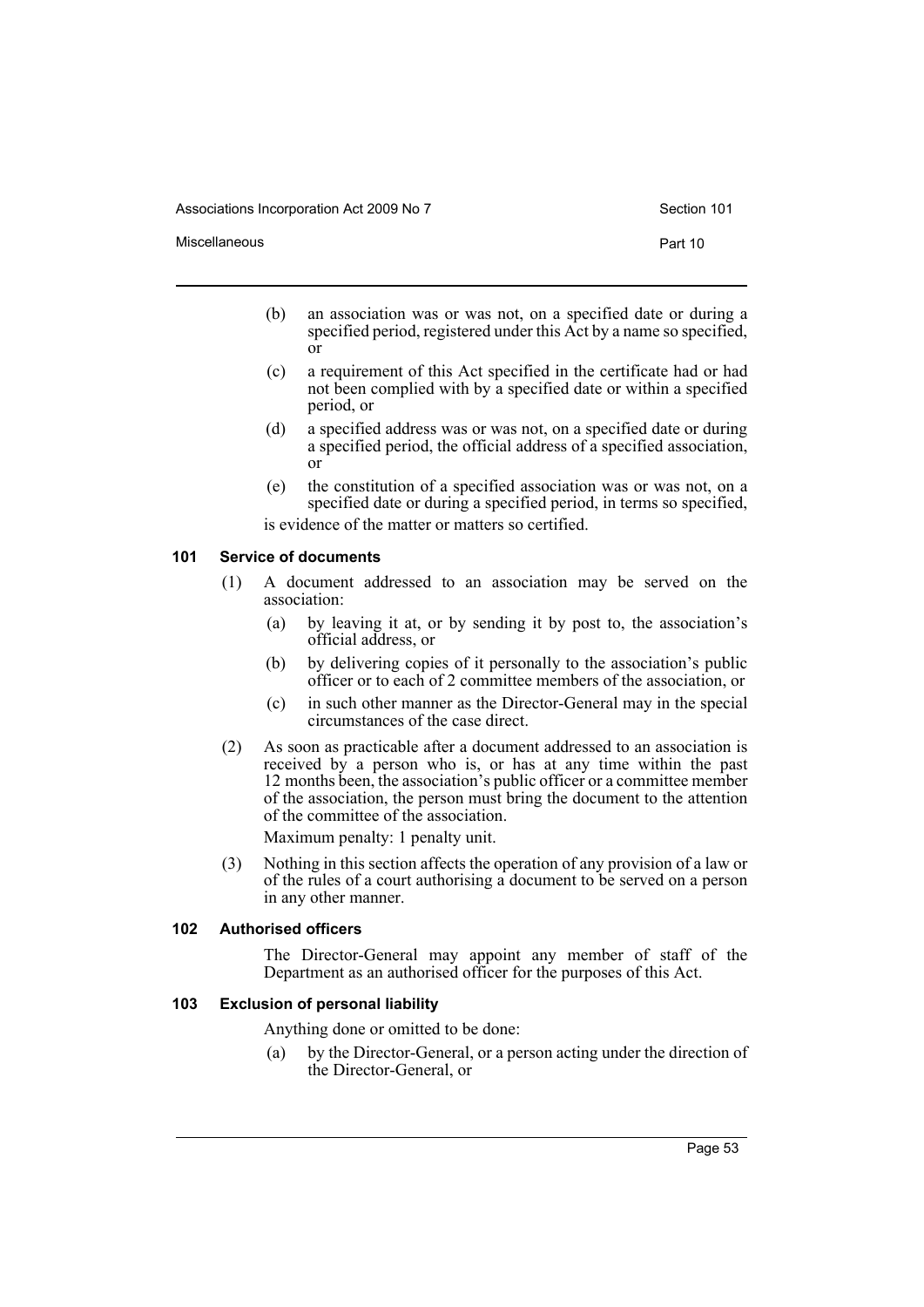#### Section 104 Associations Incorporation Act 2009 No 7

Part 10 Miscellaneous

(b) by an authorised officer,

does not subject the Director-General, person so acting or authorised officer personally to any action, liability, claim or demand if the thing was done, or omitted to be done, in good faith for the purpose of executing this Act.

#### **104 Review of decisions of Director-General**

- (1) An association may apply to the Administrative Decisions Tribunal for a review of:
	- (a) any decision by the Director-General under section 7, 12, 16, 74 or 79 to refuse an association's application, or
	- (b) any direction given to the association by the Director-General under section  $\overline{11}$  or 73, or
	- (c) any cancellation of the association's registration by the Director-General under section 76.
- (2) Section 53 of the *Administrative Decisions Tribunal Act 1997* does not apply to the cancellation of an association's registration.
- (3) A person aggrieved by a decision made by the Director-General to appoint an administrator under section 54 or 55 may apply to the Supreme Court for a review of the decision.

#### **105 Waiver, remittal and postponement of fees**

The Director-General may waive, remit or postpone payment of the whole or any part of a fee payable under this Act.

#### **106 Delegation of Director-General's functions**

- (1) The Director-General may delegate any of the Director-General's functions under this Act, other than this power of delegation.
- (2) Subject to the terms of the delegation, a person to whom a function has been delegated under subsection (1) may authorise another person to perform the function so delegated.

#### **107 Regulations**

- (1) The Governor may make regulations, not inconsistent with this Act, for or with respect to any matter that by this Act is required or permitted to be prescribed or that is necessary or convenient to be prescribed for carrying out or giving effect to this Act and, in particular, for or with respect to the following matters:
	- (a) the form and content of a model constitution,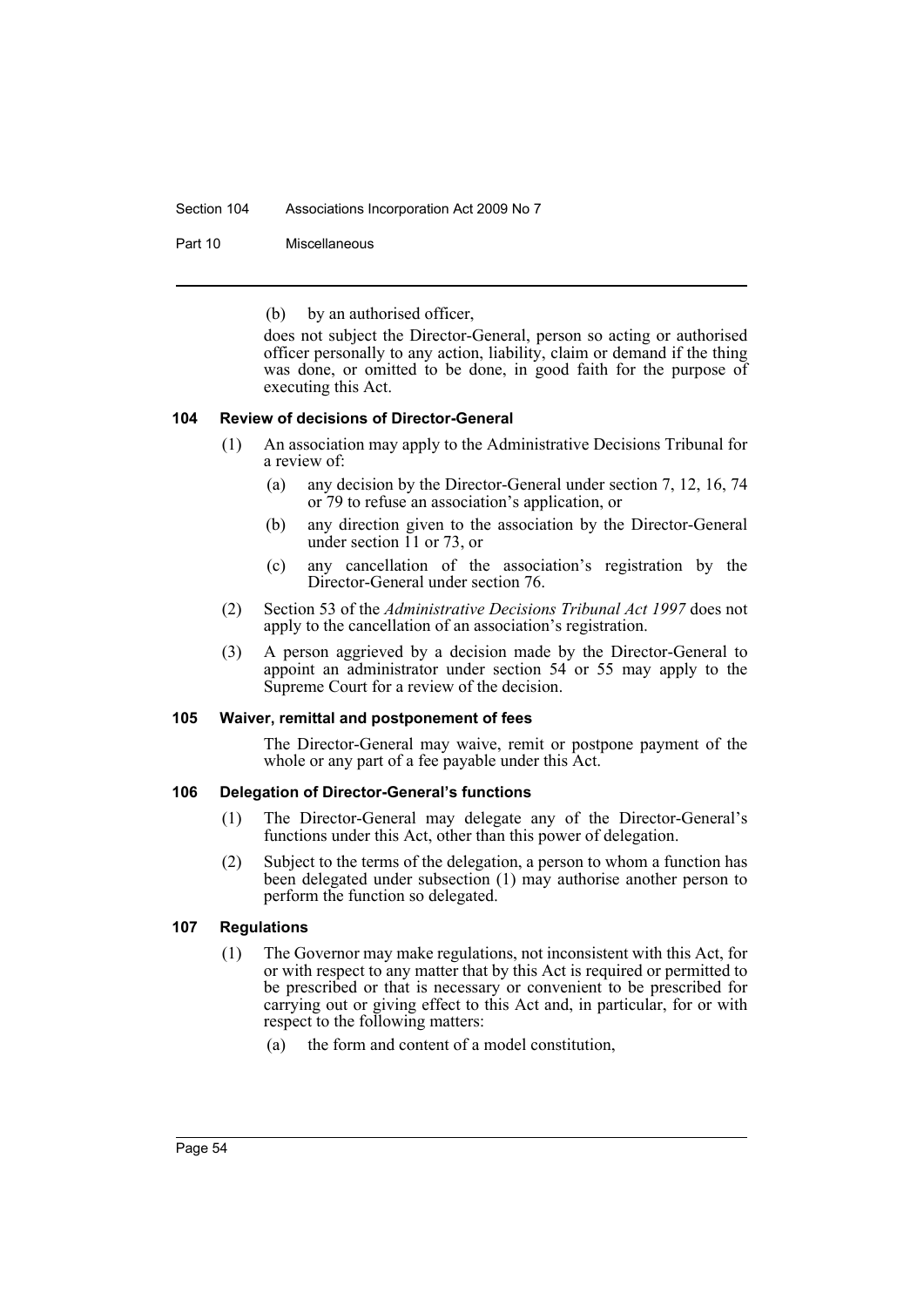Associations Incorporation Act 2009 No 7 Section 108

Miscellaneous **Part 10** 

- (b) the manner and form in which an application for an extension of time under section 37 (2) is to be made, and the fees that are payable in connection with any such application,
- (c) the additional fees that are payable for late payment of any prescribed fee,
- (d) the exemption by the Director-General of any association, or class of associations, from the requirements of this Act in relation to the preparation and auditing of financial statements,
- (e) the books, documents and other records that must be kept by associations.
- (2) A model constitution must address each of the matters referred to in Schedule 1, and may deal with any other matters.
- (3) A provision of a regulation may impose a penalty not exceeding 2 penalty units for any offence against the provision.

#### **108 Repeals**

The *Associations Incorporation Act 1984* and the *Associations Incorporation Regulation 1999* are repealed.

#### **109 Review of Act**

- (1) The Minister is to review this Act to determine whether the policy objectives of the Act remain valid and whether the terms of the Act remain appropriate for securing those objectives.
- (2) The review is to be undertaken as soon as possible after the period of 5 years from the date of assent to this Act.
- (3) A report on the outcome of the review is to be tabled in each House of Parliament within 12 months after the end of the period of 5 years.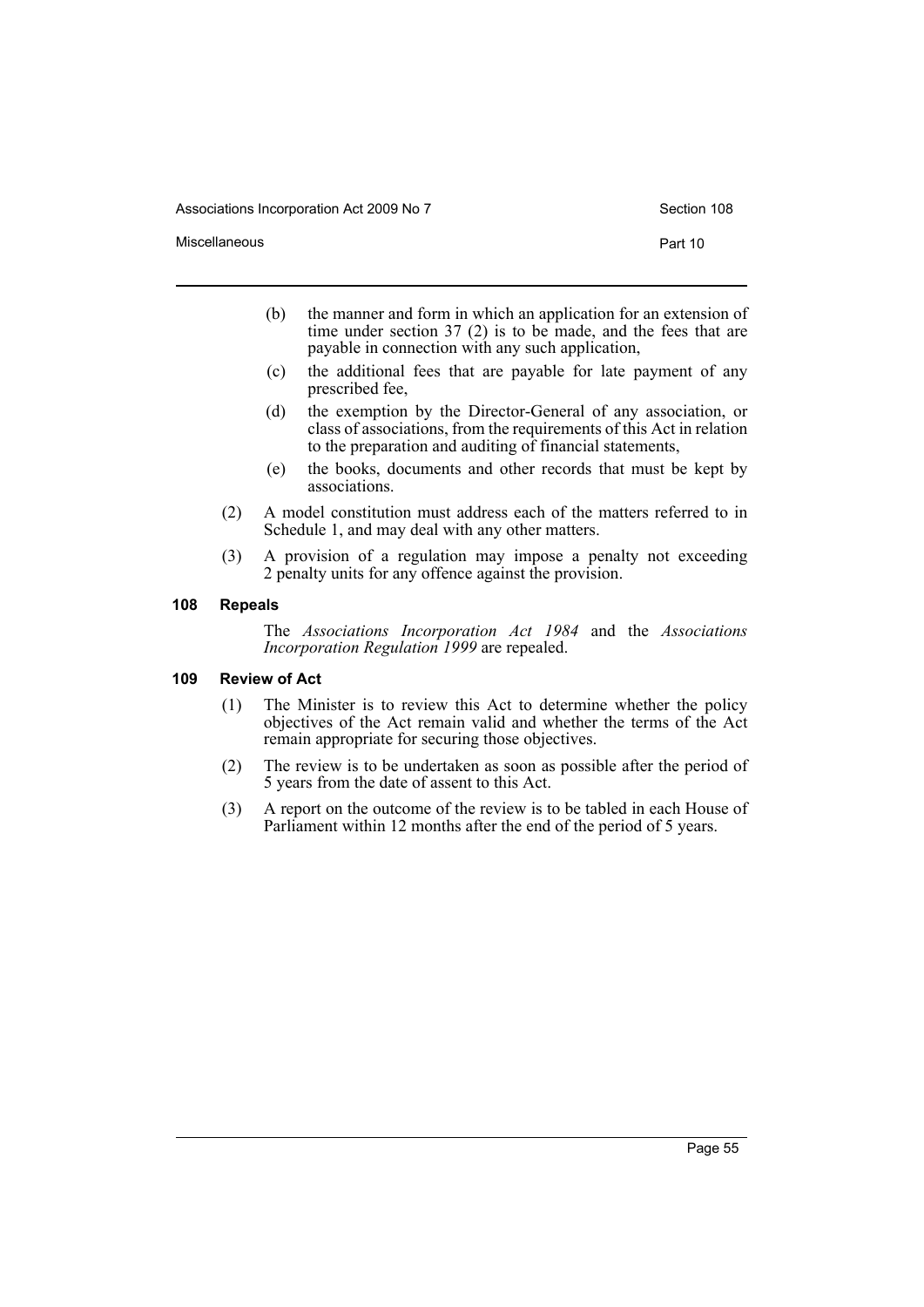Schedule 1 Matters to be addressed in association's constitution

# **Schedule 1 Matters to be addressed in association's constitution**

(Sections 6, 10 and 107)

#### **1 Membership qualifications**

The qualifications (if any) for membership of the association.

#### **2 Register of members**

The register of the association's members.

#### **3 Fees, subscriptions etc**

The entrance fees, subscriptions and other amounts (if any) to be paid by the association's members.

#### **4 Members' liabilities**

The liability (if any) of the association's members to contribute towards the payment of the debts and liabilities of the association or the costs, charges and expenses of the winding up of the association.

#### **5 Disciplining of members**

The procedure (if any) for the disciplining of the association's members and the mechanism (if any) for appeals by members in respect of disciplinary action taken against them.

#### **6 Internal disputes**

The mechanism for the resolution of disputes between members (in their capacity as members) and between members and the association.

# **7 Committee**

The constitution and functions of the committee, including:

- (a) the election or appointment of the committee members, and
- (b) the terms of office of the committee members, and
- (c) the grounds on which, or reasons for which, the office of a committee member is to become vacant, and
- (d) the filling of casual vacancies occurring on the committee, and
- (e) the quorum and procedure at meetings of the committee.

## **8 Calling of general meetings**

The intervals between general meetings of the association's members and the manner of calling general meetings.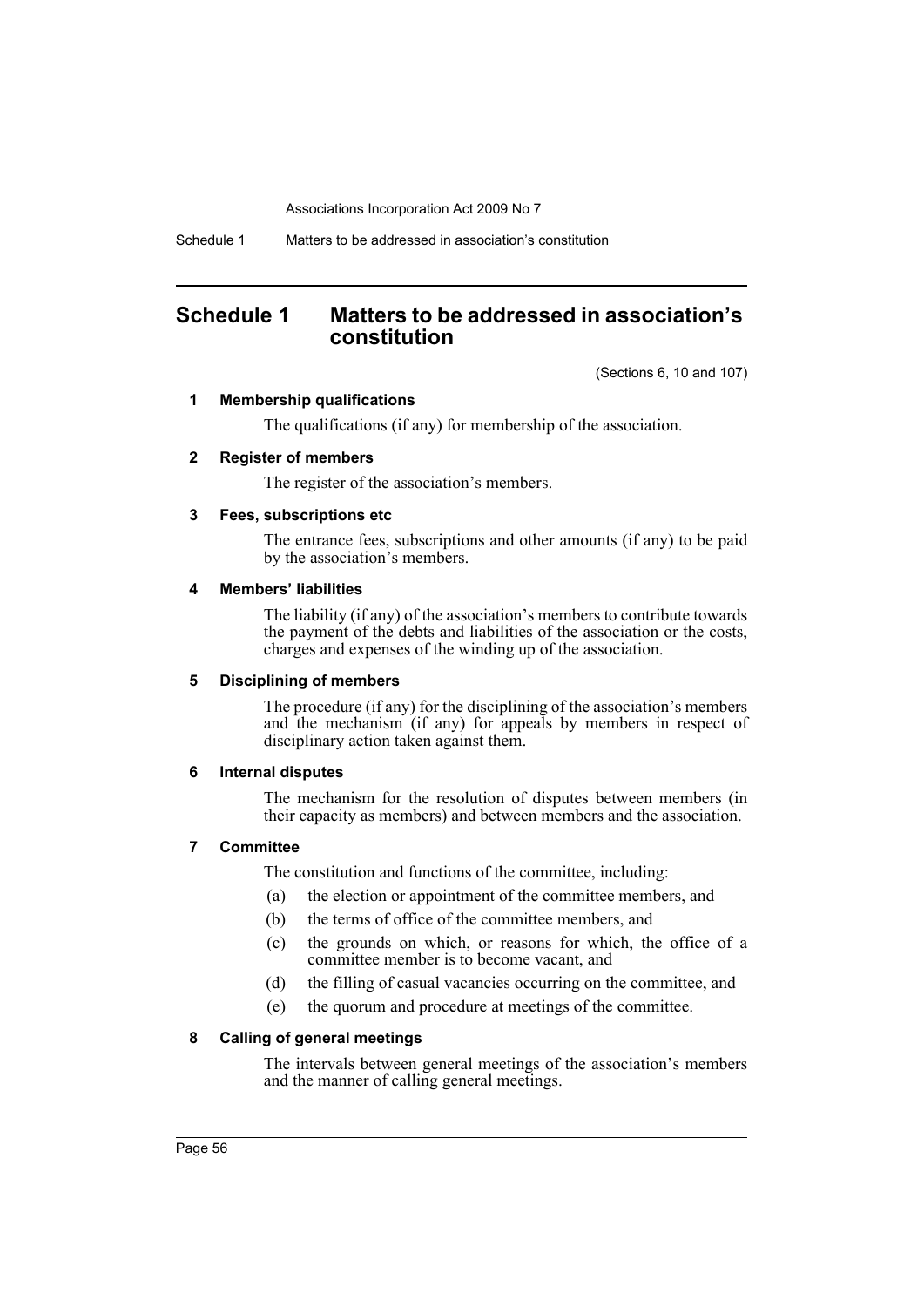# Matters to be addressed in association's constitution Schedule 1

#### **9 Notice of general meetings**

The time within which, and the manner in which, notices of general meetings and notices of motion are to be given, published or circulated.

#### **10 Procedure at general meetings**

The quorum and procedure at general meetings of the association's members, and whether members are entitled to vote by proxy at general meetings.

#### **11 Postal ballots**

The kinds of resolution that may be voted on by means of a postal ballot.

#### **12 Sources of funds**

The sources from which the funds of the association are to be or may be derived.

#### **13 Management of funds**

The manner in which the funds of the association are to be managed and, in particular, the mode of drawing and signing cheques on behalf of the association.

## **14 Custody of books etc**

The custody of books, documents and securities of the association.

# **15 Inspection of books etc**

The inspection by the association's members of books and documents of the association.

## **16 Financial year**

The association's financial year.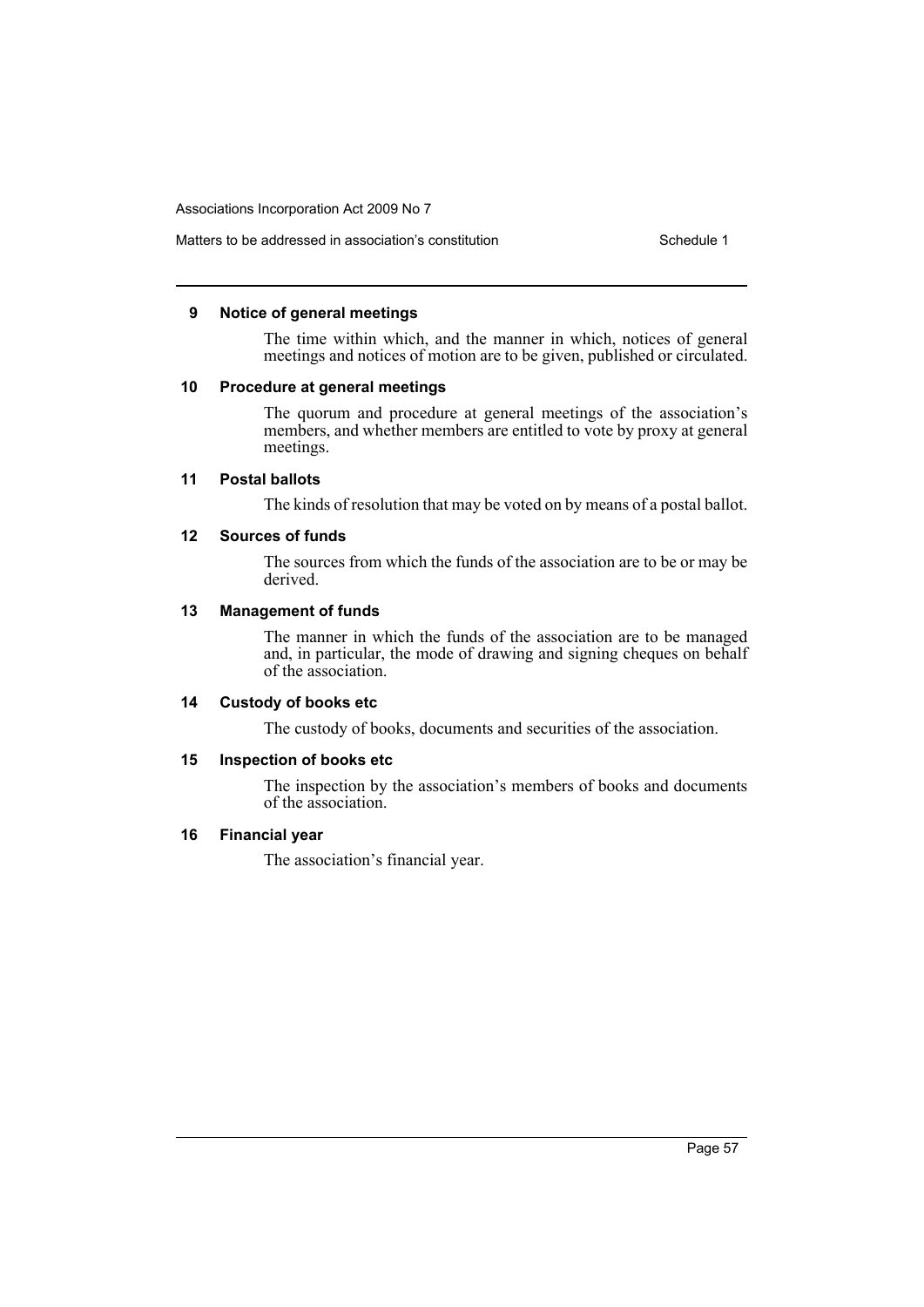Schedule 2 Provisions relating to association's assets, rights and liabilities

# **Schedule 2 Provisions relating to association's assets, rights and liabilities**

(Section 8)

#### **1 Definitions**

In this Schedule:

*assets* of a former body include assets held for or on behalf of the body or its members (in their capacity as members) and assets held for the objects of the body.

*former body*, in relation to an association, means:

- (a) an unincorporated body that has been incorporated as a consequence of its registration under this Act, or
- (b) each of 2 or more associations that have amalgamated to form the association.

## **2 Transfer of assets, rights and liabilities etc**

- (1) On an association's incorporation under this Act, the following provisions have effect:
	- (a) the assets of the former body vest in the association by virtue of this clause and without the need for any conveyance, transfer, assignment or assurance,
	- (b) the rights and liabilities of the former body become by virtue of this clause the rights and liabilities of the association,
	- (c) all proceedings relating to the assets, rights and liabilities of the former body that were commenced by or against the former body and still pending are taken to be proceedings by or against the association,
	- (d) any act, matter or thing in relation to the assets, rights and liabilities of the former body that was done or omitted to be done by, to or in respect of the former body is taken to have been done or omitted by, to or in respect of the association,
	- (e) subject to the regulations, any reference in any instrument, or in any document of any kind, to the former body or a predecessor of the former body is, to the extent to which it relates to the assets, rights or liabilities of the former body, to be read as, or as including, a reference to the association.
- (2) Assets that vest in an association by operation of this clause are not to be dealt with contrary to the provisions of any trust affecting them immediately before the association's incorporation under this Act,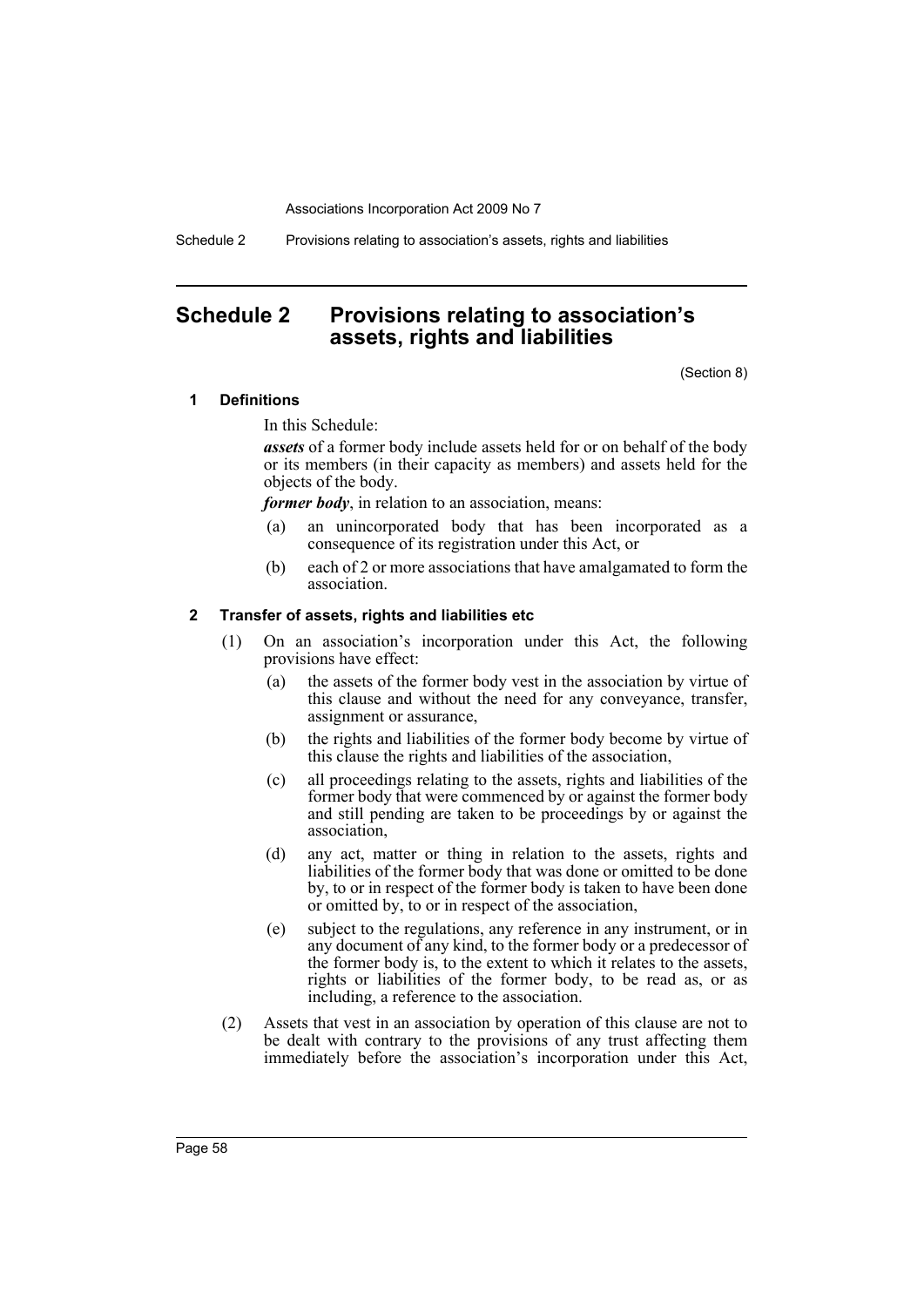Provisions relating to association's assets, rights and liabilities Schedule 2

being provisions as to the purposes for which the assets may or must be applied.

- (3) The operation of this clause is not to be regarded:
	- (a) as a breach of contract or confidence or otherwise as a civil wrong, or
	- (b) as a breach of any contractual provision prohibiting, restricting or regulating the assignment or transfer of assets, rights or liabilities, or
	- (c) as giving rise to any remedy by a party to an instrument, or as causing or permitting the termination of any instrument, because of a change in the beneficial or legal ownership of any asset, right or liability.
- (4) The operation of this clause is not to be regarded as an event of default under any contract or other agreement.

#### **3 Certificate evidence**

- (1) A certificate that is issued by the public officer of an association, that is in the approved form, that is verified by statutory declaration and that states that, immediately before the association's incorporation under this Act:
	- (a) specified property was vested in a specified former body, or
	- (b) specified property was held by a person for or on behalf of a specified body or its members (in their capacity as members) or for its objects,

is evidence of the matters so stated.

(2) A certificate that is issued by the Director-General and that states that a specified body is a former body in relation to a specified association is evidence of the matter so stated.

## **4 Attornment not necessary**

No attornment to an association by any lessee of land vested in the association by operation of this Schedule is necessary.

## **5 Stamp duty etc**

- (1) A document or an instrument executed or registered solely:
	- (a) for a purpose ancillary to, or consequential on, the operation of this Schedule, or
	- (b) for the purpose of giving effect to this Schedule,

is not liable to duty under the *Duties Act 1997* or to any fee or charge payable under any Act for registration.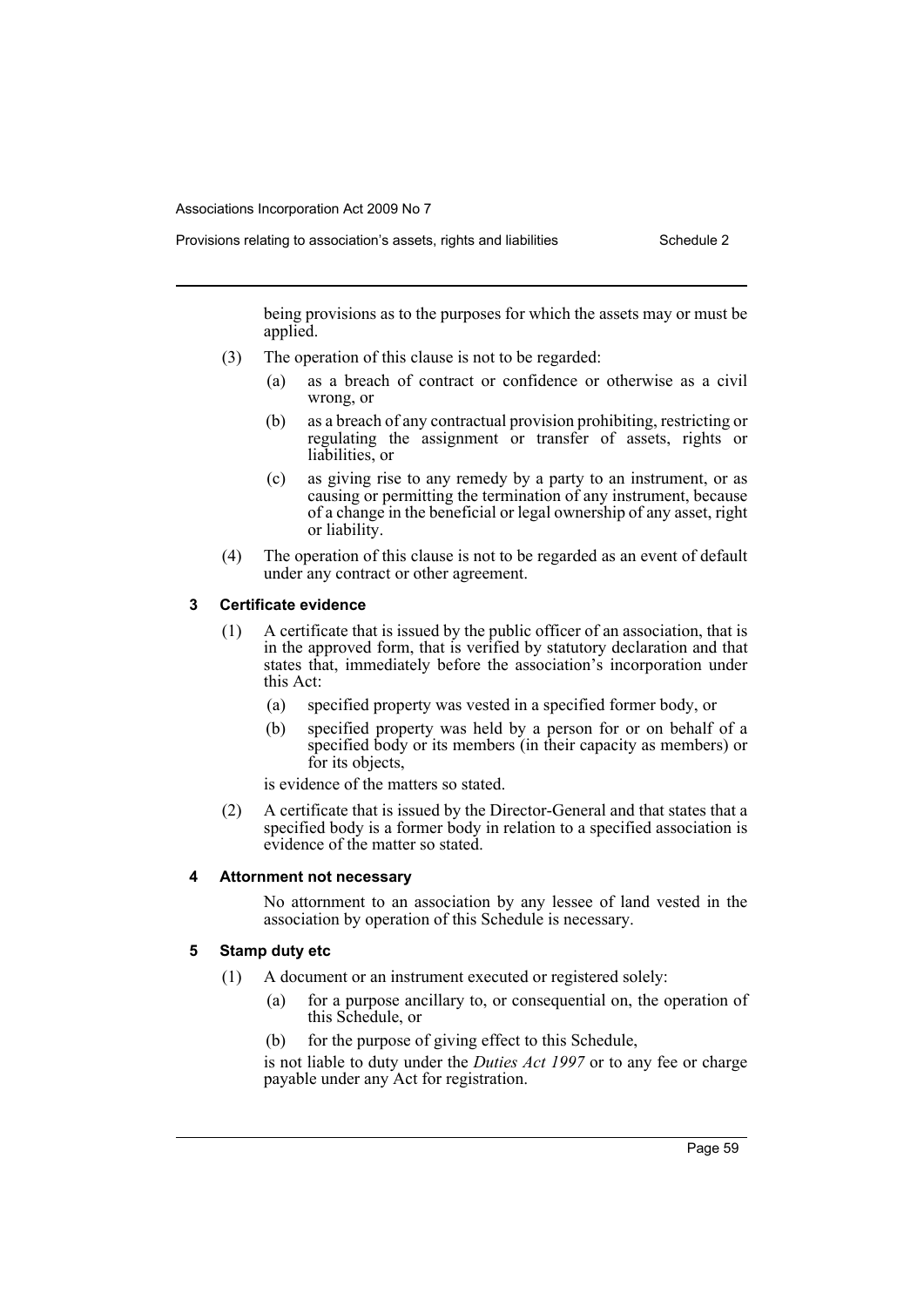- (2) A dutiable transaction within the meaning of the *Duties Act 1997* that is not in writing and that occurs solely:
	- (a) for a purpose ancillary to, or consequential on, the operation of this Schedule, or

(b) for the purpose of giving effect to this Schedule, is not liable to duty under the *Duties Act 1997*.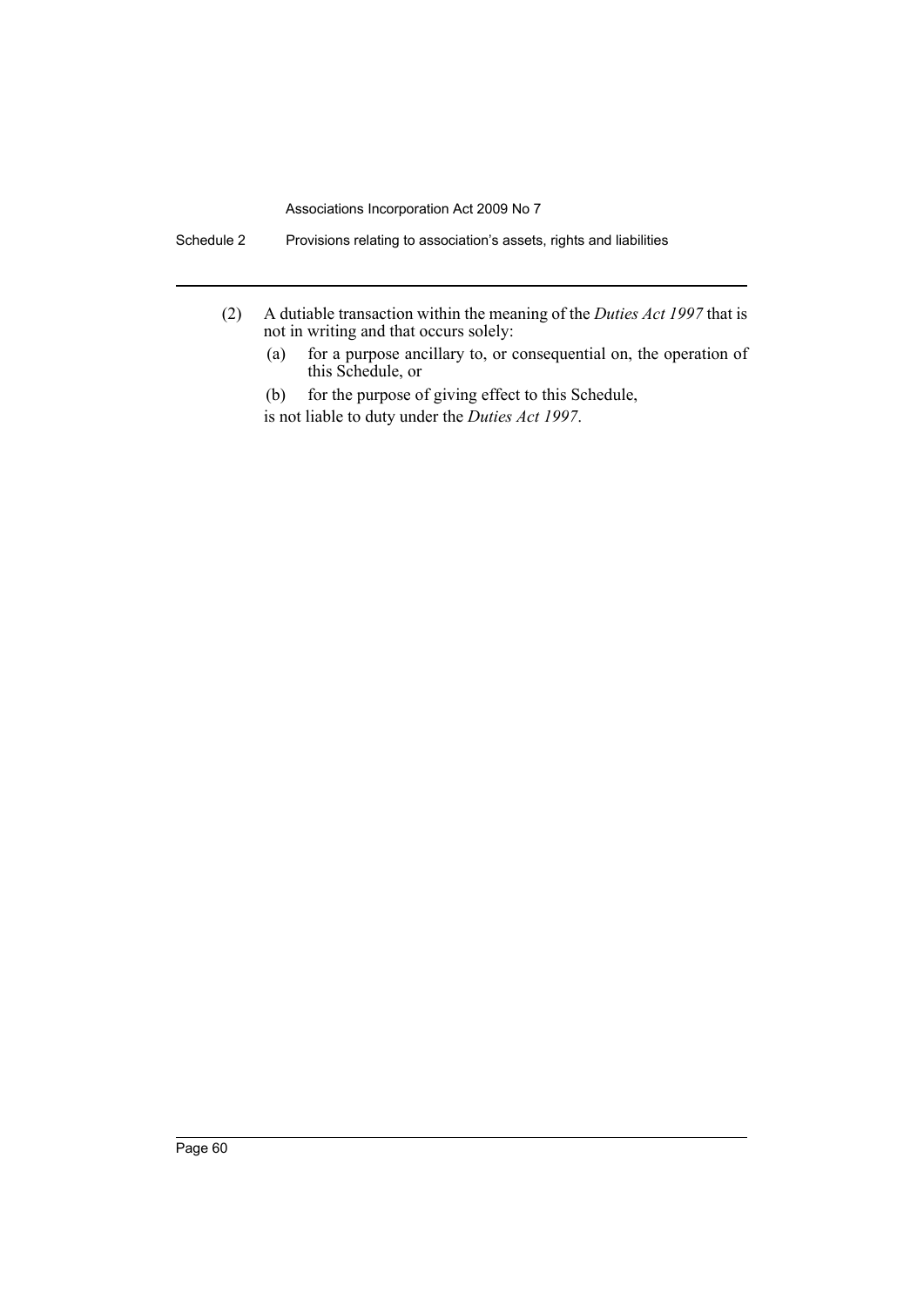Amendment of other Acts **Schedule 3** and the 3 set of the 3 set of the 3 set of the 3 set of the 3 set of the 3 set of the 3 set of the 3 set of the 3 set of the 3 set of the 3 set of the 3 set of the 3 set of the 3 set of

# **Schedule 3 Amendment of other Acts**

# **3.1 Baptist Churches of New South Wales Property Trust Act 1984 No 4**

**Section 44 Certain provisions of Associations Incorporation Act 2009 not to apply**

Omit "*Associations Incorporation Act 1984*" from section 44 (1). Insert instead "*Associations Incorporation Act 2009*".

# **3.2 Co-operatives Act 1992 No 18**

## **[1] Section 316 Application for transfer**

Omit "*Associations Incorporation Act 1984*" from section 316 (1) (b). Insert instead "*Associations Incorporation Act 2009*".

## **[2] Section 321A**

Insert after section 321:

## **321A Registration under the Associations Incorporation Act 2009**

(1) Sections 320 and 321 do not apply to or in respect of a co-operative that applies for registration under the *Associations Incorporation Act 2009*.

**Note.** See sections 6 and 9 of the *Associations Incorporation Act 2009* in relation to the registration under that Act of registrable corporations. See also the definition of *registrable corporation* in section 4 of that Act.

- (2) For the purposes of section 6 (3) (g) of the *Associations Incorporation Act 2009*, the Registrar may issue a document declaring that the requirements of this Act in relation to the transfer of a co-operative's registration under this Act to registration under that Act have been complied with.
- (3) If a former co-operative becomes registered under the *Associations Incorporation Act 2009*, the Registrar may cancel its registration under this Act.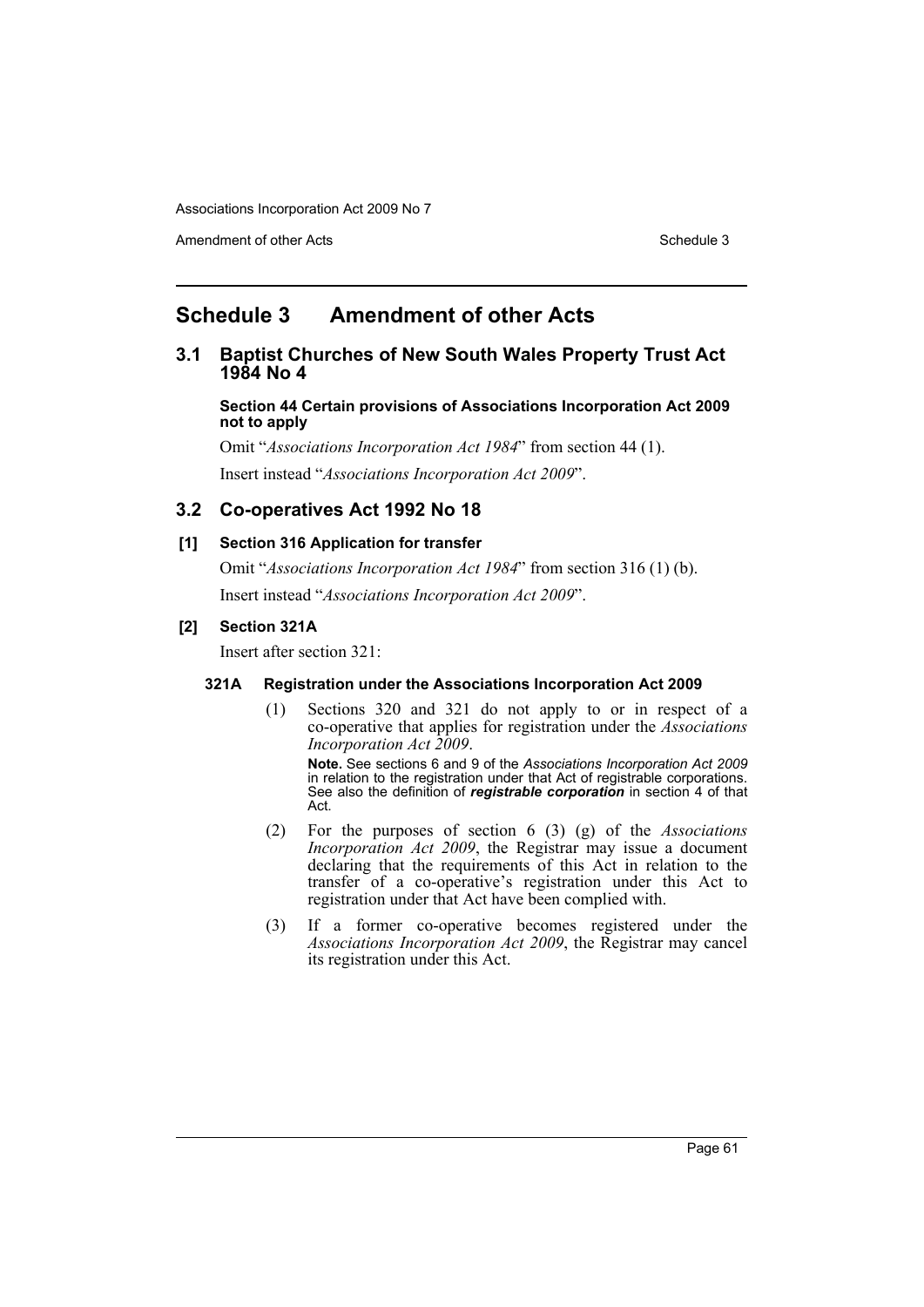Schedule 3 Amendment of other Acts

## **3.3 Country Women's Association of New South Wales Incorporation Act 1931**

#### **Section 11**

Omit the section. Insert instead:

#### **11 Registration of rules**

- (1) The rules of the corporation recorded in the register under the *Associations Incorporation Act 1984* are, on the repeal of that Act, to continue to be recorded in the Register of Incorporated Associations kept under the *Associations Incorporation Act 2009*.
- (2) After the commencement of the *Associations Incorporation Act 2009*, any alteration or repeal of a rule, or any new rule, does not take effect until a copy is lodged for recording in the register under that Act.
- (3) The officer in charge of the register under that Act may, for that purpose, apply provisions of that Act relating to the lodging of documents by associations.
- (4) The provisions of that Act relating to the inspection of the register under that Act apply to the inspection of rules recorded under this section.

# **3.4 Education Act 1990 No 8**

#### **Section 115 Constitution of associations and district councils**

Omit "*Associations Incorporation Act 1984*" from section 115 (1A). Insert instead "*Associations Incorporation Act 2009*".

# **3.5 Fines Act 1996 No 99**

## **Schedule 1 Statutory provisions under which penalty notices issued**

Insert in alphabetical order of Acts:

*Associations Incorporation Act 2009*, section 93

# **3.6 Frustrated Contracts Act 1978 No 105**

#### **Section 6 Act does not apply to certain contracts**

Omit "*Associations Incorporation Act 1984*" from section 6 (2) (d). Insert instead "*Associations Incorporation Act 2009*".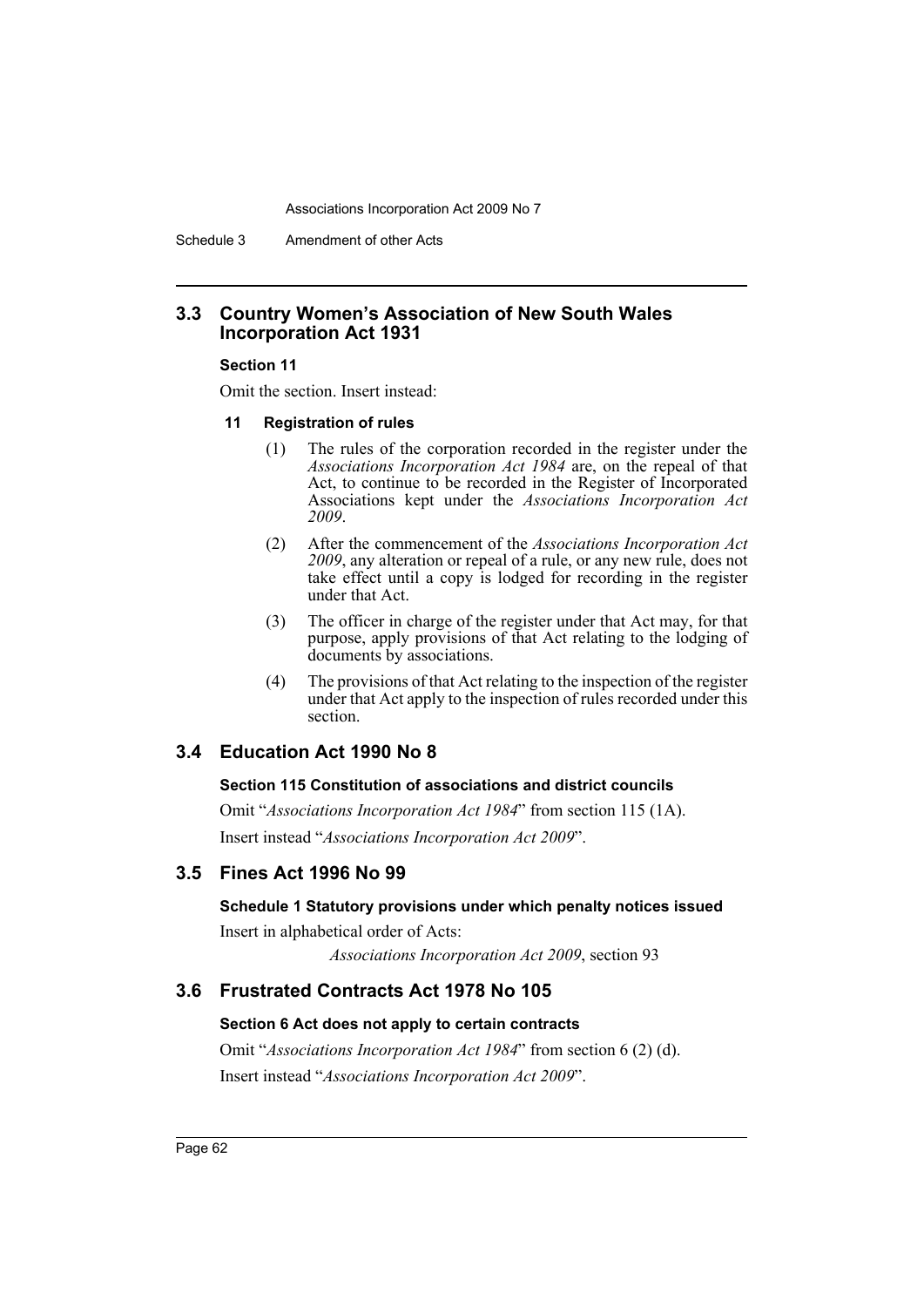Amendment of other Acts **Schedule 3** and the 3 sense of the 3 sense of the 3 sense of the 3 sense of the 3 sense of the 3 sense of the 3 sense of the 3 sense of the 3 sense of the 3 sense of the 3 sense of the 3 sense of t

# **3.7 Hunter Water Act 1991 No 53**

#### **Section 3 Definitions**

Omit "*Associations Incorporation Act 1984*" from the definition of *statutory body* in section 3 (2).

Insert instead "*Associations Incorporation Act 2009*".

# **3.8 Industrial Relations Act 1996 No 17**

## **Section 217 Organisations capable of applying for registration**

Omit "*Associations Incorporation Act 1984*" from section 217 (1) (a) and (c) wherever occurring.

Insert instead "*Associations Incorporation Act 2009*".

## **3.9 Law Enforcement (Powers and Responsibilities) Act 2002 No 103**

#### **Schedule 2 Search warrants under other Acts**

Insert in alphabetical order:

*Associations Incorporation Act 2009*, section 87

# **3.10 Parents and Citizens Associations Incorporation Act 1976 No 50**

## **[1] Section 19 Public liability insurance**

Omit the definition of *approved public liability insurance* from section 19 (2). Insert instead:

> *approved insurer* means a person, or a person belonging to a class of persons:

- (a) approved as referred to in section 95 of the *Strata Schemes Management Act 1996*, or
- (b) approved by the Minister by order published in the Gazette.

*approved public liability insurance* means liability insurance with an approved insurer for a cover of at least \$2,000,000 or such other amount as may be prescribed by the regulations.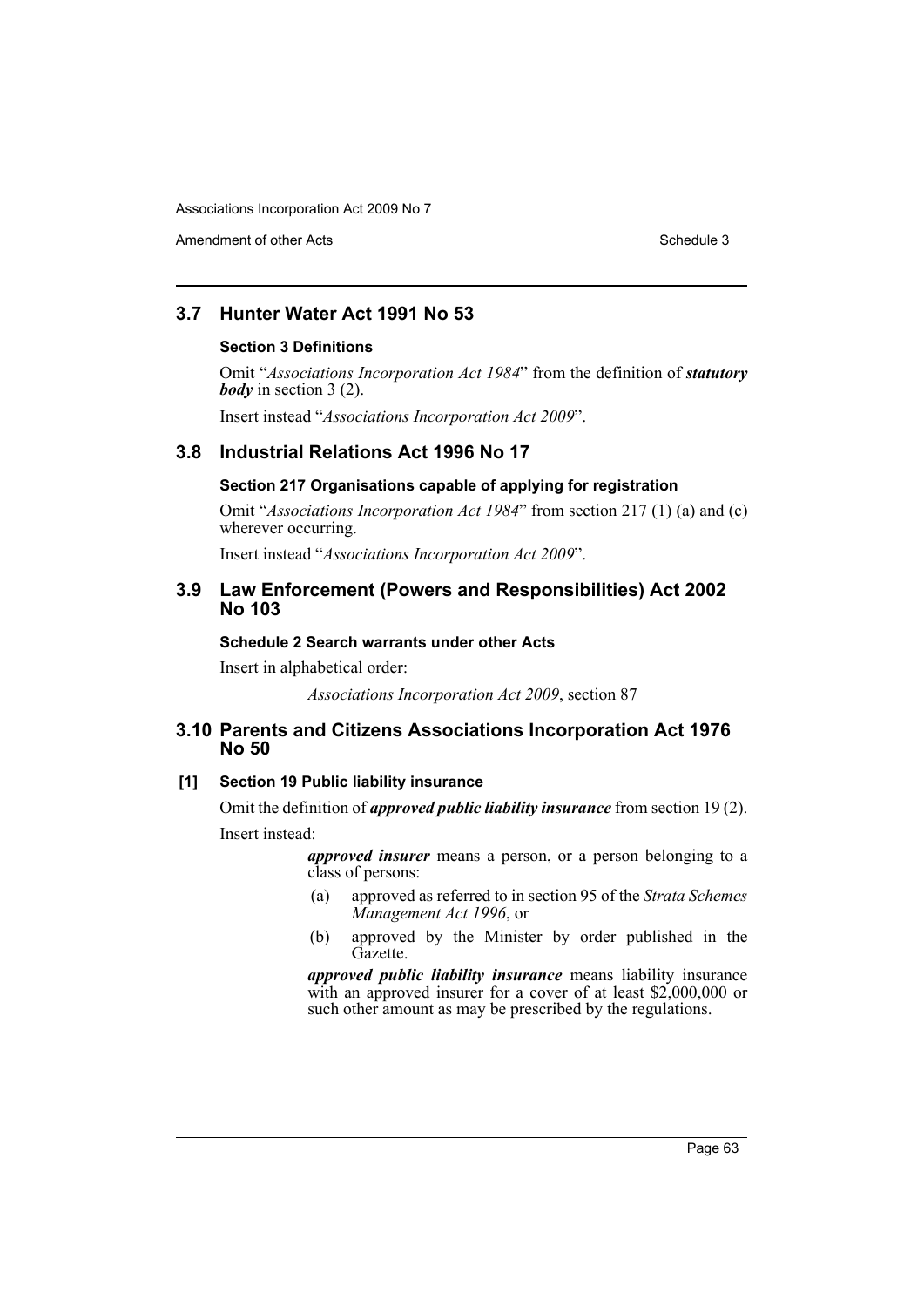Schedule 3 Amendment of other Acts

## **[2] Section 23 Regulations**

Omit "*Associations Incorporation Act 1984*". Insert instead "*Associations Incorporation Act 2009*".

# **3.11 Passenger Transport Act 1990 No 39**

# **Section 5A Persons who may be accredited**

Omit "*Associations Incorporation Act 1984*" from section 5A (1) (c). Insert instead "*Associations Incorporation Act 2009*".

# **3.12 Police Act 1990 No 47**

# **[1] Section 204A Use of "police" in operating name**

Omit "*Associations Incorporation Act 1984*" from section 204A (5). Insert instead "*Associations Incorporation Act 2009*".

## **[2] Section 204B Consents for the purposes of section 204A**

Omit "*Associations Incorporation Act 1984*" from section 204B (5) and (6) (b) wherever occurring. Insert instead "*Associations Incorporation Act 2009*".

## **[3] Section 204B (6) (b) (i)**

Omit "14 (5)". Insert instead "12 (3)".

## **[4] Section 204B (6) (b) (ii)**

Omit "54". Insert instead "76".

# **3.13 Sheriff Act 2005 No 6**

# **[1] Section 11 Use of word "sheriff" in operating name**

Omit "*Associations Incorporation Act 1984*" from section 11 (5). Insert instead "*Associations Incorporation Act 2009*".

# **[2] Section 12 Consents for the purposes of section 11**

Omit "*Associations Incorporation Act 1984*" from section 12 (5) and (6) (b) wherever occurring.

Insert instead "*Associations Incorporation Act 2009*".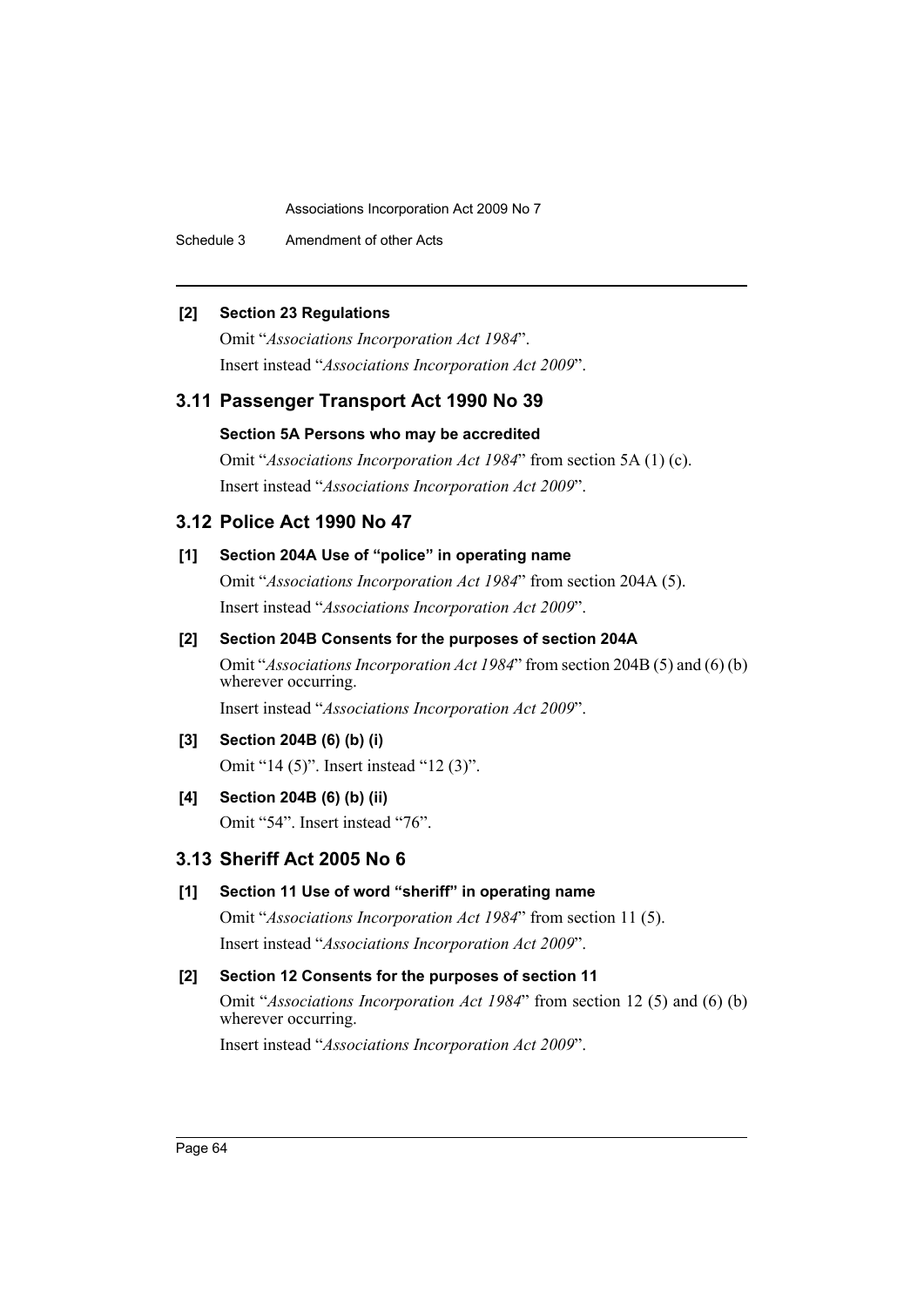Amendment of other Acts **Schedule 3** and the 3 set of the 3 set of the 3 set of the 3 set of the 3 set of the 3 set of the 3 set of the 3 set of the 3 set of the 3 set of the 3 set of the 3 set of the 3 set of the 3 set of

# **[3] Section 12 (6) (b) (i)**

Omit "14 (5)". Insert instead "12 (3)".

#### **[4] Section 12 (6) (b) (ii)**

Omit "54". Insert instead "76".

# **3.14 Sydney Water Act 1994 No 88**

#### **Section 3 Definitions**

Omit "*Associations Incorporation Act 1984*" from paragraph (c) of the definition of *statutory body* in section 3 (2).

Insert instead "*Associations Incorporation Act 2009*".

# **3.15 Sydney Water Catchment Management Act 1998 No 171**

## **Section 3 Definitions**

Omit "*Associations Incorporation Act 1984*" from paragraph (c) of the definition of *public authority* in section 3 (1).

Insert instead "*Associations Incorporation Act 2009*".

# **3.16 Water Management Act 2000 No 92**

## **Dictionary**

Omit "*Associations Incorporation Act 1984*" from paragraph (c) of the definition of *statutory body*.

Insert instead "*Associations Incorporation Act 2009*".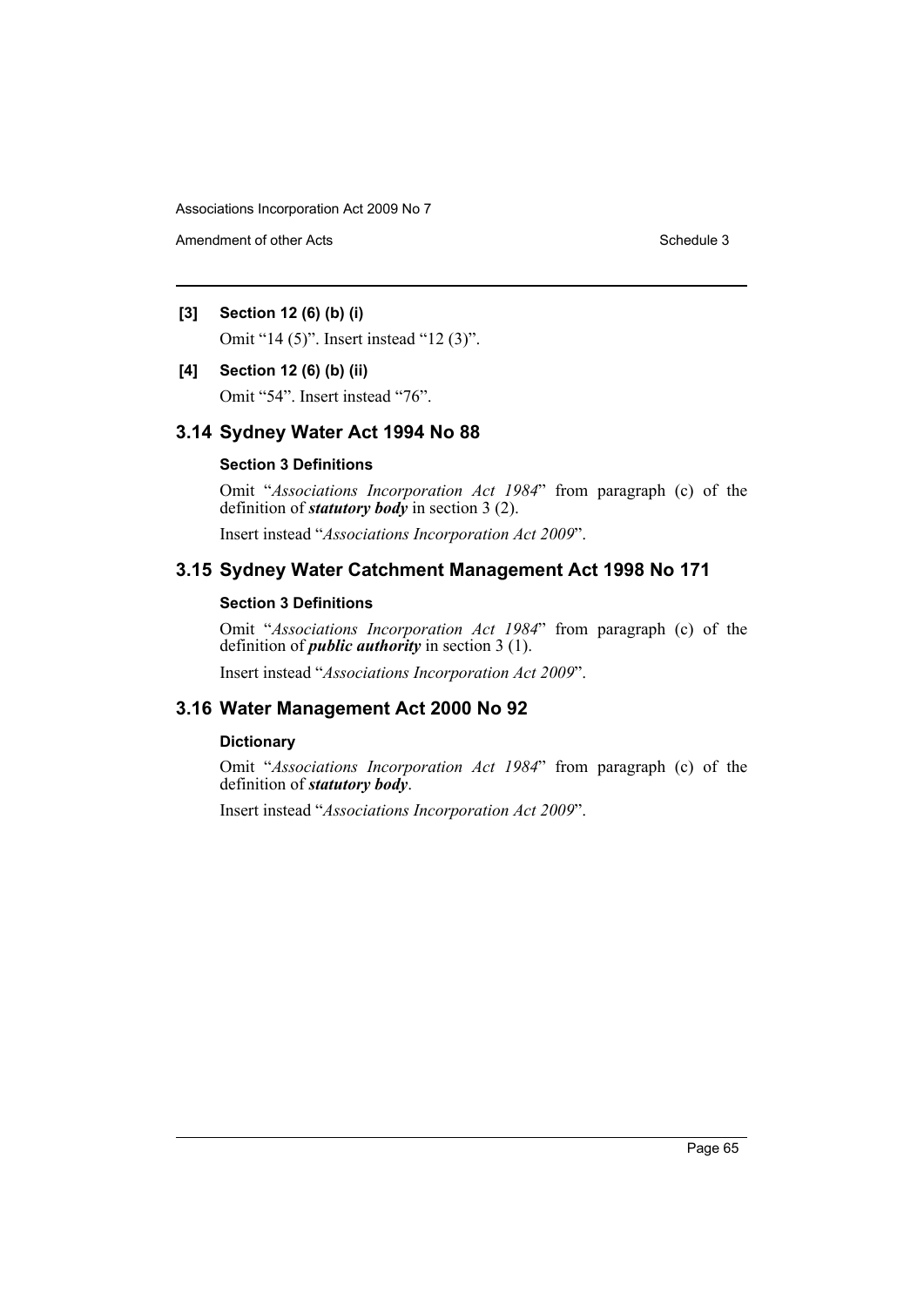# **Schedule 4 Savings, transitional and other provisions**

# **Part 1 Savings and transitional regulations**

#### **1 Savings and transitional regulations**

- (1) The regulations may contain provisions of a savings or transitional nature consequent on the enactment of the following Acts: this Act
- (2) Any such provision may, if the regulations so provide, take effect from the date of assent to the Act concerned or a later date.
- (3) To the extent to which any such provision takes effect from a date that is earlier than the date of its publication on the NSW legislation website, the provision does not operate so as:
	- (a) to affect, in a manner prejudicial to any person (other than the State or an authority of the State), the rights of that person existing before the date of its publication, or
	- (b) to impose liabilities on any person (other than the State or an authority of the State) in respect of anything done or omitted to be done before the date of its publication.

# **Part 2 Provisions consequent on enactment of this Act**

## **2 Definitions**

In this Part:

*former association* means an association whose incorporation under the 1984 Act was in force immediately before the commencement of this Act.

*the 1984 Act* means the *Associations Incorporation Act 1984*, as in force immediately before its repeal by this Act.

#### **3 Continuation of registration of existing associations**

- (1) A former association is taken to have been registered under this Act.
- (2) The body corporate that arises from the registration of a former association under this Act is a continuation of, and the same legal entity as, the former association.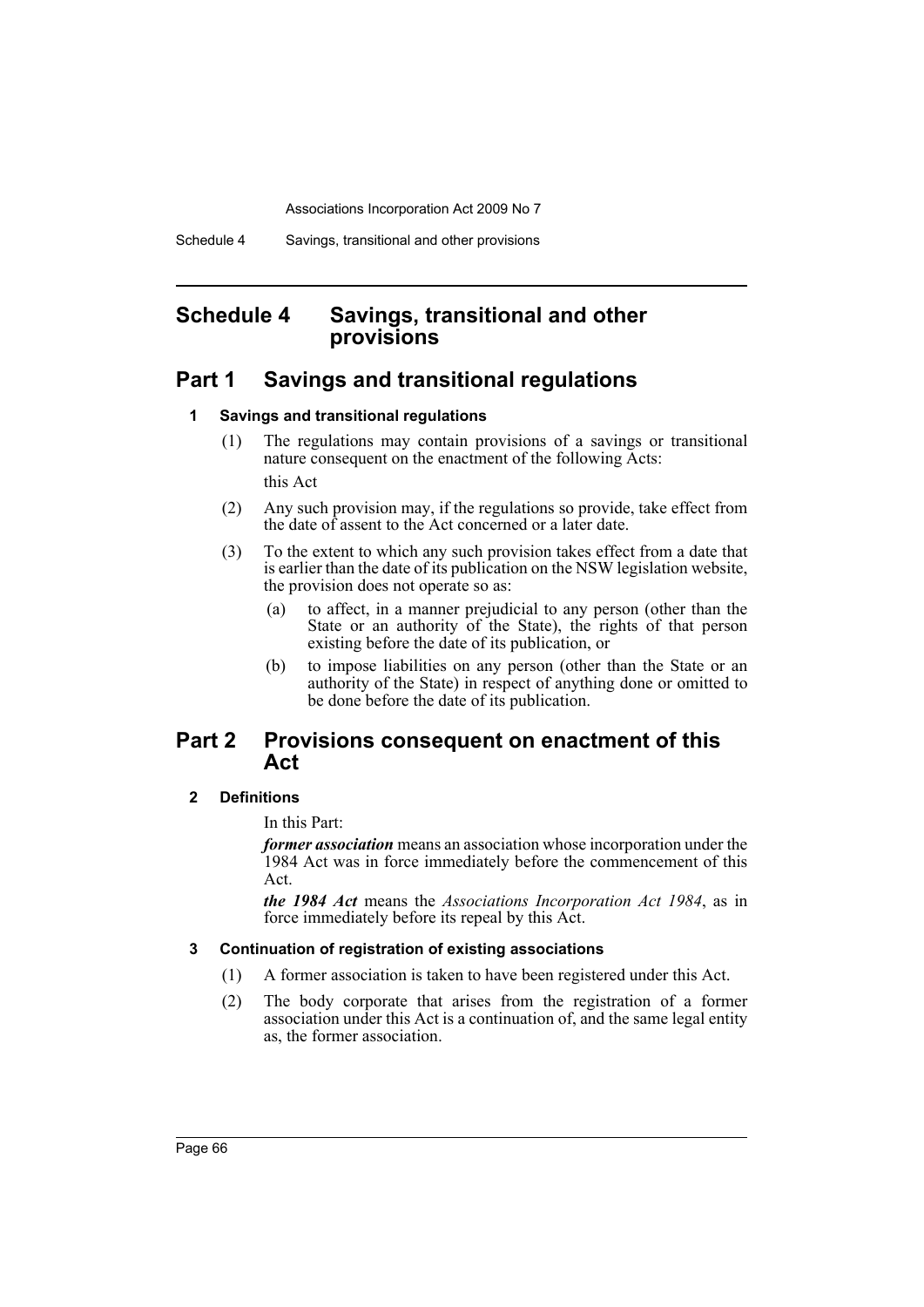#### Savings, transitional and other provisions Schedule 4 and the state of the Schedule 4

#### **4 Rules of existing associations**

- (1) The rules of a former association are taken to be its constitution under this Act and, until the former association changes them under this Act, are taken to comply with the requirements of this Act.
- (2) To the extent to which a former association adopted the model rules established under the 1984 Act, and until it changes its rules under this Act, those model rules continue in force in relation to that association.

#### **5 Association members**

Subject to the former association's rules, a person who was a member of a former association, or a member of a former association's committee, continues to be such a member.

#### **6 Reservation of names**

Any name that, immediately before the commencement of Division 3 of Part 2, was reserved under the 1984 Act is taken to have been reserved under this Act.

#### **7 Continuation of register**

The register kept under section 59 of the 1984 Act is taken to be the Register of Incorporated Associations under this Act.

#### **8 Continuation of certain certificates**

A certificate issued under section 62 of the 1984 Act has the same evidentiary effect as a certificate issued under section 100 of this Act.

#### **9 Continuation of certain appeals**

An appeal made under section 72 of the 1984 Act is to be heard and determined as if this Act had not been enacted, but the decision on the appeal is to be given effect to as if it were a decision on an application under section 104 of this Act.

#### **10 Construction of other references**

Subject to this Schedule and the regulations, in any Act or instrument:

- (a) a reference to a provision of the 1984 Act for which there is a corresponding provision in this Act extends to the corresponding provision of this Act, and
- (b) a reference to any act, matter or thing referred to in a provision of the 1984 Act for which there is a corresponding provision in this Act extends to the corresponding act, matter or thing referred to in the corresponding provision of this Act.